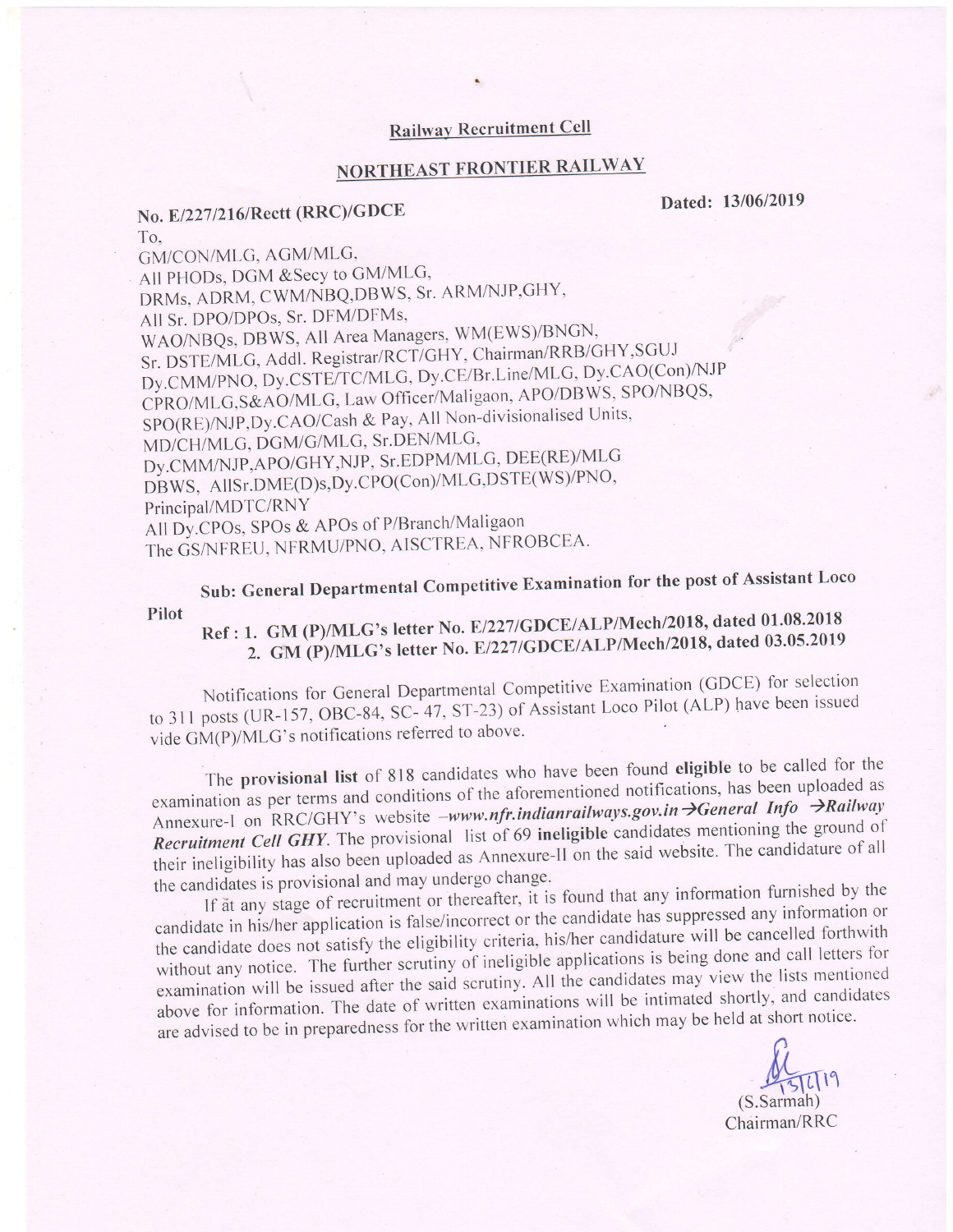**Annexure - I**

**List of Eligible Candidates for ALP (GDCE)**

|                | SN CONTROL NO NAME |                      | <b>DESIGNATION/</b><br><b>WORKING</b><br><b>UNDER</b>             | <b>DOB</b> | <b>COMMUNIT</b><br>Y | <b>EMPLOYEE NO.</b> | <b>DOA</b> |
|----------------|--------------------|----------------------|-------------------------------------------------------------------|------------|----------------------|---------------------|------------|
| $\mathbf{1}$   | 20190001           | Raju Kumar Prasad    | Trackman DY.CE/<br>Con/SPTR                                       | 04-02-1986 | <b>UR</b>            | 130NP000450         | 23-02-2013 |
| $\overline{2}$ | 20190002           | Ajay Kumar           | Trackman &<br>DY.CE/Con/JRBM-II                                   | 21-02-1990 | <b>OBC</b>           | 130NP000426         | 29-01-2013 |
| $\overline{3}$ | 20190003           | Akhtaruddin Ahmed    | T/Man Dy.CE/Con/KIR                                               | 03-03-1983 | <b>UR</b>            | 132NP000440         | 06-02-2013 |
| 4              | 20190004           | Bachan Kumar Gupta   | T/Man Dy.CE/Con/APDJ                                              | 12-07-1987 | <b>OBC</b>           | 130NP000497         | 15-05-2013 |
| 5              | 20190005           | Manabendra Paul      | Trackman,<br>DY.CE/Con/I/SCL                                      | 19-04-1984 | <b>UR</b>            | 131NP000465         | 01-02-2013 |
| 6              | 20190006           | Amit Kumar Singh     | TrackMan<br>Dy.CE/Con/KIR                                         | 16-04-1988 | <b>UR</b>            | 130NP000363         | 04-02-2013 |
| $\overline{7}$ | 20190007           | Chandan Kumar Mandal | TrackMan<br>Dy.CE/Con/KIR                                         | 15-09-1987 | <b>UR</b>            | 132NP000731         | 31-12-2014 |
| 8              | 20190008           | Dhruba Jyoti Dey     | Caretaker<br>DY.CE/Con/I/MLG                                      | 20-01-1990 | <b>UR</b>            | 130NP000429         | 31-01-2013 |
| 9              | 20190009           | Viay Kumar           | TrackMan<br>Dy.CE/Con/I/LMG                                       | 12-06-1989 | <b>UR</b>            | 131NP000415         | 01-02-2013 |
| 10             | 20190010           | Mukesh Kumar Nirala  | TrackMan Dy.CE/Con/2/<br>DMV at LMG                               | 05-09-1988 | <b>UR</b>            | 131NP000410         | 02-02-2013 |
| 11             | 20190011           | Md Naushad alam      | Trackman<br>SSE/W/Con/DMV at<br><b>LMG</b>                        | 05-09-1988 | <b>OBC</b>           | 131NP000411         | 31-01-2013 |
| 12             | 20190012           | Vikash Kumar         | TrackMan Dy.CE/Con/2/<br>DMV at LMG                               | 26-09-1988 | <b>UR</b>            | 131NP000408         | 29-01-2013 |
| 13             | 20190013           | Dhiraj Kumar Rajak   | Tech. III (Fitter/Driver)<br>SGUJ under Dy.<br>CE/Bridge Line/MLG | 04-06-1983 | <b>SC</b>            | 121NP001157         | 09-08-2012 |
| 14             | 20190014           | Suman Kumar          | Kh/Helper/NJP under<br>ADEN/ Bridge/ NJP                          | 26-01-1991 | <b>UR</b>            | 121NP001634         | 11-07-2014 |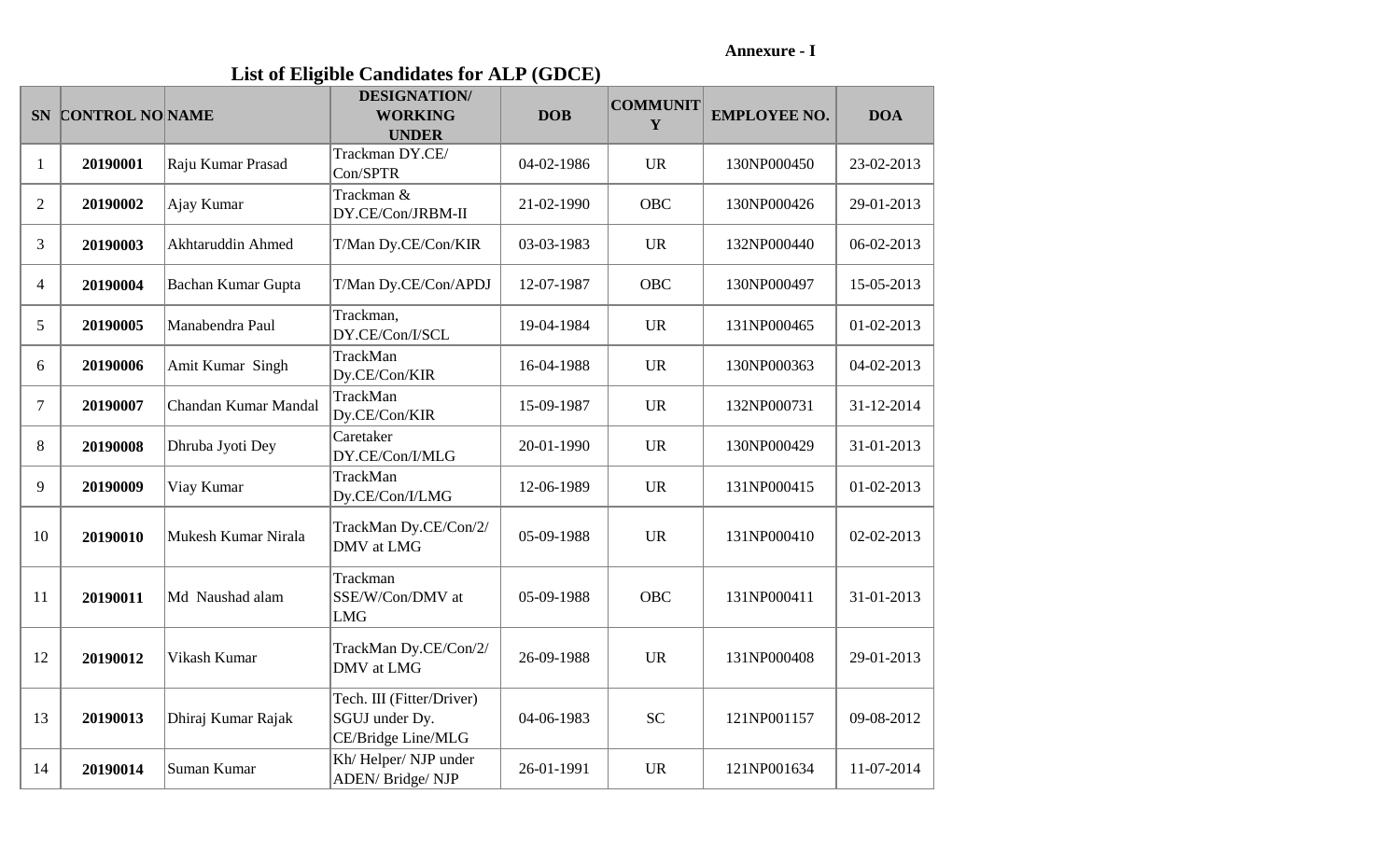|    | SN CONTROL NO NAME |                      | <b>DESIGNATION/</b><br><b>WORKING</b><br><b>UNDER</b> | <b>DOB</b> | <b>COMMUNIT</b><br>Y | <b>EMPLOYEE NO.</b> | <b>DOA</b> |
|----|--------------------|----------------------|-------------------------------------------------------|------------|----------------------|---------------------|------------|
| 15 | 20190015           | Kanchan Kumar        | Kh/Helper/NJP under<br>ADEN/Bridge/NJP                | 09-05-1994 | OBC                  | 121NP001635         | 11-07-2014 |
| 16 | 20190016           | Sonu Kumar           | Tech.III under AEE/WS/<br><b>NBQS</b>                 | 20-01-1987 | <b>UR</b>            | 128NP204700         | 26-11-2012 |
| 17 | 20190017           | Pankaj Kumar         | Tech.III under AEE/WS/<br><b>NBQS</b>                 | 08-11-1985 | <b>OBC</b>           | 128NP204703         | 05-12-2012 |
| 18 | 20190018           | Rajesh Prasad        | Kh. Helper under CWM/<br><b>DBWS</b>                  | 07-06-1988 | <b>OBC</b>           | 127N0100781         | 27-09-2014 |
| 19 | 20190019           | Sunil Kumar          | Tech. III under CWM/<br><b>DBWS</b>                   | 15-01-1985 | <b>OBC</b>           | 127N0100519         | 21-11-2012 |
| 20 | 20190020           | Shankar Kumar        | Tech. III under CWM/<br><b>DBWS</b>                   | 02-01-1986 | <b>OBC</b>           | 110023238091        | 14-11-2012 |
| 21 | 20190021           | Prabendra Kumar      | Helper under<br><b>CWM/DBWS</b>                       | 12-05-1989 | <b>OBC</b>           | 127N0100626         | 11-04-2013 |
| 22 | 20190022           | Mani Bhushan Kumar   | Tech. III under CWM/<br><b>DBWS</b>                   | 15-10-1989 | <b>OBC</b>           | 127N0100549         | 02-01-2013 |
| 23 | 20190023           | Satish Kumar         | Helper under CWM/<br><b>DBWS</b>                      | 04-02-1987 | <b>OBC</b>           | 127N0100574         | 18-01-2013 |
| 24 | 20190024           | Rajender Kumar Meena | Tech. III under<br><b>CWM/DBWS</b>                    | 25-03-1982 | <b>ST</b>            | 127N0100517         | 21-11-2012 |
| 25 | 20190025           | Md Arif Momin        | Tech. III under<br><b>AWM/DBWS</b>                    | 10-12-1994 | <b>OBC</b>           | 12829800786         | 30-07-2018 |
| 26 | 20190026           | Pawan Kumar Pandit   | Tech.III under<br><b>AWM/DBWS</b>                     | 07-03-1989 | OBC                  | 12829800747         | 09-07-2018 |
| 27 | 20190027           | Rituraj Gautam       | Tech.III under<br><b>AWM/DBWS</b>                     | 25-11-1990 | OBC                  | 12829800744         | 21-07-2018 |
| 28 | 20190028           | Nitish Kumar         | Tech.III under<br><b>AWM/DBWS</b>                     | 21-08-1978 | <b>OBC</b>           | 127N0100591         | 22-01-2013 |
| 29 | 20190029           | Dhanraj Kumar Singh  | Helper udner AEE/<br><b>DBWS</b>                      | 01-02-1992 | OBC                  | 127N0100727         | 17-02-2014 |
| 30 | 20190030           | Rakesh Kumar Agarwal | Tech.III under<br><b>AWM/DBWS</b>                     | 15-01-1985 | OBC                  | 12829800760         | 09-07-2018 |
| 31 | 20190031           | Krishna Kumar        | Tech.III under<br><b>AWM/DBWS</b>                     | 05-01-1986 | OBC                  | 12829800783         | 21-07-2018 |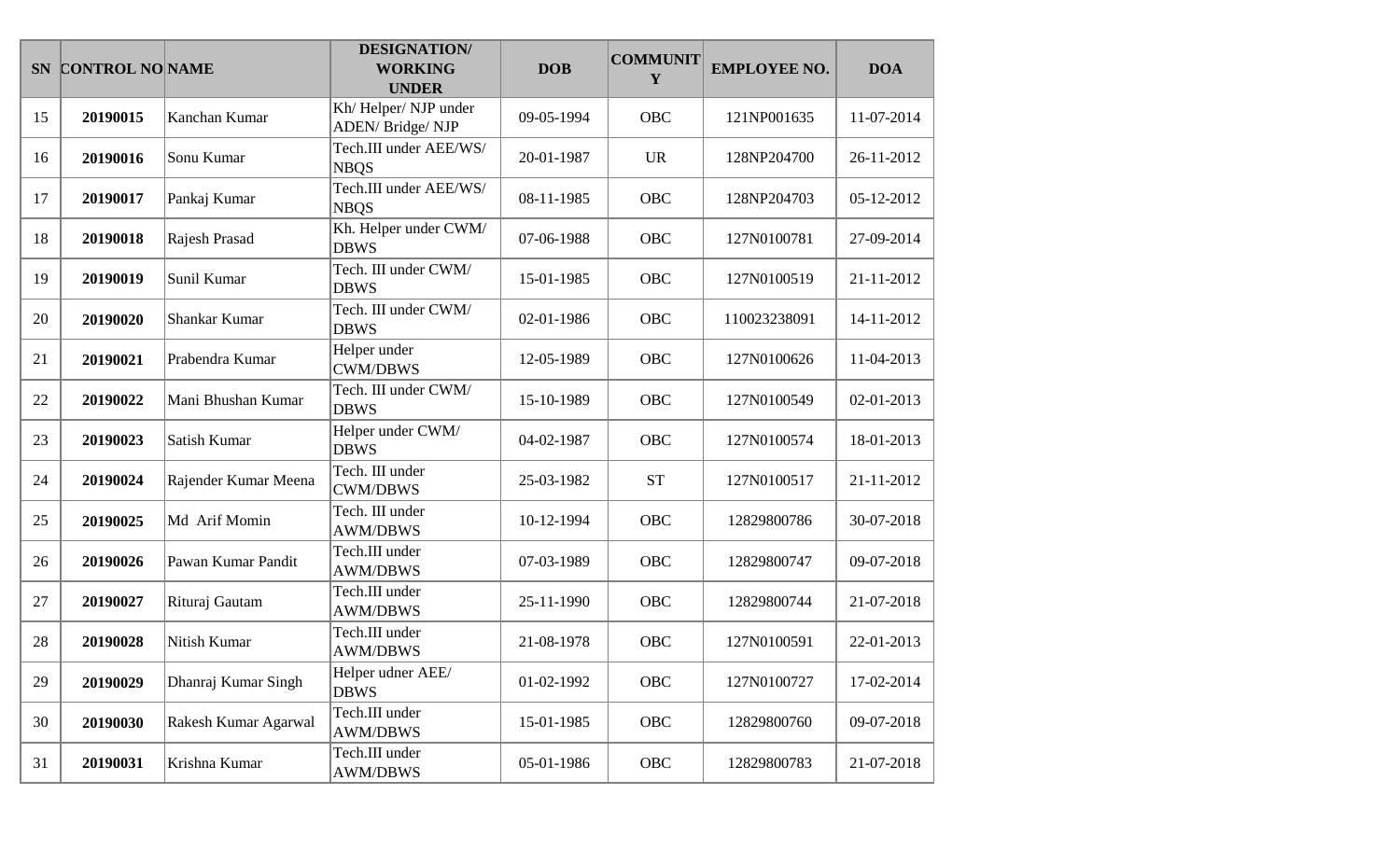|    | SN CONTROL NO NAME |                                               | <b>DESIGNATION/</b><br><b>WORKING</b><br><b>UNDER</b> | <b>DOB</b> | <b>COMMUNIT</b><br>Y | <b>EMPLOYEE NO.</b> | <b>DOA</b> |
|----|--------------------|-----------------------------------------------|-------------------------------------------------------|------------|----------------------|---------------------|------------|
| 32 | 20190032           | Ajay Kumar                                    | Store Khalasi under<br>SMM(D)/DBRT                    | 12-11-1993 | OBC                  | 127N0100916         | 16-10-2014 |
| 33 | 20190033           | Sonu Kumar Pathak                             | Jr. Clerk (G) under<br>SMM(D)/DBRT                    | 12-12-1989 | <b>UR</b>            | 127N0100910         | 23-09-2014 |
| 34 | 20190034           | Rakesh Kumar                                  | Tech. III under<br><b>AWM/DBWS</b>                    | 03-02-1989 | OBC                  | 127N0100513         | 14-11-2012 |
| 35 | 20190035           | <b>Bhagwan Pal</b>                            | Helper-II under<br><b>AWM/DBWS</b>                    | 02-08-1980 | OBC                  | 127N0100558         | 11-01-2013 |
| 36 | 20190036           | Pramod Kumar                                  | Tech.III under<br><b>AWM/DBWS</b>                     | 08-02-1986 | OBC                  | 127N0100551         | 08-01-2013 |
| 37 | 20190037           | Jitendra Paswan                               | Tech.III under<br><b>AWM/DBWS</b>                     | 06-01-1987 | <b>SC</b>            | 127N0100629         | 23-04-2013 |
| 38 | 20190038           | Anil Kumar Pal                                | P-Man/B under SS/HBN                                  | 05-04-1989 | OBC                  | 124N0403075         | 22-01-2015 |
| 39 | 20190039           | Devendra Kumar Saini                          | P-Man/B under SS/PASG                                 | 04-04-1994 | <b>UR</b>            | 124N0403045         | 25-12-2014 |
| 40 | 20190040           | Jitendra                                      | P-Man/B under YS/NGC                                  | 05-10-1986 | <b>ST</b>            | 124N0403063         | 30-01-2015 |
| 41 | 20190041           | Mintu Kumar Yadav                             | P-Man/B under SS/CPK                                  | 25-02-1991 | OBC                  | 124N0402988         | 24-12-2014 |
| 42 | 20190042           | Murari Kumar                                  | P-Man/B under SS/AGTL                                 | 02-10-1989 | <b>OBC</b>           | 124N0403123         | 16-02-2015 |
| 43 | 20190043           | Moni Bordoloi                                 | P-Man/B under YS/NGC                                  | 01-01-1985 | <b>ST</b>            | 12429800496         | 06-07-2016 |
| 44 | 20190044           | Kuldeep Pachauri                              | P-Man/B under YS/NGC                                  | 18-07-1991 | <b>UR</b>            | 124N0403145         | 30-01-2015 |
| 45 | 20190045           | Rajesh Kumar Dubey                            | P-Man/B under SS/AGT                                  | 13-05-1987 | <b>UR</b>            | 124N0403013         | 24-12-2014 |
| 46 | 20190046           | Sanjay Kumar Kushwaha   P-Man/B under YS/NGC  |                                                       | 15-05-1990 | OBC                  | 124N0403079         | 22-01-2015 |
| 47 | 20190047           | Yaswant Kumar Raushan   P-Man/B under SS/JGLP |                                                       | 10-07-1988 | OBC                  | 124N0403161         | 23-01-2015 |
| 48 | 20190048           | Sudhanshu Ranjan                              | P-Man/B under SS/AGT                                  | 06-12-1985 | OBC                  | 124N0403014         | 24-12-2014 |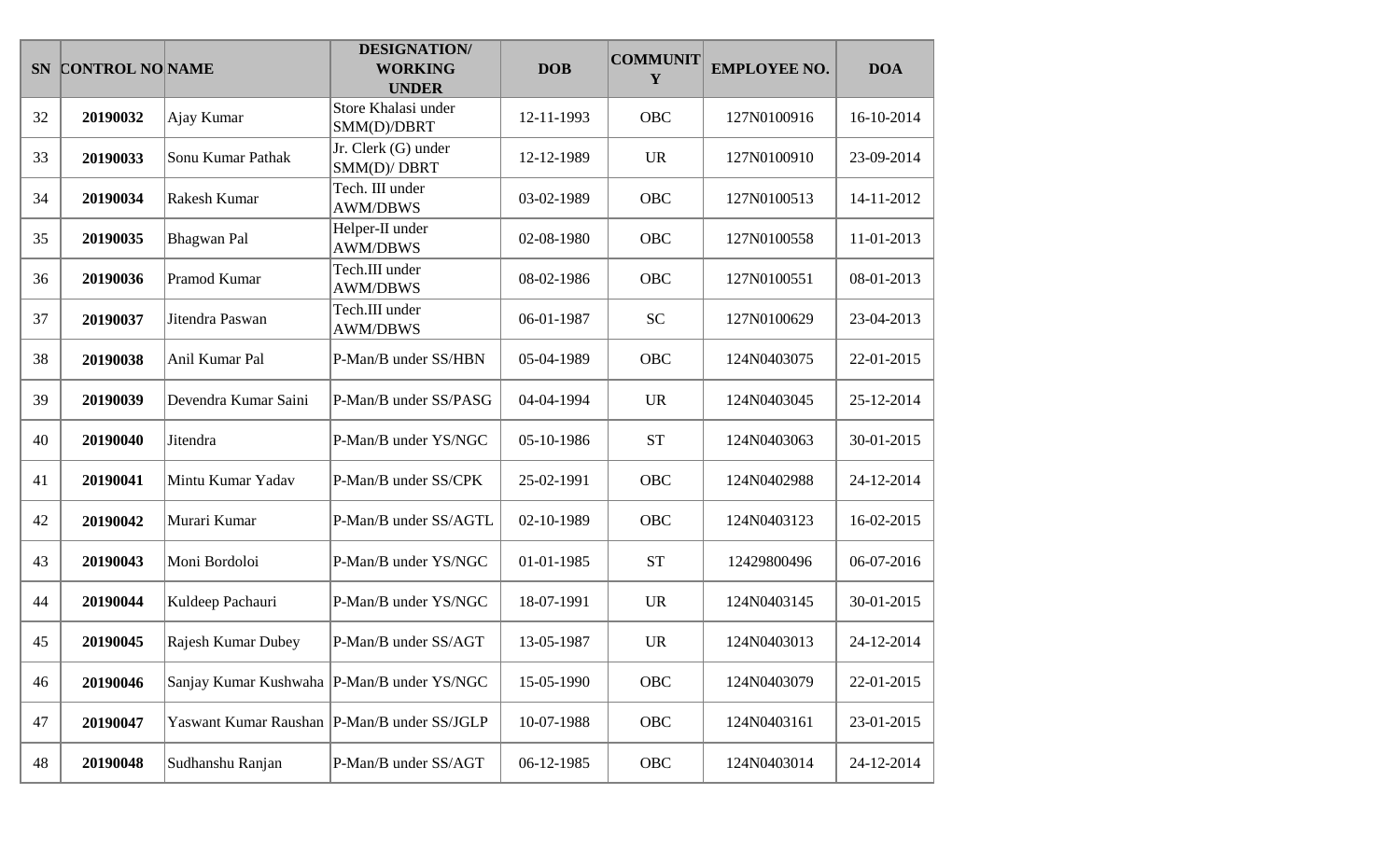|    | SN CONTROL NO NAME |                           | <b>DESIGNATION/</b><br><b>WORKING</b><br><b>UNDER</b> | <b>DOB</b> | <b>COMMUNIT</b><br>Y | <b>EMPLOYEE NO.</b> | <b>DOA</b> |
|----|--------------------|---------------------------|-------------------------------------------------------|------------|----------------------|---------------------|------------|
| 49 | 20190049           | Sudhir Kumar Singh        | P-Man/B under YS/NGC                                  | 25-03-1988 | OBC                  | 124N0403042         | 30-12-2014 |
| 50 | 20190050           | Shani Kumar               | P-Man/B under YS/NGC                                  | 22-07-1983 | OBC                  | 124N0403041         | 27-12-2014 |
| 51 | 20190051           | Sanoj Kumar Das           | P-Man/B under SS/DMV                                  | 20-10-1987 | <b>SC</b>            | 124N0403005         | 24-12-2014 |
| 52 | 20190052           | Birju Sharma              | P-Man/B under SS/AGTL                                 | 05-10-1986 | <b>OBC</b>           | 124N0403102         | 23-02-2015 |
| 53 | 20190053           | <b>Binod Kumar Mandal</b> | P-Man/B under SS/GHY                                  | 21-11-1986 | <b>ST</b>            | 124N0403204         | 03-06-2015 |
| 54 | 20190054           | Promod Kumar Tiwary       | Gateman/PASGunder<br>SS/PASG                          | 05-01-1994 | <b>UR</b>            | 124N0403110         | 05-02-2015 |
| 55 | 20190055           | Gopal Kumar Mishra        | P-Man/B under SS/SCE                                  | 03-11-1984 | <b>UR</b>            | 124N0403101         | 30-01-2015 |
| 56 | 20190056           | Manoj Kumar Meena         | Gateman/NGC under<br>YS/NGC                           | 02-12-1992 | <b>ST</b>            | 124N0402966         | 24-12-2014 |
| 57 | 20190057           | Abhinandan Kumar          | P-Man/B under SS/TTLA                                 | 05-12-1989 | <b>OBC</b>           | 124N0402993         | 24-12-2014 |
| 58 | 20190058           | Manchan Ram               | Helper/TL under<br>SSE/Elect/SCL                      | 15-06-1985 | <b>SC</b>            | 124N0402077         | 10-01-2013 |
| 59 | 20190059           | Joy Kishor Kumar          | Helper/P under<br>SSE/Elect/DMV                       | 08-05-1988 | <b>OBC</b>           | 124A0401196         | 19-11-2014 |
| 60 | 20190060           | <b>Chandrakant Pandit</b> | Store Khalasi under<br>Sr.DMM/LMG                     | 30-04-1988 | OBC                  | 124A041207          | 18-12-2014 |
| 61 | 20190061           | Sunil Kumar               | Tech/II(CF) under<br>CDO/AGTL                         | 05-12-1984 | OBC                  | 12829800732         | 11-10-2017 |
| 62 | 20190062           | Ravi Shankar Kumar        | Helper(C&W) under<br>Sr.CDO/GHY                       | 12-03-1988 | <b>OBC</b>           | 124N0402319         | 01-02-2013 |
| 63 | 20190063           | Krishna Sharma            | Helper(C&W) under<br>Sr.CDO/GHY                       | 10-04-1985 | OBC                  | 124N0402094         | 23-01-2013 |
| 64 | 20190064           | Shravan Kumar Yadav       | Helper(C&W) under<br>Sr.CDO/GHY                       | 04-11-1986 | OBC                  | 124N0402300         | 19-01-2013 |
| 65 | 20190065           | Anmol Kumar Bishwas       | Helper(C&W) under<br>Sr.CDO/GHY                       | 21-03-1989 | OBC                  | 124N0402100         | 12-01-2013 |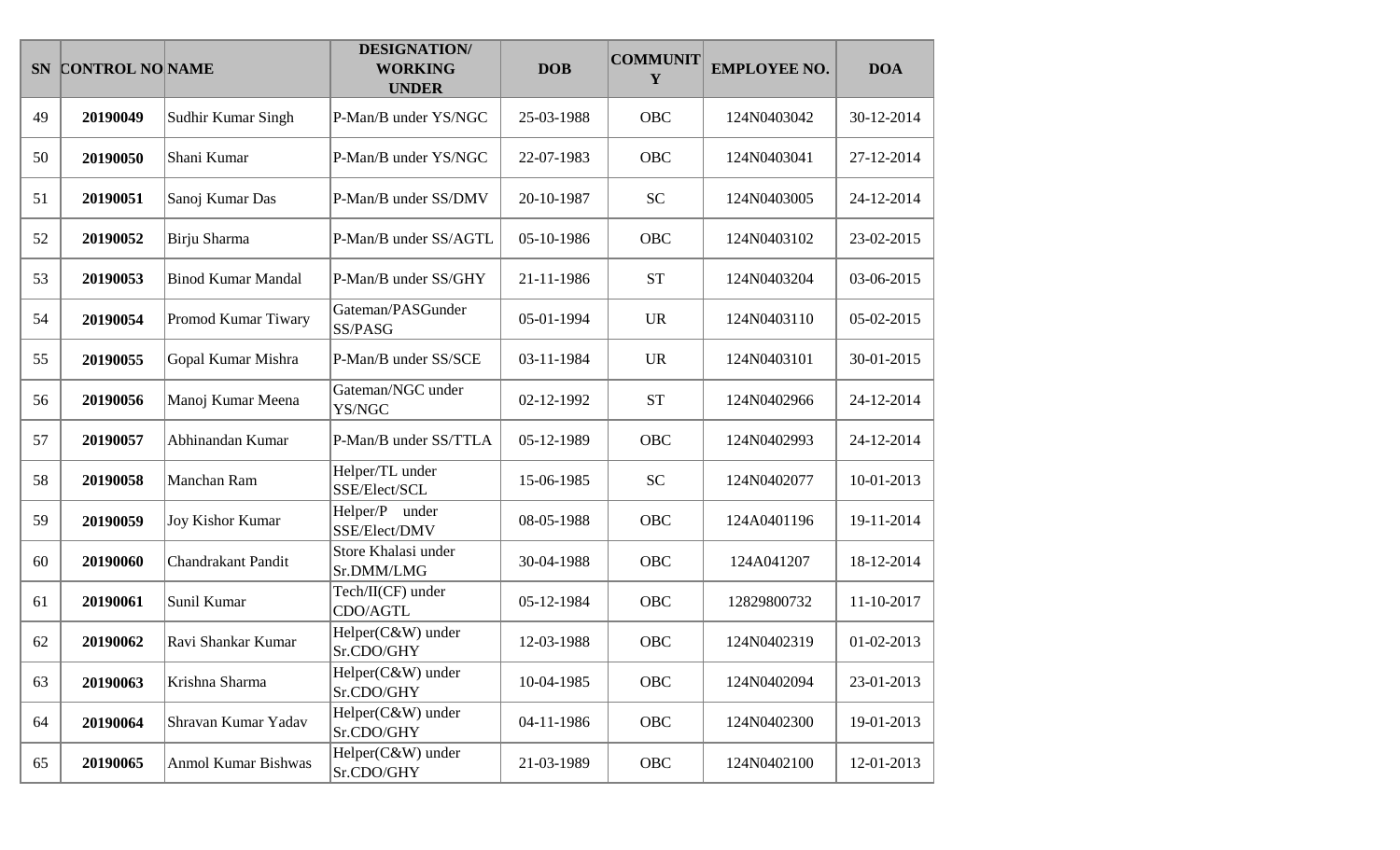|    | SN CONTROL NO NAME |                         | <b>DESIGNATION/</b><br><b>WORKING</b><br><b>UNDER</b> | <b>DOB</b> | <b>COMMUNIT</b><br>Y | <b>EMPLOYEE NO.</b> | <b>DOA</b> |
|----|--------------------|-------------------------|-------------------------------------------------------|------------|----------------------|---------------------|------------|
| 66 | 20190066           | Mithilesh Kumar         | Helper(C&W) under<br>SSE(C&W)/SCL                     | 02-06-1988 | <b>OBC</b>           | 124N0401682         | 04-10-2012 |
| 67 | 20190067           | Kolli Anand             | Saloon Attendant under<br>Sr.CDO/GHY                  | 01-07-1977 | <b>SC</b>            | 12429800906         | 12-01-2017 |
| 68 | 20190068           | Dimbeswar Kumar         | Trackmaintainer-IV<br>SSE/P-Way/GHY                   | 31-03-1989 | OBC                  | 12429800405         | 05-05-2016 |
| 69 | 20190069           | Barun Kumar             | Trackmaintainer-IV<br>SSE/P-Way/CPK                   | 10-08-1989 | <b>OBC</b>           | 124A0400829         | 26-09-2014 |
| 70 | 20190070           | Santu Moni Baruah       | Trackmaintainer-IV<br>SSE/P-Way/CPK                   | 15-04-1987 | <b>OBC</b>           | 124N1350092         | 19-04-2013 |
| 71 | 20190071           | Saurabh Kumar           | Trackmaintainer-IV,<br>SSE/P-Way/CPK                  | 09-10-1988 | <b>OBC</b>           | 124A0400741         | 26-06-2014 |
| 72 | 20190072           | Ram Pravesh Kumar       | Trackmaintainer-IV<br>SSE/P-Way/CPK                   | 20-10-1986 | <b>OBC</b>           | 1240402289          | 08-09-2012 |
| 73 | 20190073           | Kangkan Talukdar        | Trackmaintainer-IV<br>SSE/P-Way/CPK                   | 08-10-1982 | <b>UR</b>            | 12429800003         | 18-01-2016 |
| 74 | 20190074           | Munna Kumar Singh       | Trackmaintainer-IV<br>SSE/P-Way/CPK                   | 08-05-1990 | <b>UR</b>            | 124A0400854         | 30-09-2014 |
| 75 | 20190075           | Sumkhang Brahma         | Trackmaintainer-IV<br>.SSE/P-Way/CPK                  | 20-01-1991 | <b>ST</b>            | 124N0402999         | 01-02-2015 |
| 76 | 20190076           | Sanjai Kumar Verma      | Trackmaintainer-IV<br>SSE/P-Way/CPK                   | 03-08-1986 | <b>OBC</b>           | 124A0400712         | 18-03-2014 |
| 77 | 20190077           | Pulak Kumar             | Trackmaintainer-IV<br>SSE/P-Way/JID                   | 01-03-1981 | <b>UR</b>            | 12429800064         | 22-01-2016 |
| 78 | 20190078           | Jehrul Islam            | Trackmaintainer-IV<br>SSE/P-Way/JID                   | 27-08-1989 | <b>UR</b>            | 505NPS01318         | 20-01-2016 |
| 79 | 20190079           | Rajendra Kumar<br>Gupta | Trackmaintainer-IV<br>.SSE/P-Way/JID                  | 15-01-1990 | <b>OBC</b>           | 124N0403469         | 15-01-2016 |
| 80 | 20190080           | Sunil Kumar mandal      | Trackmaintainer-IV<br>SSE/P-Way/HJI                   | 02-07-1985 | OBC                  | 124N0402645         | 05-03-2014 |
| 81 | 20190081           | Bidyasagar Singha       | Trackmaintainer-IV<br>SSE/P-Way/DPU                   | 10-08-1979 | OBC                  | 124N0A01901         | 28-11-2012 |
| 82 | 20190082           | Deepak Kumar            | Trackmaintainer-IV<br>SSE/P-Way/DPU                   | 05-02-1987 | OBC                  | 124N0401673         | 02-09-2012 |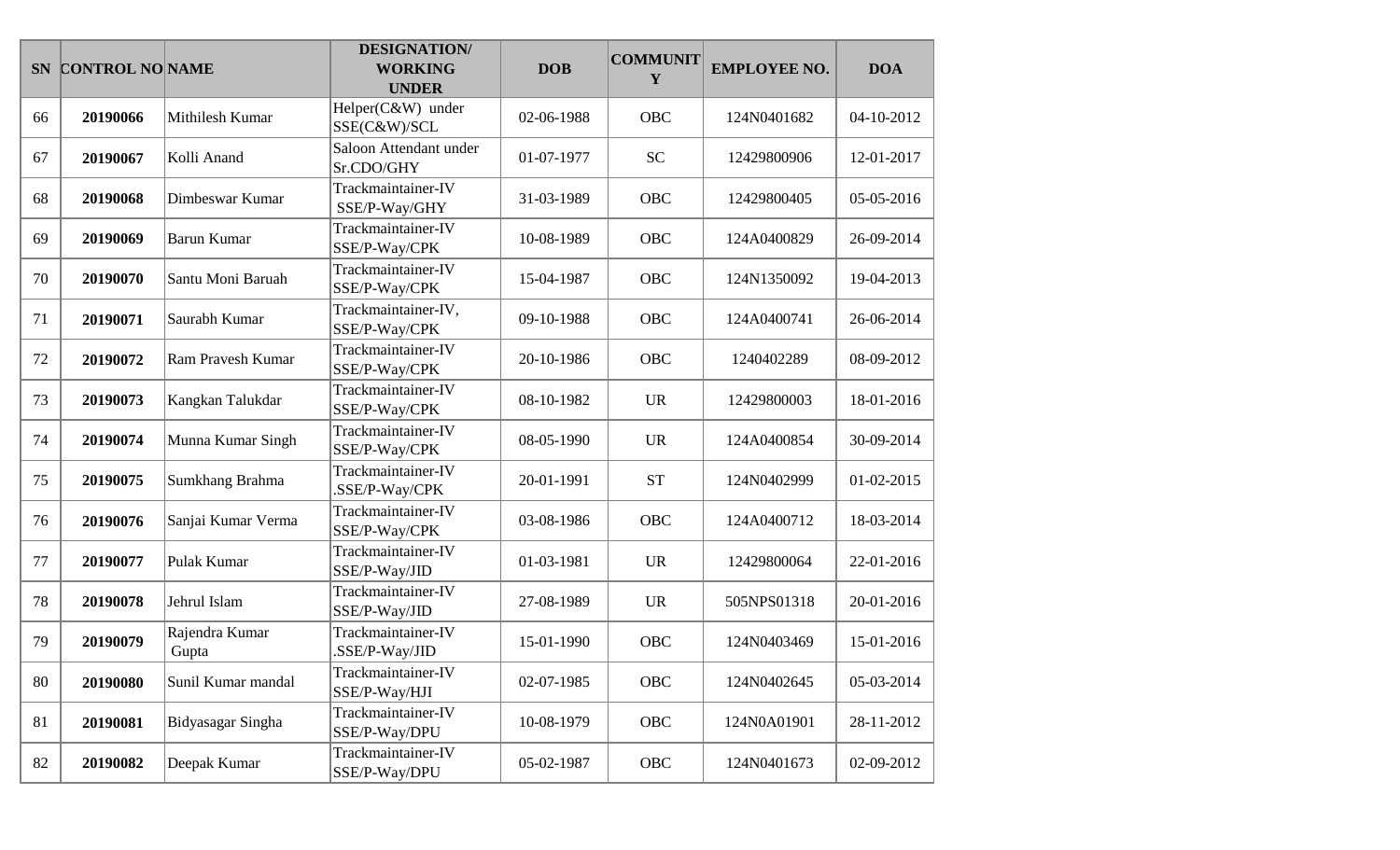|    | SN CONTROL NO NAME |                              | <b>DESIGNATION/</b><br><b>WORKING</b><br><b>UNDER</b> | <b>DOB</b> | <b>COMMUNIT</b><br>Y | <b>EMPLOYEE NO.</b> | <b>DOA</b> |
|----|--------------------|------------------------------|-------------------------------------------------------|------------|----------------------|---------------------|------------|
| 83 | 20190083           | <b>Indraject Singh</b>       | Trackmaintainer-III<br>SSE/P-Way/DPU                  | 12-09-1988 | <b>OBC</b>           | 124N0401809         | 05-09-2012 |
| 84 | 20190084           | Dhanoj Kumar                 | Trackmaintainer-IV<br>SSE/P-Way/DPU                   | 15-03-1990 | <b>OBC</b>           | 124N0401797         | 13-09-2012 |
| 85 | 20190085           | Saroj Kumar Mahto            | Trackmaintainer-IV<br>SSE/P-Way/DPU                   | 10-05-1991 | OBC                  | 124A0401199         | 27-10-2014 |
| 86 | 20190086           | Pashnur Ahmed                | Trackmaintainer-IV<br>SSE/P-Way/DPU                   | 01-03-1991 | <b>UR</b>            | 505NPS00409         | 25-01-2016 |
| 87 | 20190087           | Vikrant Kumar                | Trackmaintainer-IV<br>SSE/P-Way/DPU                   | 20-01-1992 | <b>OBC</b>           | 124N0402845         | 01-10-2014 |
| 88 | 20190088           | Fuleswar Kumar               | Trackmaintainer-IV<br>SSE/P-Way/DPU                   | 12-04-1987 | <b>OBC</b>           | 124A0400689         | 18-02-2014 |
| 89 | 20190089           | Sagar Kumar                  | Trackmaintainer-IV<br>SSE/P-Way/DPU                   | 01-06-1992 | <b>OBC</b>           | 124N0402652         | 29-03-2014 |
| 90 | 20190090           | Lakhindar Kumar              | Trackmaintainer-IV<br>SSE/P-Way/DPU                   | 19-02-1989 | <b>UR</b>            | 124N0402753         | 22-07-2014 |
| 91 | 20190091           | Vinay Kumar Singh            | Trackmaintainer-IV<br>SSE/P-Way/DPU                   | 03-04-1987 | <b>UR</b>            | 124N0402727         | 01-07-2014 |
| 92 | 20190092           | Sanjeev Kumar<br>Vishwakarma | Trackmaintainer-IV<br>SSE/P-Way/SCE                   | 01-07-1985 | <b>OBC</b>           | 124N0402287         | 26-12-2012 |
| 93 | 20190093           | <b>Ashok Prasad</b>          | Trackmaintainer-IV<br>SSE/P-Way/SCE                   | 30-05-1985 | <b>OBC</b>           | 12429800080         | 29-02-2016 |
| 94 | 20190094           | Mukesh Kumar                 | Trackmaintainer-IV<br>SSE/P-Way/BXP                   | 02-01-1989 | <b>UR</b>            | 124A0400788         | 18-07-2014 |
| 95 | 20190095           | Dhiraj Kumar                 | Trackmaintainer-IV<br>SSE/P-Way/BXP                   | 01-05-1995 | <b>OBC</b>           | 12429800104         | 16-02-2016 |
| 96 | 20190096           | Shailendra Kumar Pandit      | Trackmaintainer-IV<br>SSE/P-Way/BXP                   | 04-02-1986 | <b>OBC</b>           | 124A0400068         | 07-12-2012 |
| 97 | 20190097           | Rambaboo Kumar               | Trackmaintainer-IV<br>SSE/P-Way/BXP                   | 15-02-1992 | <b>SC</b>            | 505NPS01724         | 23-01-2016 |
| 98 | 20190098           | Pankaj Kumar                 | Trackmaintainer-IV<br>SSE/P-Way/BXP                   | 15-03-1988 | OBC                  | 124A0400231         | 07-03-2013 |
| 99 | 20190099           | Subhash Basumatary           | Trackmaintainer-IV<br>SSE/P-Way/BXP                   | 15-03-1980 | $\operatorname{ST}$  | 12404281330         | 05-04-2005 |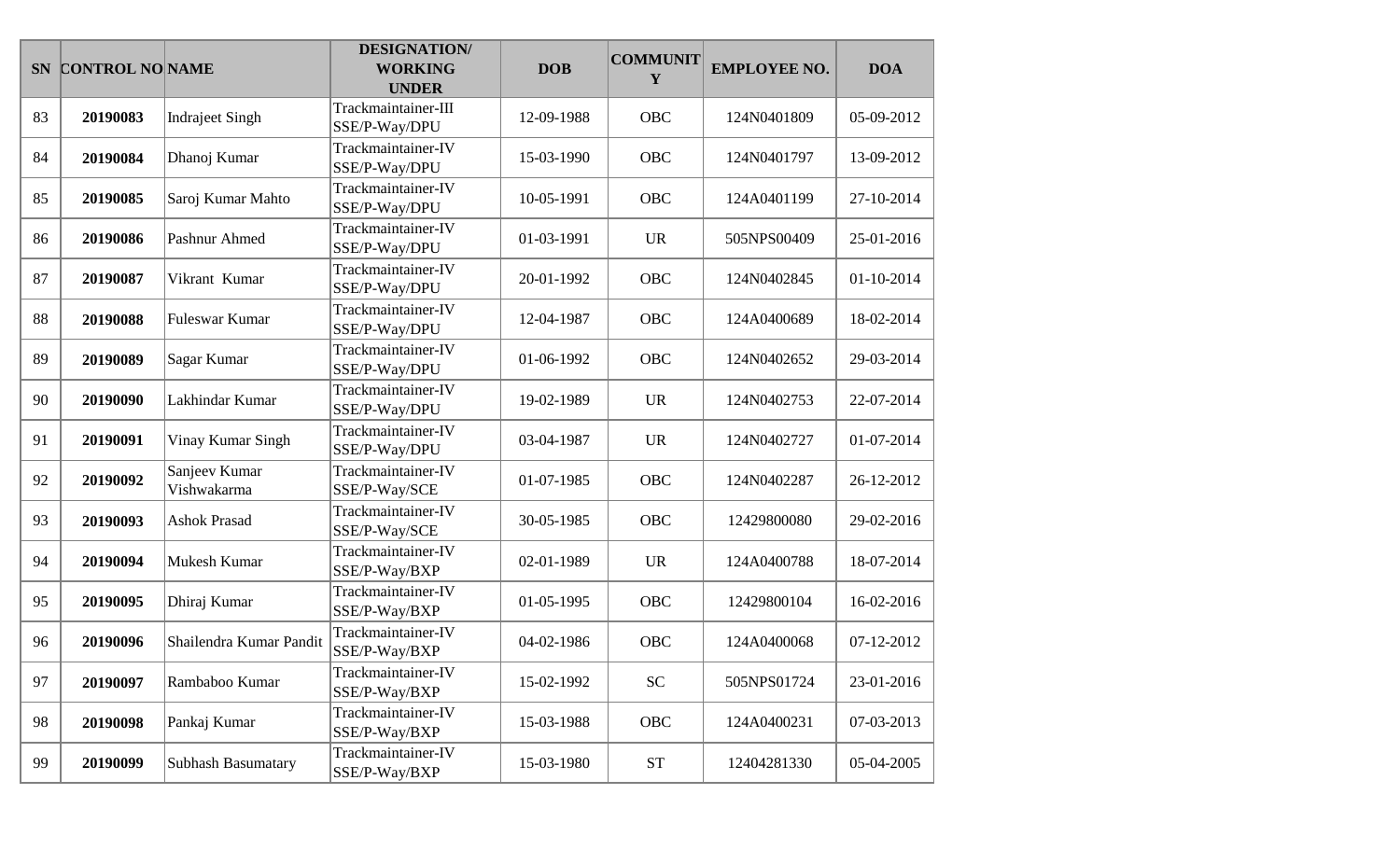|     | SN CONTROL NO NAME |                       | <b>DESIGNATION/</b><br><b>WORKING</b><br><b>UNDER</b> | <b>DOB</b> | <b>COMMUNIT</b><br>Y              | <b>EMPLOYEE NO.</b> | <b>DOA</b> |
|-----|--------------------|-----------------------|-------------------------------------------------------|------------|-----------------------------------|---------------------|------------|
| 100 | 20190100           | Kripan Singh          | Trackmaintainer-IV<br>SSE/P-Way/BXP                   | 20-11-1992 | <b>OBC</b>                        | NP050400003         | 29-01-2016 |
| 101 | 20190101           | Kundan Kumar          | Trackmaintainer-IV<br>SSE/P-Way/BXP                   | 08-06-1992 | <b>OBC</b>                        | 12429800108         | 11-02-2016 |
| 102 | 20190102           | Naveen Kumar          | Trackmaintainer-IV<br>SSE/P-Way/BXP                   | 22-05-1988 | OBC                               | 124A400077          | 14-12-2012 |
| 103 | 20190103           | Prabhat Kumar Sharma  | Trackmaintainer-IV<br>SSE/P-Way/BXP                   | 07-07-1994 | <b>OBC</b>                        | 505NPS01797         | 25-01-2018 |
| 104 | 20190104           | Sanoj Kumar           | Trackmaintainer-IV<br>SSE/P-Way/BXP                   | 12-01-1991 | <b>OBC</b>                        | 505NPS01359         | 21-01-2016 |
| 105 | 20190105           | Kalendra Kumar        | Trackmaintainer-IV<br>SSE/P-Way/BXP                   | 10-05-1984 | <b>OBC</b>                        | 124A040082          | 22-12-2012 |
| 106 | 20190106           | Ashok Kumar Singh     | Trackmaintainer-IV<br>SSE/P-Way/BXP                   | 02-01-1985 | <b>OBC</b>                        | 124A0400069         | 10-12-2012 |
| 107 | 20190107           | Osman Gani Molla      | Trackmaintainer-IV<br>SSE/P-Way/P/LMG                 | 03-04-1983 | <b>OBC</b>                        | 124N0402632         | 24-02-2014 |
| 108 | 20190108           | <b>Bishwas Paswan</b> | Trackmaintainer-IV<br>SSE/P-Way/P/LMG                 | 05-01-1983 | <b>SC</b>                         | 124A0400894         | 30-09-2014 |
| 109 | 20190109           | Pranab Paul           | Trackmaintainer-III<br>SSE/P-Way/P/LMG                | 21-03-1986 | <b>UR</b>                         | 124N401549          | 04-07-2012 |
| 110 | 20190110           | Miran Saikia          | Trackmaintainer-IV<br>SSE/P-Way/P/LMG                 | 01-02-1992 | <b>UR</b>                         | 505NPS01287         | 18-01-2016 |
| 111 | 20190111           | Ajit Kumar Yadav      | Trackmaintainer-IV<br>SSE/P-Way/P/LMG                 | 23-12-1983 | OBC                               | 124N0402619         | 21-02-2014 |
| 112 | 20190112           | Mohan Kumar           | Trackmaintainer-IV<br>SSE/P-Way/BPB                   | 05-07-1990 | <b>OBC</b>                        | 124A0400946         | 27-09-2014 |
| 113 | 20190113           | Awnish Kumar Duboy    | Trackmaintainer-IV<br>SSE/P-Way/BPB                   | 11-01-1990 | <b>UR</b>                         | 124N0402749         | 11-07-2014 |
| 114 | 20190114           | Shrun Kumar Suman     | Trackmaintainer-IV<br>SSE/P-Way/NHLG                  | 10-10-1992 | OBC                               | 124A0400877         | 27-09-2014 |
| 115 | 20190115           | Mithun Kumar          | Trackmaintainer-IV<br>SSE/P-Way/NHLG                  | 02-01-1994 | OBC                               | 505NPS01229         | 21-01-2016 |
| 116 | 20190116           | Sant Kumar            | Trackmaintainer-IV<br>SSE/P-Way/NHLG                  | 30-12-1989 | $\ensuremath{\mathsf{UR}}\xspace$ | 124N0402371         | 12-03-2013 |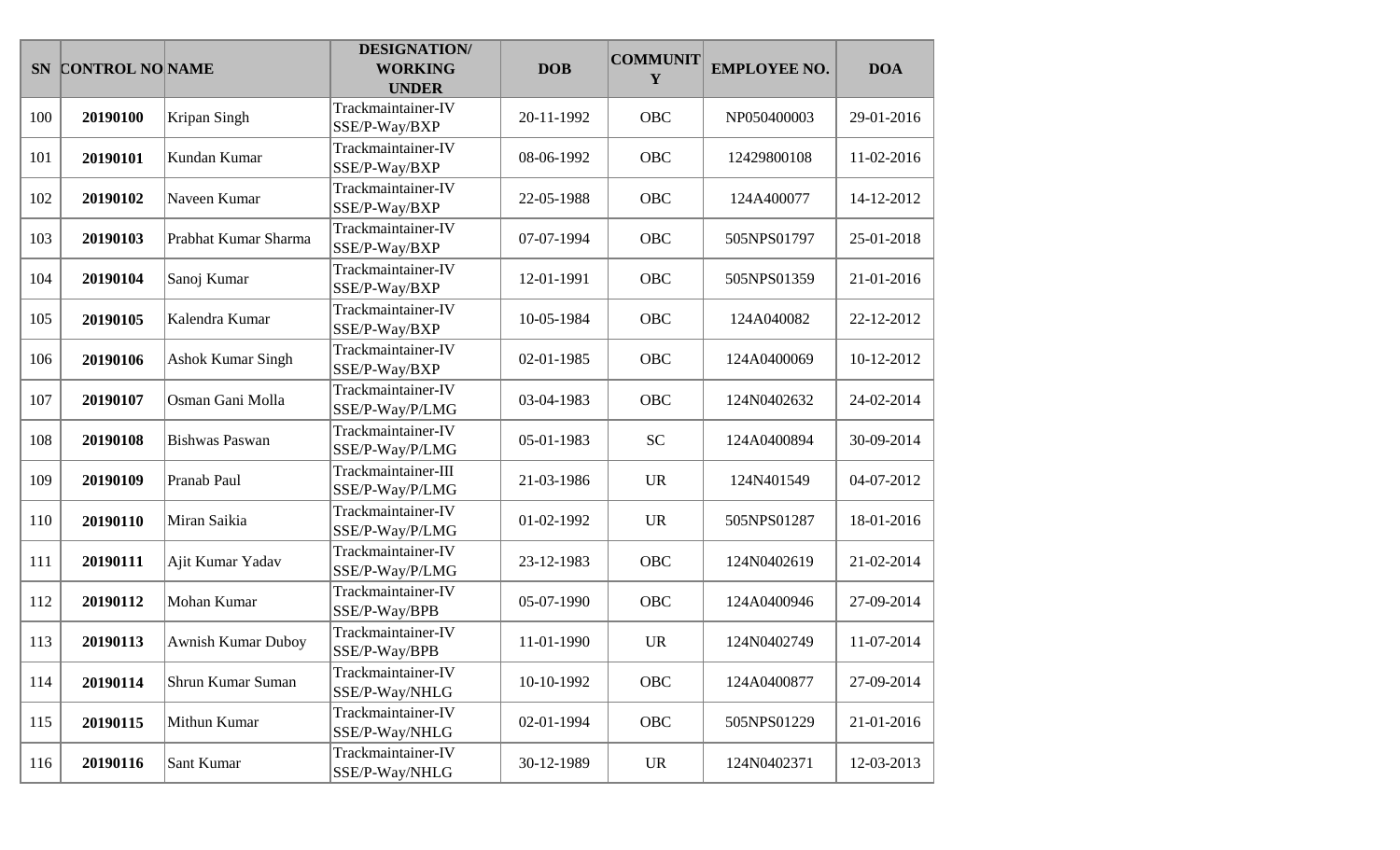|     | SN CONTROL NO NAME |                            | <b>DESIGNATION/</b><br><b>WORKING</b><br><b>UNDER</b> | <b>DOB</b> | <b>COMMUNIT</b><br>Y | <b>EMPLOYEE NO.</b> | <b>DOA</b> |
|-----|--------------------|----------------------------|-------------------------------------------------------|------------|----------------------|---------------------|------------|
| 117 | 20190117           | Kavindar Sahu              | Trackmaintainer-IV<br>SSE/P-Way/NHLG                  | 10-11-1992 | OBC                  | 505NPS00410         | 31-01-2016 |
| 118 | 20190118           | Najrul Islam               | Trackmaintainer-IV<br>SSE/P-Way/NHLG                  | 31-12-1991 | <b>UR</b>            | 505MPS01241         | 22-01-2016 |
| 119 | 20190119           | Avdhesh Kumar              | Trackmaintainer-IV<br>SSE/P-Way/NHLG                  | 05-07-1984 | OBC                  | 124A0400995         | 27-10-2014 |
| 120 | 20190120           | Vishal Vaibhava            | Trackmaintainer-IV<br>SSE/P-Way/NHLG                  | 15-04-1985 | <b>OBC</b>           | 124A0400994         | 27-10-2014 |
| 121 | 20190121           | Girish Ranjan Kumar        | Trackmaintainer-IV<br>SSE/P-Way/NHLG                  | 13-04-1989 | <b>OBC</b>           | 124A0400878         | 28-09-2014 |
| 122 | 20190122           | kant Kumar Singh           | Trackmaintainer-IV<br>SSE/P-Way/NHLG                  | 07-01-1986 | <b>OBC</b>           | 12429800545         | 21-01-2016 |
| 123 | 20190123           | <b>Bimlesh Kumar Singh</b> | Trackmaintainer-IV<br>SSE/P-Way/NHLG                  | 02-01-1988 | <b>ST</b>            | 505NPS01047         | 20-01-2016 |
| 124 | 20190124           | Mahendra Kumar             | Trackmaintainer-IV<br>SSE/P-Way/NHLG                  | 16-01-1987 | <b>OBC</b>           | 124A400992          | 14-10-2014 |
| 125 | 20190125           | Dharmendra Yadav           | Trackmaintainer-IV<br>SSE/P-Way/NHLG                  | 20-09-1989 | <b>UR</b>            | 124N0402368         | 14-03-2013 |
| 126 | 20190126           | Ranjeet Kumar              | Trackmaintainer-IV<br>SSE/P-Way/NHLG                  | 05-01-1993 | <b>SC</b>            | 505NPS00521         | 21-01-2016 |
| 127 | 20190127           | Santosh Kumar<br>Choudhary | Trackmaintainer-III<br>SSE/P-Way/NHLG                 | 26-01-1988 | <b>OBC</b>           | 124N0402236         | 11-12-2012 |
| 128 | 20190128           | <b>Biplob Ghose</b>        | Trackmaintainer-III<br>SSE/P-Way/NHLG                 | 28-02-1986 | <b>UR</b>            | 124N0401516         | 04-07-2012 |
| 129 | 20190129           | <b>Bhim Kumar Pandit</b>   | Trackmaintainer-IV<br>SSE/P-Way/DMR                   | 01-01-1990 | <b>OBC</b>           | 50881302791         | 16-12-2015 |
| 130 | 20190130           | Chinmay Mallik             | Trackmaintainer-IV<br>SSE/P-Way/DMR                   | 04-02-1987 | <b>SC</b>            | 124N402829          | 02-11-2014 |
| 131 | 20190131           | Tapash Sarkar              | Trackmaintainer-IV<br>SSE/P-Way/DMR                   | 01-04-1991 | <b>SC</b>            | 124A401049          | 08-10-2014 |
| 132 | 20190132           | Prem Kumar                 | Trackmaintainer-IV<br>SSE/P-Way/DMR                   | 12-05-1990 | OBC                  | 124N0401932         | 29-12-2012 |
| 133 | 20190133           | Subhash ch Boss            | Trackmaintainer-IV<br>SSE/P-Way/DMR                   | 15-12-1989 | OBC                  | 124N0401918         | 22-12-2012 |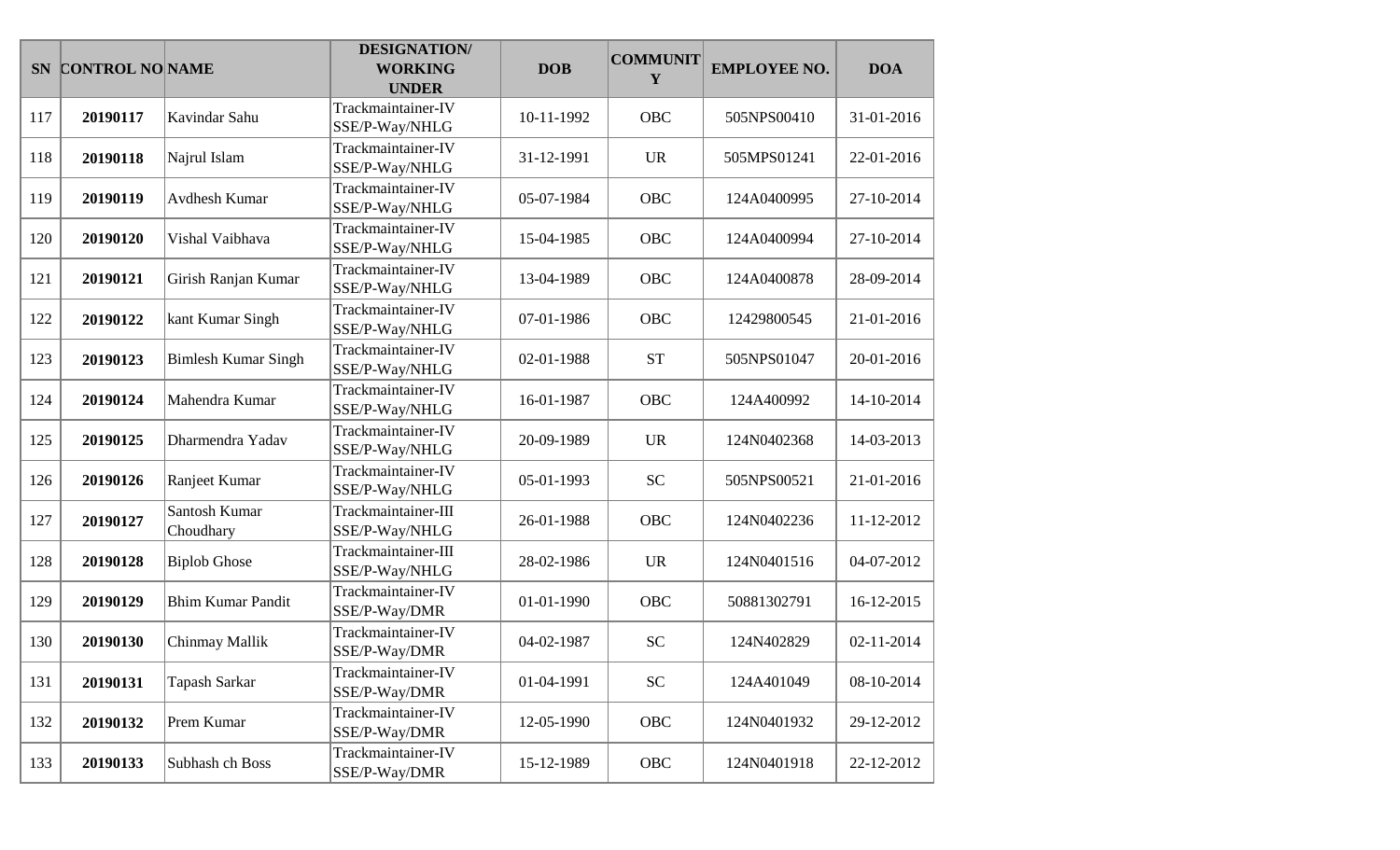|     | SN CONTROL NO NAME |                               | <b>DESIGNATION/</b><br><b>WORKING</b><br><b>UNDER</b> | <b>DOB</b> | <b>COMMUNIT</b><br>Y | <b>EMPLOYEE NO.</b> | <b>DOA</b> |
|-----|--------------------|-------------------------------|-------------------------------------------------------|------------|----------------------|---------------------|------------|
| 134 | 20190134           | Priya Anuj Kumar Yadav        | Trackmaintainer-IV<br>SSE/P-Way/DMR                   | 05-04-1990 | <b>OBC</b>           | 124N0402762         | 16-07-2014 |
| 135 | 20190135           | Amod Rajak                    | Trackmaintainer-IV<br>SSE/P-Way/DMR                   | 03-02-1988 | <b>SC</b>            | 124N0402826         | 28-09-2014 |
| 136 | 20190136           | Kumar Jitendra                | Trackmaintainer-IV<br>SSE/P-Way/DMR                   | 08-11-1992 | <b>SC</b>            | 124A401053          | 21-10-2014 |
| 137 | 20190137           | Manoj Kumar                   | Trackmaintainer-IV<br>SSE/P-Way/DMR                   | 02-01-1990 | <b>OBC</b>           | 124N0401921         | 21-12-2012 |
| 138 | 20190138           | Dharmendra Kumar<br>Chaudhary | Trackmaintainer-IV<br>SSE/P-Way/DMR                   | 06-03-1990 | <b>SC</b>            | 124A0401052         | 17-10-2014 |
| 139 | 20190139           | Mithlesh Kumar                | Trackmaintainer-IV<br>SSE/P-Way/DMR                   | 20-04-1989 | <b>SC</b>            | 124A0400959         | 10-10-2014 |
| 140 | 20190140           | Abhinav Kumar                 | Trackmaintainer-IV<br>SSE/P-Way/BPB                   | 02-04-1990 | <b>OBC</b>           | 124N0403092         | 23-02-2015 |
| 141 | 20190141           | Sumit Kumar Das               | Trackmaintainer-IV<br>SSE/P-Way/DMR                   | 02-10-1991 | <b>SC</b>            | 124N0401529         | 09-07-2012 |
| 142 | 20190142           | Bikassh Kumar Samasi          | Trackmaintainer-IV<br>SSE/P-Way/BPB                   | 18-03-1988 | <b>SC</b>            | 124N401996          | 05-01-2013 |
| 143 | 20190143           | Parwej Alam                   | Trackmaintainer-IV<br>SSE/P-Way/BPB                   | 18-09-1988 | <b>UR</b>            | 124N0402775         | 25-07-2014 |
| 144 | 20190144           | <b>Brajesh Kumar Singh</b>    | Trackmaintainer-IV<br>SSE/P-Way/BPB                   | 20-02-1987 | <b>UR</b>            | 124N402739          | 28-06-2014 |
| 145 | 20190145           | Abhinandan Kumar              | Trackmaintainer-IV<br>SSE/P-Way/BPB                   | 15-02-1991 | OBC                  | 124A0400951         | 29-09-2014 |
| 146 | 20190146           | Hemraj Kumar                  | Trackmaintainer-IV<br>SSE/P-Way/BPB                   | 25-12-1990 | <b>OBC</b>           | 124A0400950         | 29-09-2014 |
| 147 | 20190147           | Dibakar Mahato                | Trackmaintainer-IV<br>SSE/P-Way/H/LMG                 | 03-03-1991 | <b>UR</b>            | 124A0400736         | 01-07-2014 |
| 148 | 20190148           | Kundan Kumar Yadav            | Trackmaintainer-IV<br>SSE/P-Way/H/LMG                 | 17-05-1993 | OBC                  | 124A400905          | 10-10-2014 |
| 149 | 20190149           | Amit Kumar                    | Trackmaintainer-IV<br>SSE/P-Way/H/LMG                 | 15-02-1994 | OBC                  | 124N403723          | 09-02-2016 |
| 150 | 20190150           | Pintu Kumar                   | Trackmaintainer-IV<br>SSE/P-Way/H/LMG                 | 21-02-1989 | OBC                  | 124N0402117         | 13-12-2012 |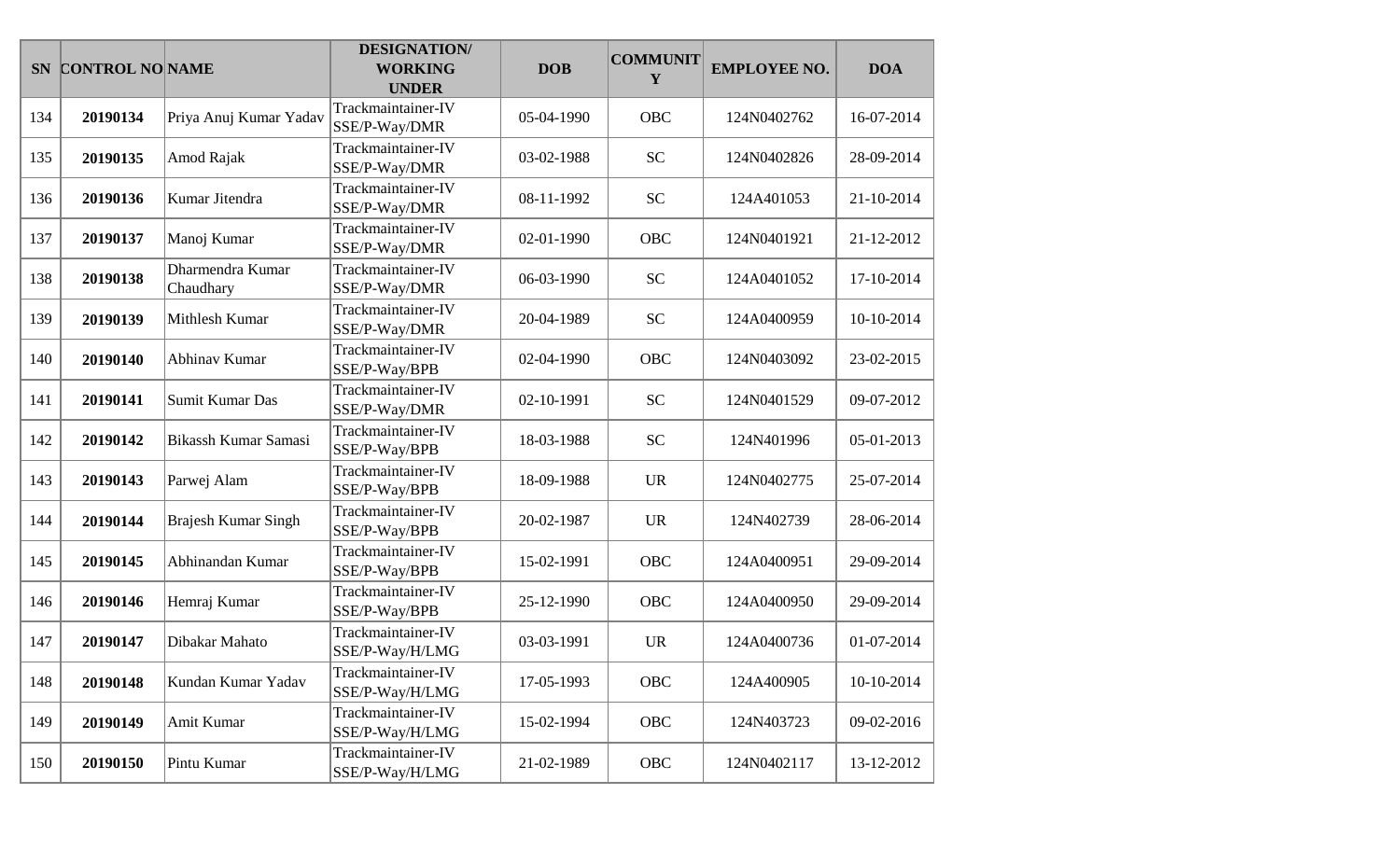|     | SN CONTROL NO NAME |                     | <b>DESIGNATION/</b><br><b>WORKING</b><br><b>UNDER</b> | <b>DOB</b> | <b>COMMUNIT</b><br>Y | <b>EMPLOYEE NO.</b> | <b>DOA</b> |
|-----|--------------------|---------------------|-------------------------------------------------------|------------|----------------------|---------------------|------------|
| 151 | 20190151           | Ramesh Kumar        | Trackmaintainer-IV<br>SSE/P-Way/H/LMG                 | 05-10-1993 | <b>OBC</b>           | 124A400817          | 29-10-2014 |
| 152 | 20190152           | Ram Binod Choudhary | Trackmaintainer-IV<br>SSE/P-Way/H/LMG                 | 01-01-1990 | Nil                  | 124N403730          | 02-02-2016 |
| 153 | 20190153           | Deepak Kumar        | Trackmaintainer-IV<br>SSE/P-Way/H/LMG                 | 03-10-1988 | OBC                  | 124A0400799         | 01-10-2014 |
| 154 | 20190154           | Gaurav Kumar        | Trackmaintainer-IV<br>SSE/P-Way/H/LMG                 | 02-12-1993 | <b>ST</b>            | 124N0403731         | 29-02-2016 |
| 155 | 20190155           | Ramkesh Meena       | Trackmaintainer-IV<br>SSE/P-Way/H/LMG                 | 08-08-1991 | <b>ST</b>            | 124N403724          | 18-02-2016 |
| 156 | 20190156           | Taufir Alam         | Trackmaintainer-IV<br>SSE/P-Way/H/LMG                 | 15-01-1992 | <b>OBC</b>           | 124N0403613         | 20-01-2016 |
| 157 | 20190157           | Rajeev Ranjan Kumar | Trackmaintainer-IV<br>SSE/P-Way/H/LMG                 | 13-09-1983 | <b>UR</b>            | 124N0402723         | 27-06-2014 |
| 158 | 20190158           | Dharmendra Kumar    | Trackmaintainer-IV<br>SSE/P-Way/H/LMG                 | 02-01-1990 | <b>OBC</b>           | 124N403649          | 22-01-2016 |
| 159 | 20190159           | Suman Kumar         | Trackmaintainer-IV<br>SSE/P-Way/H/LMG                 | 16-12-1993 | <b>UR</b>            | 124A400822          | 30-09-2014 |
| 160 | 20190160           | Dharmendra Sah      | Trackmaintainer-IV<br>SSE/P-Way/H/LMG                 | 10-05-1992 | <b>OBC</b>           | 124N0403610         | 22-01-2016 |
| 161 | 20190161           | Arun Kumar Paswan   | Trackmaintainer-IV<br>SSE/P-Way/H/LMG                 | 02-02-1983 | <b>SC</b>            | 124N0403614         | 21-01-2016 |
| 162 | 20190162           | Dipak Sarkar        | Trackmaintainer-IV<br>SSE/P-Way/HJO                   | 29-04-1988 | <b>SC</b>            | 124N0402175         | 11-12-2012 |
| 163 | 20190163           | Ravi Kumar          | Trackmaintainer-IV<br>SSE/P-Way/HJO                   | 10-03-1990 | <b>OBC</b>           | 124A400287          | 05-03-2013 |
| 164 | 20190164           | Sanjeeb Kumar       | Trackmaintainer-IV<br>SSE/P-Way/HJO                   | 29-11-1988 | <b>OBC</b>           | 12429800034         | 26-02-2016 |
| 165 | 20190165           | Mithu Sen           | Trackmaintainer-IV<br>SSE/P-Way/HJO                   | 12-02-1990 | OBC                  | 505NPS01228         | 16-01-2016 |
| 166 | 20190166           | Ajay Kumar Singh    | Trackmaintainer-IV<br>SSE/P-Way/HJO                   | 05-12-1992 | OBC                  | 12429800032         | 10-02-2016 |
| 167 | 20190167           | Paritosh Biswas     | Trackmaintainer-IV<br>SSE/P-Way/HJO                   | 15-09-1985 | ${\rm SC}$           | 124N0402190         | 14-12-2012 |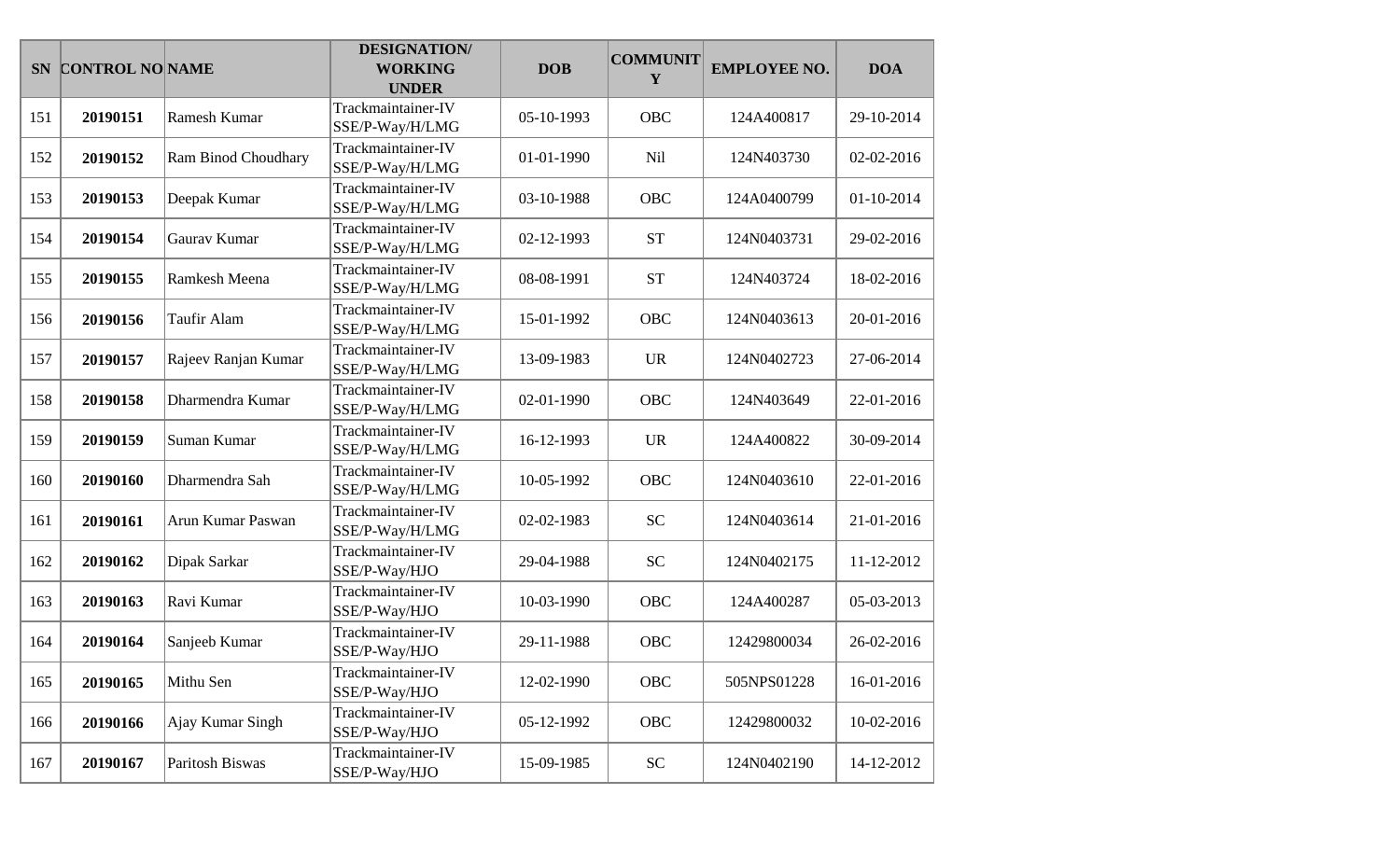|     | SN CONTROL NO NAME |                      | <b>DESIGNATION/</b><br><b>WORKING</b><br><b>UNDER</b> | <b>DOB</b> | <b>COMMUNIT</b><br>Y | <b>EMPLOYEE NO.</b> | <b>DOA</b> |
|-----|--------------------|----------------------|-------------------------------------------------------|------------|----------------------|---------------------|------------|
| 168 | 20190168           | Sanjay Kumar         | Trackmaintainer-IV<br>SSE/P-Way/KXJ                   | 06-12-1979 | <b>OBC</b>           | 124A0400917         | 01-10-2014 |
| 169 | 20190169           | Sunil Kumar          | Trackmaintainer-IV<br>SSE/P-Way/KXJ                   | 09-01-1985 | <b>OBC</b>           | 124N0401873         | 14-12-2012 |
| 170 | 20190170           | <b>Umesh Kumar</b>   | Trackmaintainer-IV<br>SSE/P-Way/KXJ                   | 02-02-1992 | <b>OBC</b>           | 124A400920          | 26-09-2014 |
| 171 | 20190171           | Pinak Pani Das       | Trackmaintainer-IV<br>SSE/P-Way/KXJ                   | 25-06-1993 | <b>SC</b>            | 124N0403089         | 13-02-2015 |
| 172 | 20190172           | Rahul Dey            | Trackmaintainer-IV<br>SSE/P-Way/KXJ                   | 15-02-1992 | <b>UR</b>            | 12429800351         | 06-05-2016 |
| 173 | 20190173           | Summi Kumar          | Trackmaintainer-IV<br>SSE/P-Way/KXJ                   | 01-06-1988 | <b>OBC</b>           | 124N0402731         | 25-06-2014 |
| 174 | 20190174           | Ramesh Kumar         | Trackmaintainer-IV<br>SSE/P-Way/KXJ                   | 25-09-1989 | <b>SC</b>            | 124N0402767         | 24-07-2014 |
| 175 | 20190175           | Tripurari Paswan     | Trackmaintainer-IV<br>SSE/P-Way/KXJ                   | 25-02-1990 | <b>SC</b>            | 124A0401086         | 29-09-2014 |
| 176 | 20190176           | <b>Biplab Mandal</b> | Trackmaintainer-IV<br>SSE/P-Way/KXJ                   | 27-04-1984 | <b>SC</b>            | 124N0402847         | 17-10-2014 |
| 177 | 20190177           | Rajesh Kumar Raja    | Trackmaintainer-IV<br>SSE/P-Way/KXJ                   | 08-02-1988 | <b>OBC</b>           | 124N0402088         | 24-12-2012 |
| 178 | 20190178           | Pronoy Kumar Hajong  | Trackmaintainer-IV<br>SSE/P-Way/SCE                   | 27-09-1992 | <b>ST</b>            | 12429800686         | 27-09-2016 |
| 179 | 20190179           | Dasari Praveen       | Trackmaintainer-IV<br>SSE/P-Way/BXP                   | 28-08-1993 | <b>OBC</b>           | NP050400020         | 05-02-2016 |
| 180 | 20190180           | Budhuiram Bhumij     | Trackmaintainer-IV<br>SSE/P-Way/BXP                   | 11-03-1985 | <b>ST</b>            | 12429800150         | 16-02-2016 |
| 181 | 20190181           | Kailash Kr Das       | Trackmaintainer-IV<br>SSE/P-Way/BXP                   | 10-11-1987 | <b>SC</b>            | NP050400008         | 02-02-2016 |
| 182 | 20190182           | Manish Kumar         | Tech-III under<br>SSE/IC/C&W/DBRG                     | 05-01-1990 | OBC                  | 12529800882         | 05-10-2017 |
| 183 | 20190183           | Abhishek Kumar       | Tech-III under<br>SSE/IC/C&W/DBRG                     | 15-08-1989 | OBC                  | 12529800883         | 05-10-2017 |
| 184 | 20190184           | Sabhapati Kumar      | Tech-III under<br>SSE/IC/C&W/DBRG                     | 05-12-1988 | OBC                  | 12529800876         | 05-10-2017 |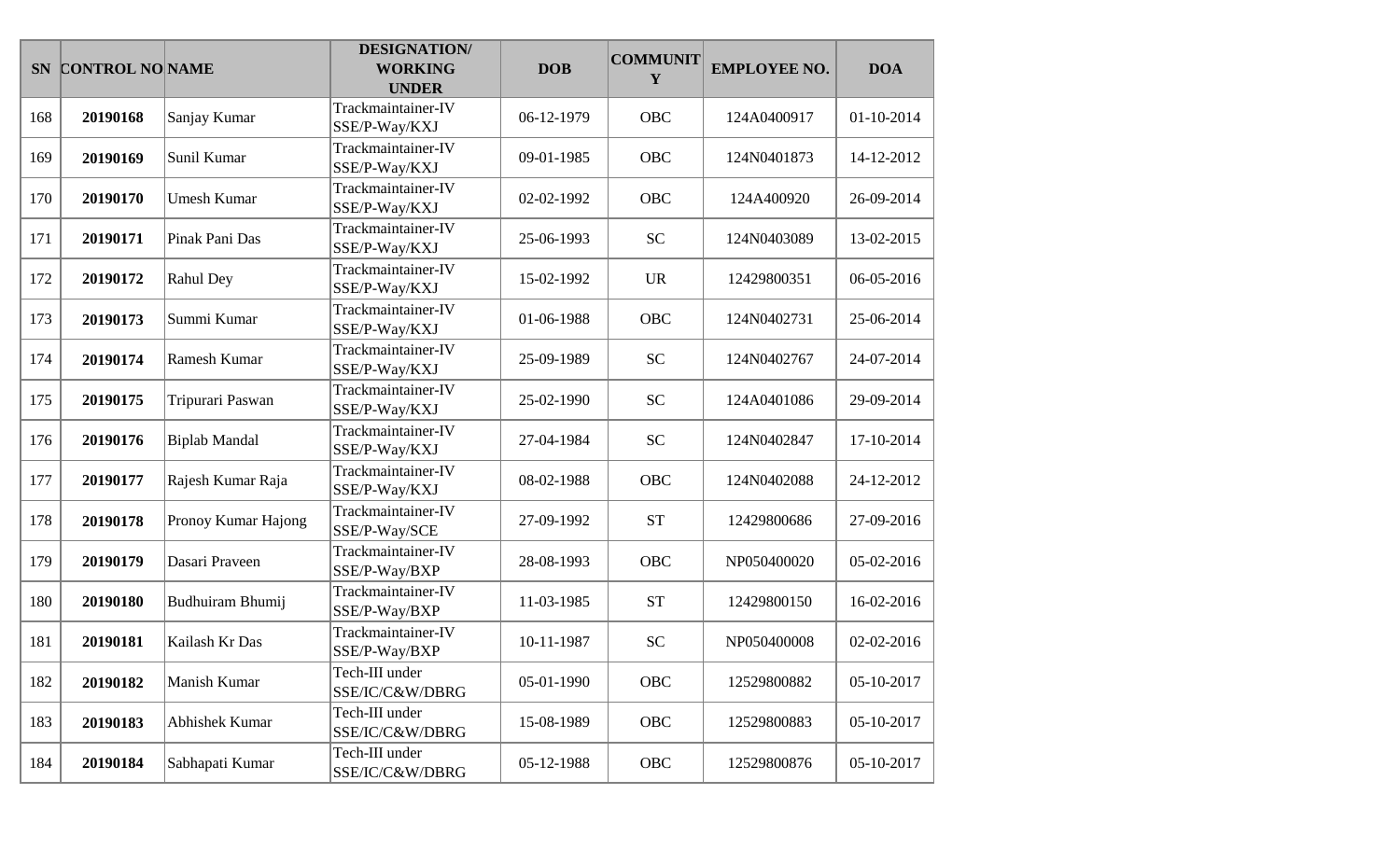| <b>SN</b> | <b>CONTROL NO NAME</b> |                             | <b>DESIGNATION/</b><br><b>WORKING</b><br><b>UNDER</b> | <b>DOB</b> | <b>COMMUNIT</b><br>Y | <b>EMPLOYEE NO.</b> | <b>DOA</b> |
|-----------|------------------------|-----------------------------|-------------------------------------------------------|------------|----------------------|---------------------|------------|
| 185       | 20190185               | Md Miraz                    | Tech-III under<br>SSE/IC/C&W/DBRG                     | 06-09-1986 | OBC                  | 12529800878         | 05-10-2017 |
| 186       | 20190186               | <b>Indrajit Das</b>         | Tech-III under<br>SSE/IC/C&W/DBRG                     | 29-02-1988 | <b>SC</b>            | 12829800799         | 07-07-2018 |
| 187       | 20190187               | Vibhakar Kumar Yadav        | Tech-III under<br>SSE/IC/C&W/DBRG                     | 25-04-1989 | OBC                  | 12529800887         | 05-10-2017 |
| 188       | 20190188               | Jeetendra Singh<br>Ghusinga | Tech-III under<br>SSE/IC/C&W/DBRG                     | 10-07-1991 | <b>ST</b>            | 12529800870         | 05-10-2017 |
| 189       | 20190189               | Bipin Kumar Jha             | Tech-III under<br>SSE/IC/C&W/DBRG                     | 15-02-1987 | <b>UR</b>            | 12529800869         | 05-10-2017 |
| 190       | 20190190               | Rakesh Kumar Meena          | Tech-III under<br>SSE/IC/C&W/DBRG                     | 01-07-1990 | <b>ST</b>            | 12529800881         | 05-10-2017 |
| 191       | 20190191               | Luxmi Kant Dubey            | M.S. Porter under<br>SS/DBRG                          | 16-02-1989 | <b>UR</b>            | 125N1550258         | 17-02-2015 |
| 192       | 20190192               |                             | Chandra Narayan Bhagat   P/Man-B under SS/MRG         | 10-03-1982 | OBC                  | 125N1550275         | 13-07-2015 |
| 193       | 20190193               | Koustab Kashyap Deka        | P/Man-B under<br>SS/IC/TSK                            | 06-07-1987 | <b>UR</b>            | 125N1550409         | 01-12-2015 |
| 194       | 20190194               | Manas Kumar                 | P/Man-B under SS/DBRG                                 | 01-08-1985 | OBC                  | 125N1550276         | 14-07-2015 |
| 195       | 20190195               | Sujit Kumar Seal            | P/Man-A under SS/SLGR                                 | 05-08-1976 | OBC                  | 125N1450025         | 05-03-2014 |
| 196       | 20190196               | Rakesh Kumar                | P/Man-A under SS/JTTN                                 | 10-02-1990 | OBC                  | 125N1550181         | 14-02-2015 |
| 197       | 20190197               | Prashant Kumar              | P/Man-A under SS/MXN                                  | 26-04-1991 | OBC                  | 125N1550195         | 14-02-2015 |
| 198       | 20190198               | Manoj Kumar                 | P/Man under SS/CMA                                    | 10-02-1994 | <b>SC</b>            | 125N1550204         | 13-02-2015 |
| 199       | 20190199               | Sunil Kumar                 | P/Man-B under SS/DBRG                                 | 15-12-1990 | OBC                  | 125N1550277         | 20-07-2015 |
| 200       | 20190200               | Vansidhar Kumar             | P/Man-A under SS/LPK                                  | 05-01-1991 | OBC                  | 125N1450482         | 04-12-2014 |
| 201       | 20190201               | Mantu Kumar                 | P/Man-B under SS/GLGT                                 | 03-02-1988 | OBC                  | 125N1550299         | 20-07-2015 |
| 202       | 20190202               | Gunjan Kumar                | P/Man-B under SS/DBRT                                 | 12-02-1992 | OBC                  | 125N1550210         | 17-03-2015 |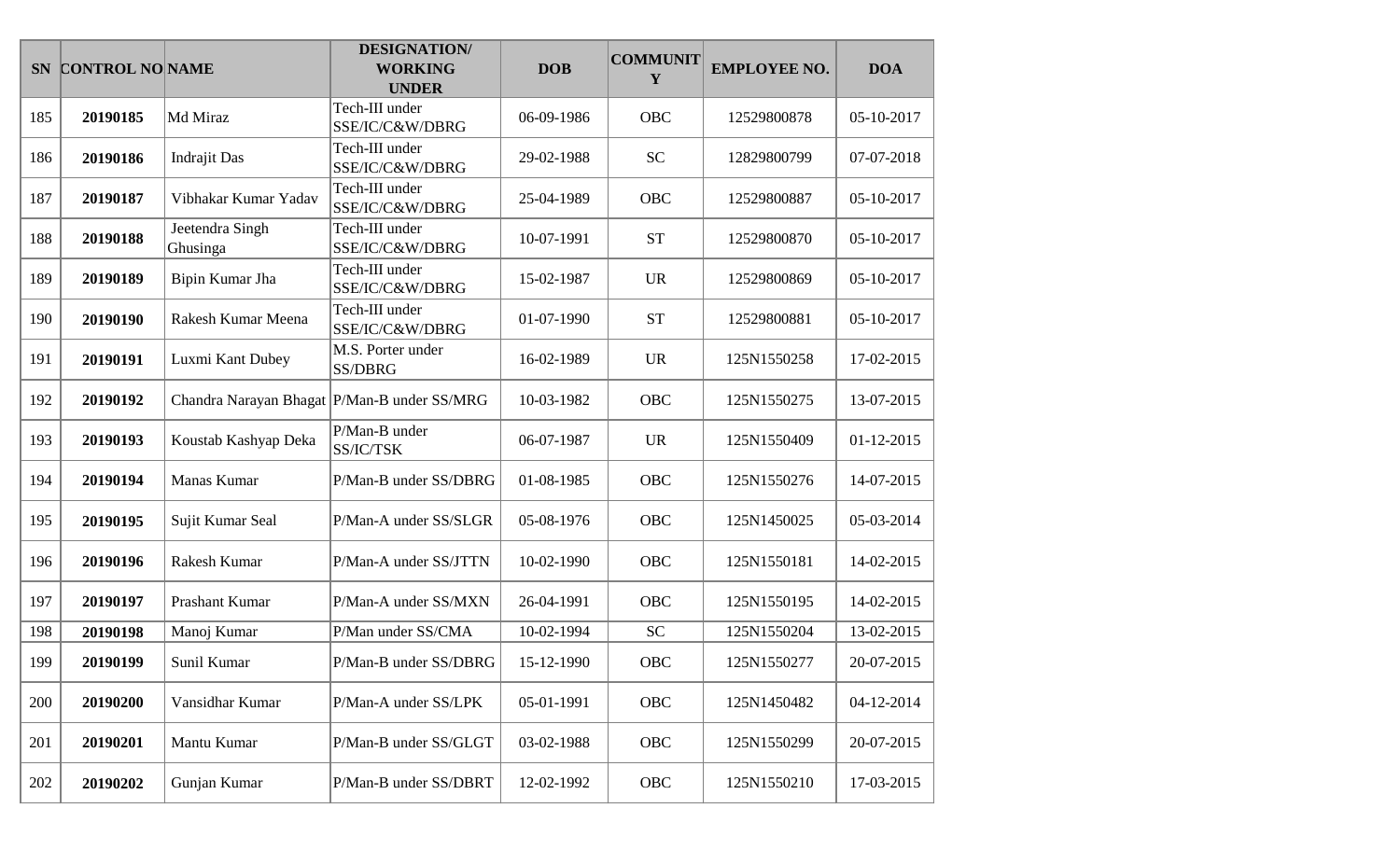|     | SN CONTROL NO NAME |                        | <b>DESIGNATION/</b><br><b>WORKING</b><br><b>UNDER</b> | <b>DOB</b> | <b>COMMUNIT</b><br>Y | <b>EMPLOYEE NO.</b> | <b>DOA</b> |
|-----|--------------------|------------------------|-------------------------------------------------------|------------|----------------------|---------------------|------------|
| 203 | 20190203           | Vikash Kumar Sharma    | Gateman under SS/Dikom                                | 15-12-1990 | OBC                  | 125N1550225         | 13-04-2015 |
| 204 | 20190204           | Aditya Kumar           | Porter under SS/LLO                                   | 31-12-1988 | OBC                  | 125N1550191         | 14-02-2015 |
| 205 | 20190205           | Jaychand Poddar        | Khalashi under<br>SSE/TL/DBRG                         | 25-04-1985 | OBC                  | 125N1550132         | 09-12-2014 |
| 206 | 20190206           | Anup Kumar             | Khalashi under<br>SSE/L/Power/TSK                     | 30-12-1983 | OBC                  | 125N1250184         | 13-09-2012 |
| 207 | 20190207           | Wakeel Kumar           | Khalashi under<br>SSE/C&W/IC/DBRG                     | 18-09-1988 | OBC                  | 125N1450451         | 18-11-2014 |
| 208 | 20190208           | Shubhankar Kumar       | Khalashi under<br>SSE/C&W/IC/DBRG                     | 25-12-1993 | OBC                  | 125N1450592         | 03-12-2014 |
| 209 | 20190209           | Saiful Islam           | Khalashi under<br>SSE/C&W/IC/DBRG                     | 01-08-1986 | <b>UR</b>            | 125N1450278         | 19-09-2014 |
| 210 | 20190210           | Yogendra Kumar         | Khalashi under<br>SSE/C&W/IC/DBRG                     | 24-03-1993 | OBC                  | 125N1450445         | 25-11-2014 |
| 211 | 20190211           | Sikandra Kumar Sinha   | Khalashi under<br>SSE/C&W/IC/DBRG                     | 05-01-1990 | <b>OBC</b>           | 125N1450222         | 11-07-2014 |
| 212 | 20190212           | <b>Brajesh Kumar</b>   | Khalashi under<br>SSE/C&W/IC/DBRG                     | 09-03-1991 | OBC                  | 125N1450460         | 12-11-2014 |
| 213 | 20190213           | Rati Ram Meena         | Khalashi under<br>SSE/C&W/IC/DBRG                     | 01-04-1991 | <b>ST</b>            | 1251550122          | 10-12-2014 |
| 214 | 20190214           | Sandeep Kumar Singh    | Khalashi under<br>SSE/C&W/IC/DBRG                     | 25-12-1988 | <b>UR</b>            | 125N1450260         | 08-08-2014 |
| 215 | 20190215           | Rikshesh Raj           | Khalashi under<br>SSE/C&W/IC/DBRG                     | 10-01-1986 | OBC                  | 125N1450462         | 12-11-2014 |
| 216 | 20190216           | Shailendra Kumar Singh | Khalashi under<br>SSE/C&W/IC/DBRG                     | 10-05-1992 | OBC                  | 125N1450594         | 27-11-2014 |
| 217 | 20190217           | Mrinal Shankar Prabhat | Khalashi under<br>SSE/C&W/IC/DBRG                     | 27-04-1991 | <b>UR</b>            | 125N1450609         | 28-11-2014 |
| 218 | 20190218           | Vivek Kumar            | Khalashi under CDONG<br><b>CUM SSE/TSK</b>            | 04-02-1991 | <b>SC</b>            | 125N155051          | 17-12-2014 |
| 219 | 20190219           | Pawan Kumar Yadav      | Khalashi under<br>SSE/C&W/IC/DBRG                     | 15-03-1985 | OBC                  | 125N1450408         | 18-10-2014 |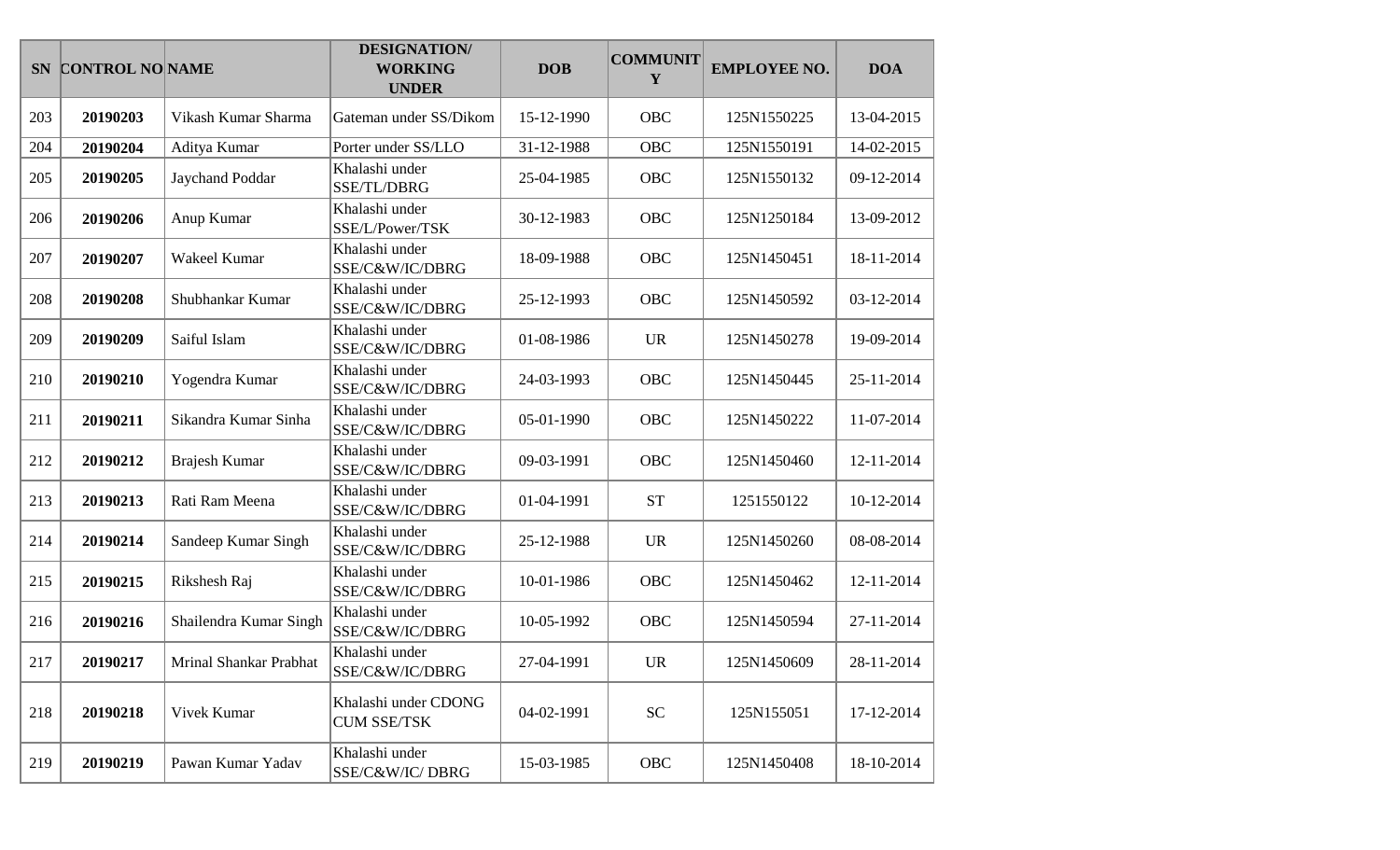|     | SN CONTROL NO NAME |                       | <b>DESIGNATION/</b><br><b>WORKING</b><br><b>UNDER</b>                 | <b>DOB</b> | <b>COMMUNIT</b><br>Y | <b>EMPLOYEE NO.</b> | <b>DOA</b> |
|-----|--------------------|-----------------------|-----------------------------------------------------------------------|------------|----------------------|---------------------|------------|
| 220 | 20190220           | Ajit Kumar Mandal     | Khalashi under<br>SSE/C&W/IC/DBRG                                     | 24-02-1994 | <b>OBC</b>           | 125N1450465         | 12-11-2014 |
| 221 | 20190221           | Shyam Kumar Paswan    | <b>Track Maintainer-</b><br><b>IV/MRG</b> under<br>SSE/P.Way/MRG      | 10-04-1984 | <b>SC</b>            | 125N1550112         | 06-12-2014 |
| 222 | 20190222           | Jitendra Kumar        | <b>Track Maintainer-</b><br><b>IV/DBRG</b> under<br>SSE/P.Way/DBRG    | 25-11-1992 | <b>OBC</b>           | 125N1550007         | 26-12-2014 |
| 223 | 20190223           | Randhir Kumar Singh   | <b>Track Maintainer-</b><br><b>IV/SLGR</b> under<br>SSE/P.Way/SLGR    | 04-01-1984 | OBC                  | 125N1550094         | 17-12-2014 |
| 224 | 20190224           | Santosh Kumar         | Track Maintainer-<br><b>IV/SLGR</b> under<br>SSE/P.Way/SLGR           | 10-02-1991 | OBC                  | 125N1550077         | 10-12-2014 |
| 225 | 20190225           | Sajjan Kumar Sah      | <b>Track Maintainer-</b><br><b>IV/SLGR</b> under<br>SSE/P.Way/SLGR(E) | 01-11-1988 | <b>UR</b>            | 125N1550060         | 12-12-2014 |
| 226 | 20190226           | Deepak Kumar          | <b>Track Maintainer-</b><br><b>IV/SLGR</b> under<br>SSE/P.Way/SLGR    | 03-05-1993 | <b>OBC</b>           | 125N1550155         | 07-01-2015 |
| 227 | 20190227           | Rajeev Ranjan         | <b>Track Maintainer-</b><br><b>IV/SLGR</b> under<br>SSE/P.Way/SLGR    | 02-02-1993 | OBC                  | 125N1550090         | 16-12-2014 |
| 228 | 20190228           | Dhiraj Kumar          | Track Maintainer-<br><b>IV/SLGR</b> under<br>SSE/P.Way/SLGR           | 09-10-1989 | <b>UR</b>            | 125N1550056         | 30-12-2014 |
| 229 | 20190229           | <b>Binduram Deori</b> | <b>Track Maintainer-</b><br>III/SLGR under<br>SSE/P.Way/SLGR          | 01-02-1974 | <b>ST</b>            | 125N0650404         | 12-12-2015 |
| 230 | 20190230           | Mukesh Kumar          | <b>Track Maintainer-</b><br><b>IV/SLGR</b> under<br>SSE/P.Way/SLGR    | 05-10-1983 | <b>OBC</b>           | 125N1550152         | 14-01-2015 |
| 231 | 20190231           | Md Isteyaque Ahamad   | <b>Track Maintainer-</b><br><b>IV/SLGR</b> under<br>SSE/P.Way/SLGR    | 04-01-1990 | OBC                  | 125N1550153         | 04-02-2015 |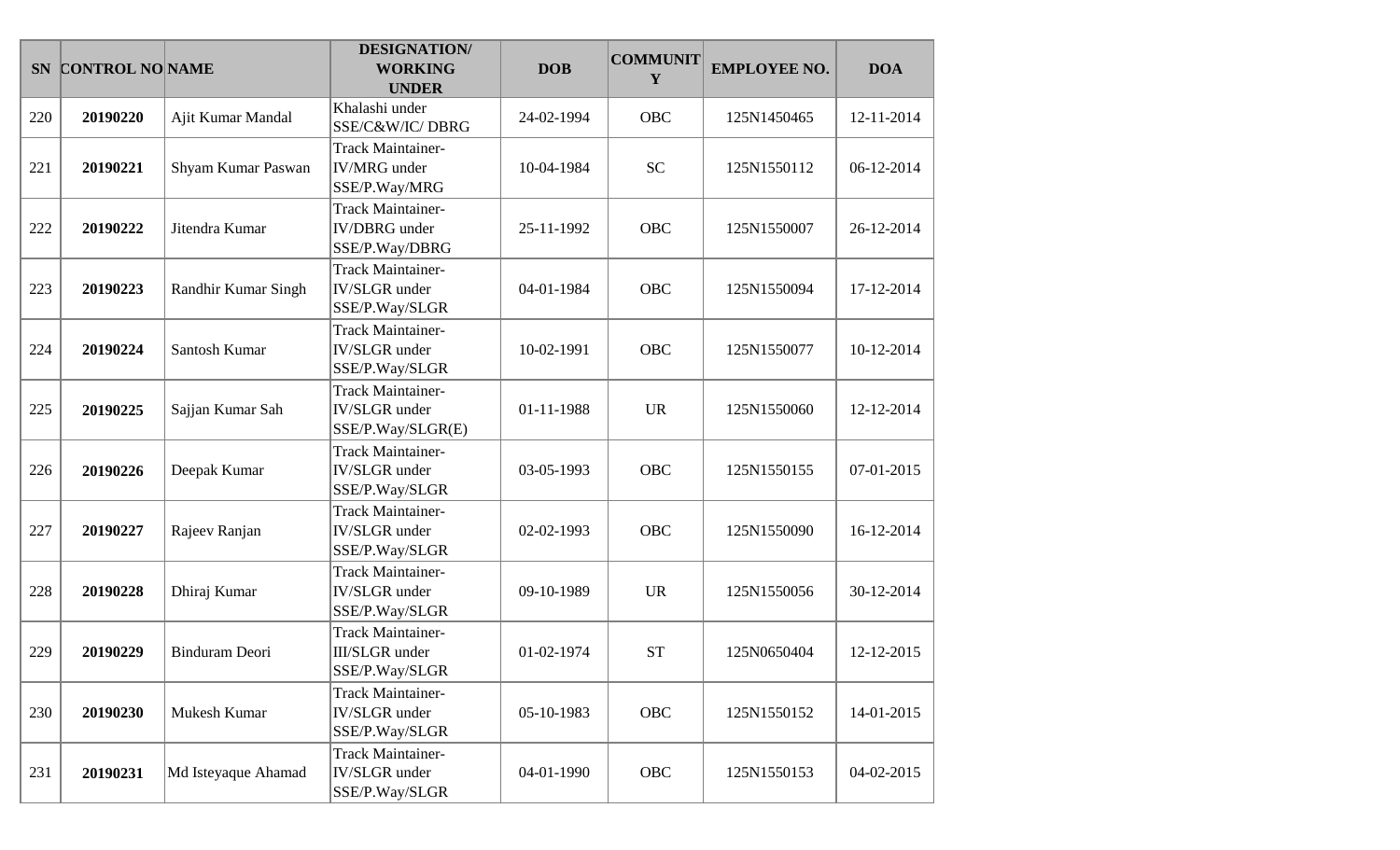| <b>SN</b> | <b>CONTROL NO NAME</b> |                            | <b>DESIGNATION/</b><br><b>WORKING</b><br><b>UNDER</b>              | <b>DOB</b> | <b>COMMUNIT</b><br>Y | <b>EMPLOYEE NO.</b> | <b>DOA</b> |
|-----------|------------------------|----------------------------|--------------------------------------------------------------------|------------|----------------------|---------------------|------------|
| 232       | 20190232               | Nitesh Kumar Singh         | <b>Track Maintainer-</b><br><b>IV/MXN</b> under<br>SSE/P.Way/MXN   | 02-01-1992 | <b>UR</b>            | 125N1550030         | 11-12-2014 |
| 233       | 20190233               | Arup Jyoti Sarma           | <b>Track Maintainer-</b><br><b>IV/MXN</b> under<br>SSE/P.Way/MXN   | 01-03-1989 | <b>UR</b>            | 125N1450051         | 01-05-2014 |
| 234       | 20190234               | Dhananjay Kumar            | <b>Track Maintainer-</b><br><b>IV/SLGR</b> under<br>SSE/P.Way/SLGR | 05-11-1993 | <b>OBC</b>           | 125N1550087         | 12-12-2014 |
| 235       | 20190235               | Gyaneswar Yadav            | <b>Track Maintainer-</b><br><b>IV/SLGR</b> under<br>SSE/P.Way/SLGR | 20-03-1988 | <b>OBC</b>           | 125N1550074         | 06-12-2014 |
| 236       | 20190236               | Chandan Kumar Saha         | <b>Track Maintainer-</b><br><b>IV/SLGR</b> under<br>SSE/P.Way/SLGR | 15-03-1986 | <b>OBC</b>           | 125N1450581         | 19-11-2014 |
| 237       | 20190237               | Sunil Kumar                | Trackmaintainer-IV under<br>SSE/P.Way/Namrup                       | 24-05-1990 | <b>OBC</b>           | 125N1550101         | 17-12-2014 |
| 238       | 20190238               | <b>Baban Kumar</b>         | Trackmaintainer-IV under<br>SSE/P.Way/Namrup                       | 11-03-1988 | <b>OBC</b>           | 125N1450574         | 27-11-2014 |
| 239       | 20190239               | <b>Anand Kumar</b>         | <b>Track Maintainer-</b><br><b>IV/DBRG</b> under<br>SSE/P.Way/DBRG | 03-01-1987 | <b>OBC</b>           | 125N1550005         | 12-12-2014 |
| 240       | 20190240               | Jotin Chandra Rajkhowa     | Trackmaintainer-III under<br>SSE/P.Way/MXN                         | 02-04-1975 | <b>OBC</b>           | 125N0650391         | 05-12-2005 |
| 241       | 20190241               | Prasanta Deka              | <b>Track Maintainer-</b><br><b>IV/MXN</b> under<br>SSE/P.Way/MXN   | 01-04-1985 | <b>SC</b>            | 12529800048         | 22-02-2016 |
| 242       | 20190242               | <b>Manish Kumar Pandey</b> | Track Maintainer-<br><b>IV/MXN</b> under<br>SSE/P.Way/MXN          | 10-02-1987 | <b>UR</b>            | 125N1550028         | 06-12-2014 |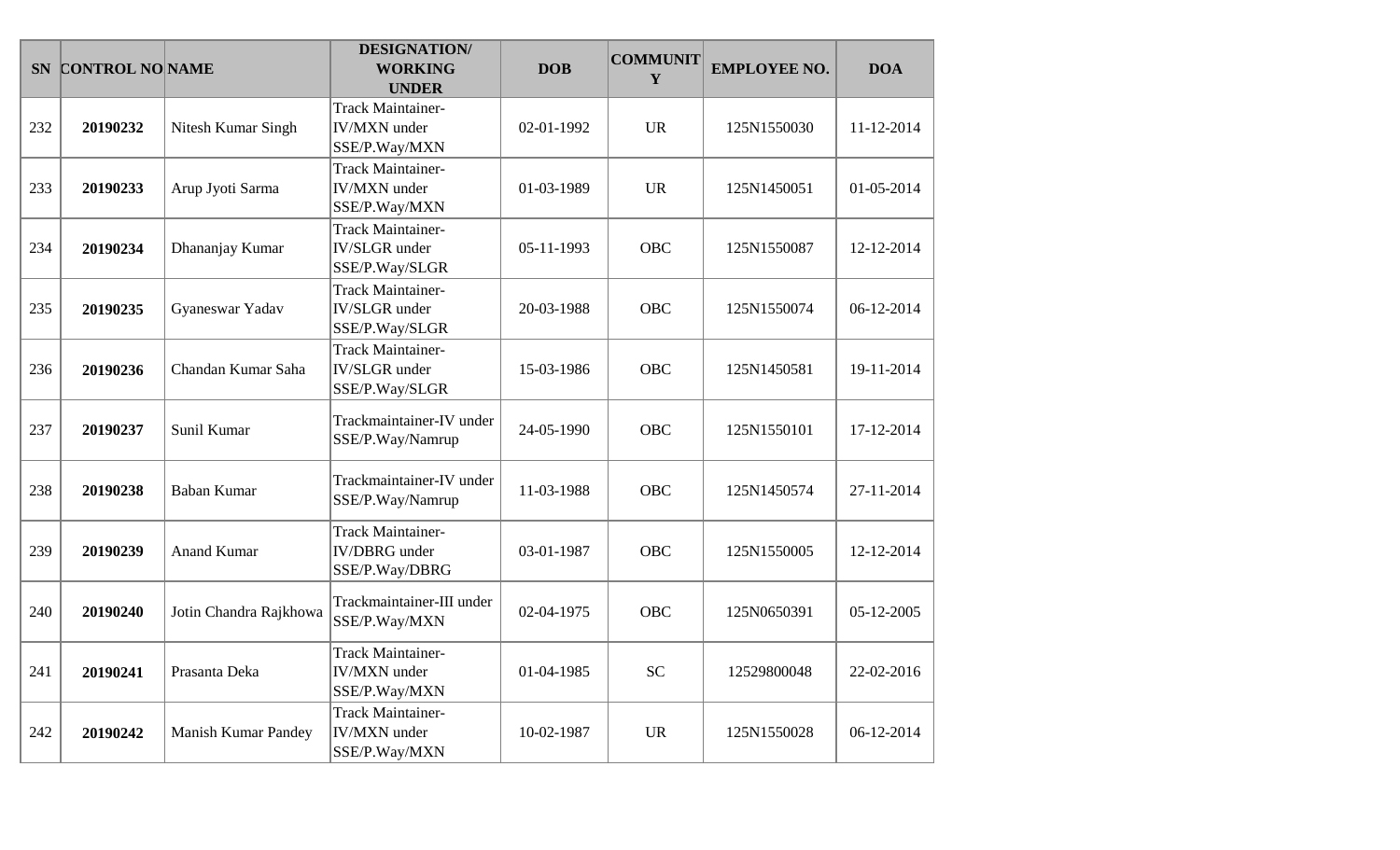|     | SN CONTROL NO NAME |                       | <b>DESIGNATION/</b><br><b>WORKING</b><br><b>UNDER</b>              | <b>DOB</b> | <b>COMMUNIT</b><br>Y | <b>EMPLOYEE NO.</b> | <b>DOA</b> |
|-----|--------------------|-----------------------|--------------------------------------------------------------------|------------|----------------------|---------------------|------------|
| 243 | 20190243           | Hrishikesh Nath       | Track Maintainer-<br><b>IV/MXN</b> under<br>SSE/P.Way/MXN          | 01-07-1988 | <b>OBC</b>           | 125N1550021         | 11-12-2014 |
| 244 | 20190244           | Shiv Shankar Rajak    | <b>Track Maintainer-</b><br><b>IV/MRG</b> under<br>SSE/P.Way/MRG   | 15-02-1988 | <b>SC</b>            | 125N1550115         | 10-12-2014 |
| 245 | 20190245           | Kanhaiya Kumar        | <b>Track Maintainer-</b><br><b>IV/MXN</b> under<br>SSE/P.Way/MXN   | 14-09-1992 | OBC                  | 125N1550018         | 18-12-2014 |
| 246 | 20190246           | P Suraj Rao           | <b>Track Maintainer-</b><br><b>IV/DBRG</b> under<br>SSE/P.Way/DBRG | 05-05-1994 | <b>UR</b>            | 12529800791         | 01-11-2017 |
| 247 | 20190247           | Debeswar Sonowal      | Trackmaintainer-III under<br>SSE/P.Way/MXN                         | 03-10-1971 | <b>ST</b>            | 125N0650383         | 05-12-2005 |
| 248 | 20190248           | Kunal Kumar Thakur    | <b>Track Maintainer-</b><br><b>IV/SLGR</b> under<br>SSE/P.Way/SLGR | 05-01-1991 | OBC                  | 125N1550089         | 12-12-2014 |
| 249 | 20190249           | Chandan Kumar Bharati | <b>Track Maintainer-</b><br><b>IV/SLGR</b> under<br>SSE/P.Way/SLGR | 13-06-1992 | <b>OBC</b>           | 125N1550086         | 11-12-2014 |
| 250 | 20190250           | Anil Chutia           | <b>Track Maintainer-III/FKG</b><br>under SSE/P.Way/FKG             | 01-03-1982 | <b>OBC</b>           | 125N0650324         | 06-12-2005 |
| 251 | 20190251           | Shahil Raj            | <b>Track Maintainer-IV</b><br>under SSE/P.Way/MXN                  | 25-09-1994 | <b>UR</b>            | 125N1550147         | 16-01-2015 |
| 252 | 20190252           | Deepak Prajapati      | <b>Track Maintainer-IV</b><br>under SSE/P.Way/SLGR                 | 22-05-1992 | OBC                  | 125N1550098         | 23-12-2014 |
| 253 | 20190253           | Praphul Kumar Gupta   | Tech-III under<br><b>SSE/EMWS</b>                                  | 09-02-1988 | OBC                  | 12829800754         | 05-12-2017 |
| 254 | 20190254           | Dipak Kumar Gupta     | Tech-III under SSE/CRS                                             | 01-02-1982 | OBC                  | 12829800759         | 05-12-2017 |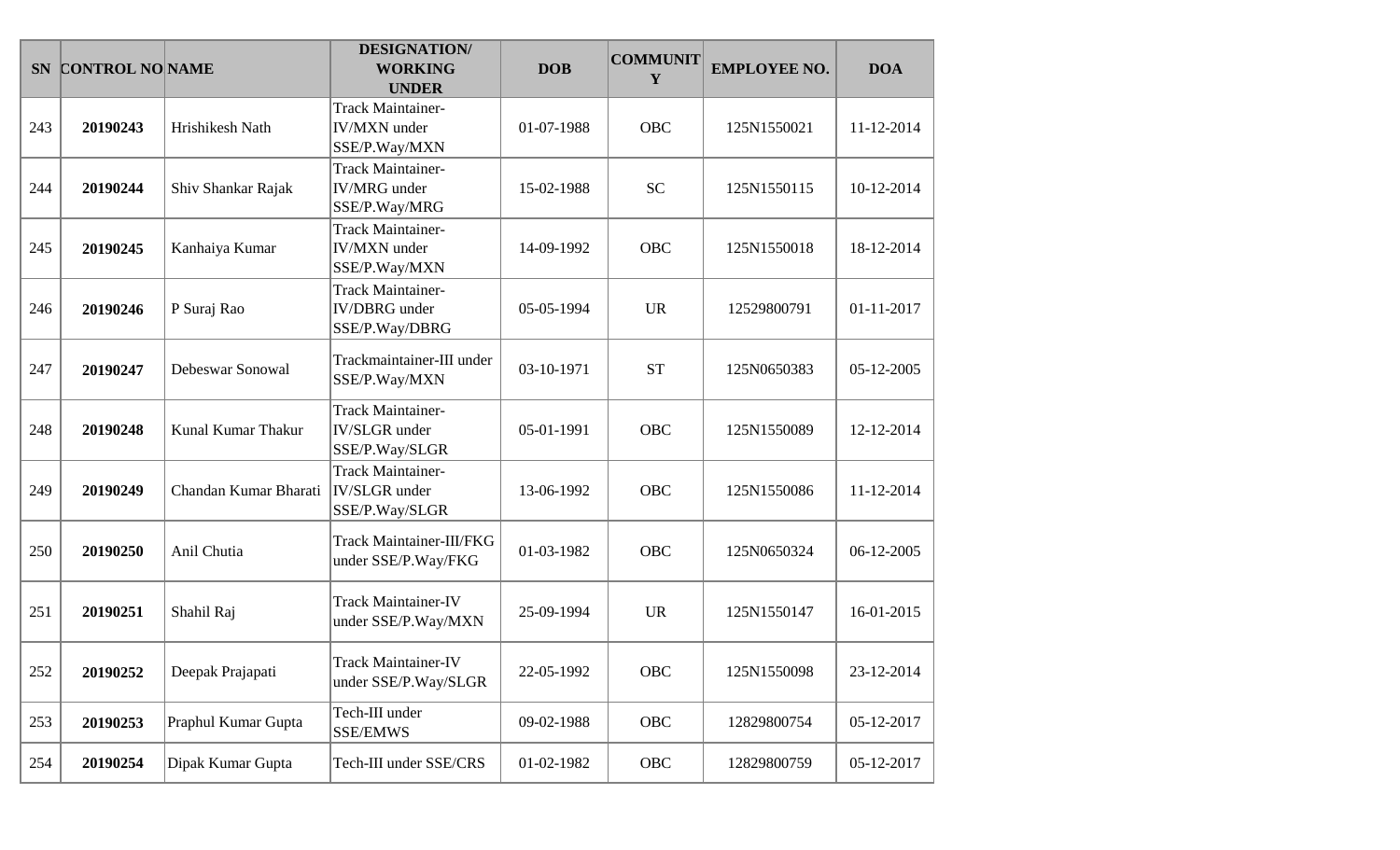|     | SN CONTROL NO NAME |                                               | <b>DESIGNATION/</b><br><b>WORKING</b><br><b>UNDER</b> | <b>DOB</b> | <b>COMMUNIT</b><br>Y | <b>EMPLOYEE NO.</b> | <b>DOA</b> |
|-----|--------------------|-----------------------------------------------|-------------------------------------------------------|------------|----------------------|---------------------|------------|
| 255 | 20190255           | Anjay Kumar                                   | Tech-III under SSE/WTS                                | 12-01-1986 | <b>UR</b>            | 12829800753         | 05-12-2017 |
| 256 | 20190256           | Deepak Paswan                                 | Tech-III under SSE/RB                                 | 15-01-1987 | <b>SC</b>            | 12829800749         | 05-12-2017 |
| 257 | 20190257           | Dinabndhu Kumar pandit Tech-III under SSE/WRS |                                                       | 08-01-1983 | OBC                  | 128NP204754         | 11-05-2013 |
| 258 | 20190258           | Dipak Kumar Ray                               | Tech-III under SSE/CLS                                | 02-01-1988 | <b>UR</b>            | 128NP204530         | 01-10-2012 |
| 259 | 20190259           | Shyam Kumar                                   | Tech-III under SSE/WTS                                | 15-09-1985 | OBC                  | 128NP204639         | 29-01-2013 |
| 260 | 20190260           | Murli Anand                                   | Helper/M                                              | 22-10-1990 | OBC                  | NP001377            | 13-10-2014 |
| 261 | 20190261           | Soumya Biswas                                 | Tech-III/M                                            | 30-01-1992 | <b>SC</b>            | 110132541370        | 07-02-2017 |
| 262 | 20190262           | Pritam Kumar                                  | Tech-III/M                                            | 01-01-1989 | <b>OBC</b>           | NP000982            | 17-12-2012 |
| 263 | 20190263           | Munna Kumar                                   | Tech-III/M                                            | 08-11-1985 | <b>UR</b>            | NP000928            | 22-09-2012 |
| 264 | 20190264           | <b>Ritesh Patel</b>                           | Tech-III/M                                            | 23-08-1991 | <b>OBC</b>           | 129 29800291        | 16-01-2017 |
| 265 | 20190265           | Shashi Kant Pal                               | Helper                                                | 08-01-1991 | OBC                  | NP 001445           | 07-11-2014 |
| 266 | 20190266           | Vishvajeet Singh                              | Helper/M                                              | 26-06-1989 | N/A                  | NP001364            | 25-09-2014 |
| 267 | 20190267           | Amit Kumar                                    | Tech-III/E                                            | 03-12-1987 | <b>OBC</b>           | NP001041            | 03-01-2013 |
| 268 | 20190268           | Chandan Kumar                                 | Tech-III/E                                            | 07-08-1988 | OBC                  | NP001140            | 29-12-2012 |
| 269 | 20190269           | Manoj Kumar Sharma                            | Tech-III/M                                            | 20-11-1992 | OBC                  | 129 2800429         | 16-02-2016 |
| 270 | 20190270           | Kundan Kumar                                  | Helper                                                | 10-12-1993 | <b>OBC</b>           | NP001397            | 21-10-2014 |
| 271 | 20190271           | Chintu Kumar                                  | Helper/M                                              | 15-11-1987 | .________            | NP001406            | 17-10-2014 |
| 272 | 20190272           | Gopal Kumar                                   | Helper/M                                              | 15-01-1992 | <b>OBC</b>           | NP001452            | 19-11-2014 |
| 273 | 20190273           | Arjun Kumar Singh                             | Helper                                                | 05-03-1993 | OBC                  | NP001464            | 13-12-2014 |
| 274 | 20190274           | Nagendra Kumar Yadav                          | Diesel                                                | 01-01-1986 | OBC                  | NP001395            | 10-10-2014 |
| 275 | 20190275           | Shyam Kr Roy                                  | Helper/M                                              | 05-02-1989 | N/A                  | NP001354            | 30-09-2014 |
| 276 | 20190276           | Tejram Meena                                  | Tech-III/M                                            | 07-08-1992 | <b>ST</b>            | 12929800419         | 22-02-2017 |
| 277 | 20190277           | Tapan Barman                                  | Tech-III                                              | 20-04-1982 | ${\rm SC}$           | 110152541370        | 08-02-2017 |
| 278 | 20190278           | Md. Akbar Hussain<br>Ansari                   | Tech-III/M                                            | 20-06-1992 | OBC                  | 110102288290        | 07-02-2017 |
| 279 | 20190279           | Neeraj Kumar<br>Vishwakarma                   | Helper/E                                              | 02-06-1985 | $\operatorname{ST}$  | NP0001396           | 20-10-2014 |
| 280 | 20190280           | Sumit Kumar Ranjan                            | Tech-III/M                                            | 22-06-1989 | OBC                  | 12929800440         | 08-02-2017 |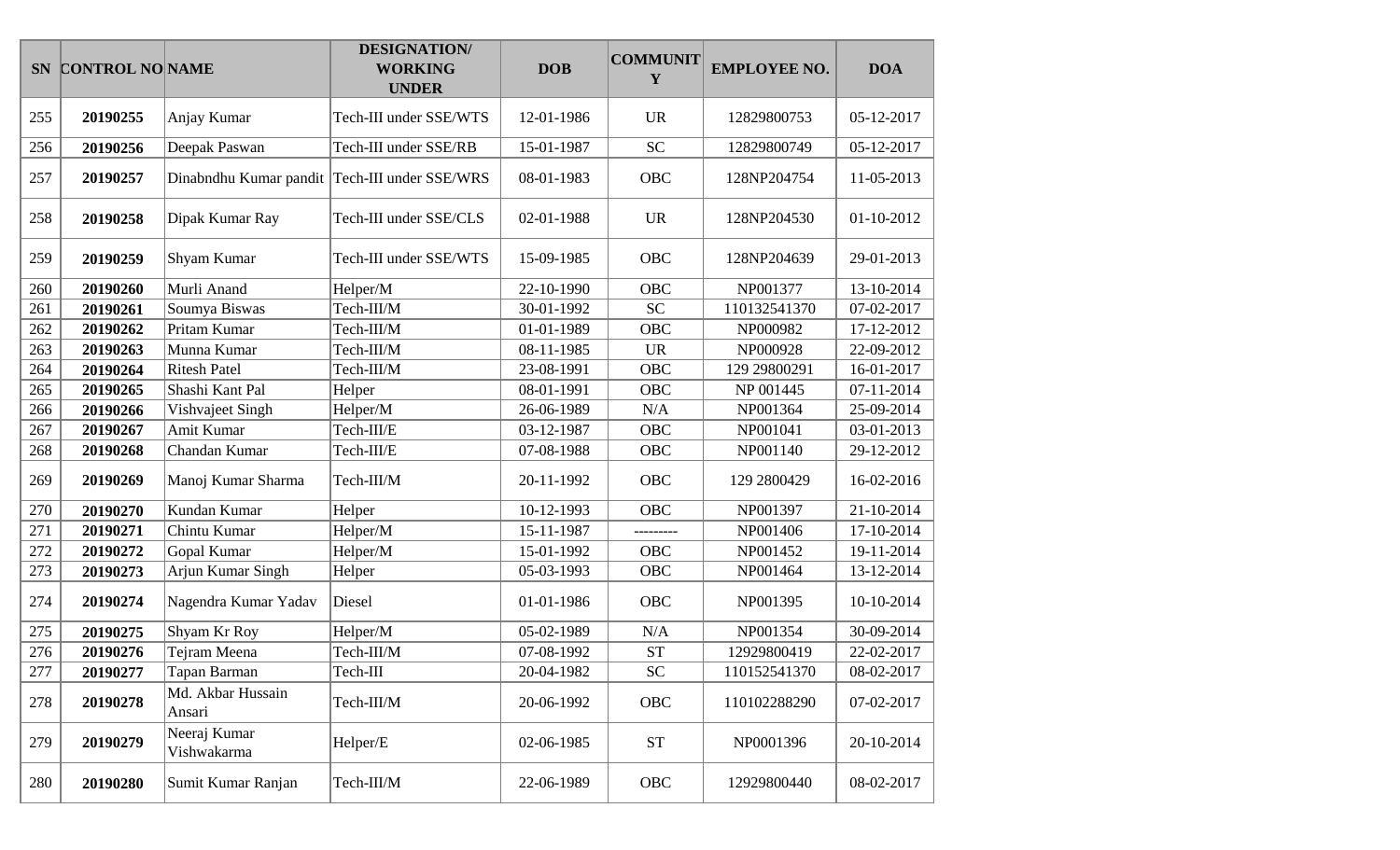|     | SN CONTROL NO NAME |                           | <b>DESIGNATION/</b><br><b>WORKING</b><br><b>UNDER</b> | <b>DOB</b> | <b>COMMUNIT</b><br>Y | <b>EMPLOYEE NO.</b> | <b>DOA</b> |
|-----|--------------------|---------------------------|-------------------------------------------------------|------------|----------------------|---------------------|------------|
| 281 | 20190281           | Santosh Kumar             | Helper/E                                              | 02-10-1993 | <b>UR</b>            | NP001428            | 10-10-2014 |
| 282 | 20190282           | Gourav Kumar              | Helper/E                                              | 15-01-1990 | <b>SC</b>            | NP002392            | 05-06-2012 |
| 283 | 20190283           | Rajesh Kumar Sinha        | Tech-III/M                                            | 05-11-1988 | <b>UR</b>            | NP000995            | 18-12-2012 |
| 284 | 20190284           | Shashi Kumar              | Helper/M                                              | 15-12-1986 | <b>OBC</b>           | NP001432            | 23-09-2014 |
| 285 | 20190285           | Naveen Kumar              | Tech-III/M                                            | 01-05-1994 | <b>OBC</b>           | 12929800290         | 16-01-2017 |
| 286 | 20190286           | Manoj Kumar               | Tech-III/M                                            | 12-12-1984 | <b>OBC</b>           | 12929800427         | 13-02-2017 |
| 287 | 20190287           | Kumar Gourav              | Tech-III/E                                            | 09-01-1991 | N/A                  | 12929800406         | 18-09-2014 |
| 288 | 20190288           | Mukesh Kumar              | Tech-III/M                                            | 03-02-1990 | <b>OBC</b>           | 12929800414         | 07-02-2017 |
| 289 | 20190289           | Subhash Kumar             | Tech-III/M                                            | 31-12-1992 | <b>OBC</b>           | 12929800416         | 07-02-2017 |
| 290 | 20190290           | Amardeep Kumar            | Tech-III/M                                            | 09-02-1991 | <b>OBC</b>           | 12929800435         | 13-02-2017 |
| 291 | 20190291           | Kunal Kumar               | Tech-III/M                                            | 10-01-1986 | OBC                  | 12929800284         | 13-01-2017 |
| 292 | 20190292           | Sanjay Kumar              | P/Man-A, SS/SPQ                                       | 10-12-1992 | OBC                  | NP604121            | 07-10-2014 |
| 293 | 20190293           | Sohan Prasad Gupta        | P/Man-B, CYM/NBQ                                      | 13-12-1991 | <b>OBC</b>           | 50819160170         | 09-03-2016 |
| 294 | 20190294           | <b>Bal Mukund Kumar</b>   | PTR, SS/RGJI                                          | 13-09-1992 | <b>OBC</b>           | 50819130101         | 18-05-2013 |
| 295 | 20190295           | Nilamani Thakuria         | TM-IV, SSE(P.W) E/NLP                                 | 01-01-1980 | <b>SC</b>            | NP604955            | 27-02-2016 |
| 296 | 20190296           | Raushan Kumar             | PTR, SS/RGJI                                          | 15-03-1991 | <b>OBC</b>           | NP604114            | 07-10-2014 |
| 297 | 20190297           | Deepak Kumar              | P/Man-B SS/AYU                                        | 07-07-1993 | OBC                  | NP604308            | 08-12-2014 |
| 298 | 20190298           | Karmanya Dev Kabir        | P/Man-B SS/JPZ                                        | 03-03-1992 | OBC                  | NP604141            | 10-11-2014 |
| 299 | 20190299           | Sandeep Kumar             | TM-IV, SSE(P.W) BNGN                                  | 26-01-1990 | OBC                  | NP602868            | 20-09-2012 |
| 300 | 20190300           | <b>Binod Kumar</b>        | TM-IV, SSE(P.W) BNGN                                  | 15-05-1987 | OBC                  | NP602861            | 22-09-2012 |
| 301 | 20190301           | <b>Bharat Chandra Ray</b> | Khalasi/Tele/RPAN                                     | 28-02-1979 | OBC                  | NP603744            | 19-12-2005 |
| 302 | 20190302           | Niranjan Kumar            | TM-IV, SSE(P.W) GLPT                                  | 12-03-1984 | <b>UR</b>            | NP603698            | 27-02-2014 |
| 303 | 20190303           | Syed Saidul Islam         | TM-IV, SSE(P.W) DMC                                   | 01-01-1984 | <b>UR</b>            | NP605093            | 04-03-2016 |
| 304 | 20190304           | Birendra Nath Teli        | TM-IV, SSE(P.W) DMC                                   | 15-05-1994 | <b>SC</b>            | 12629800567         | 17-06-2016 |
| 305 | 20190305           | <b>Bhowan Kumar</b>       | TM-IV, SSE(P.W) DMC                                   | 05-02-1988 | OBC                  | NP605308            | 16-03-2016 |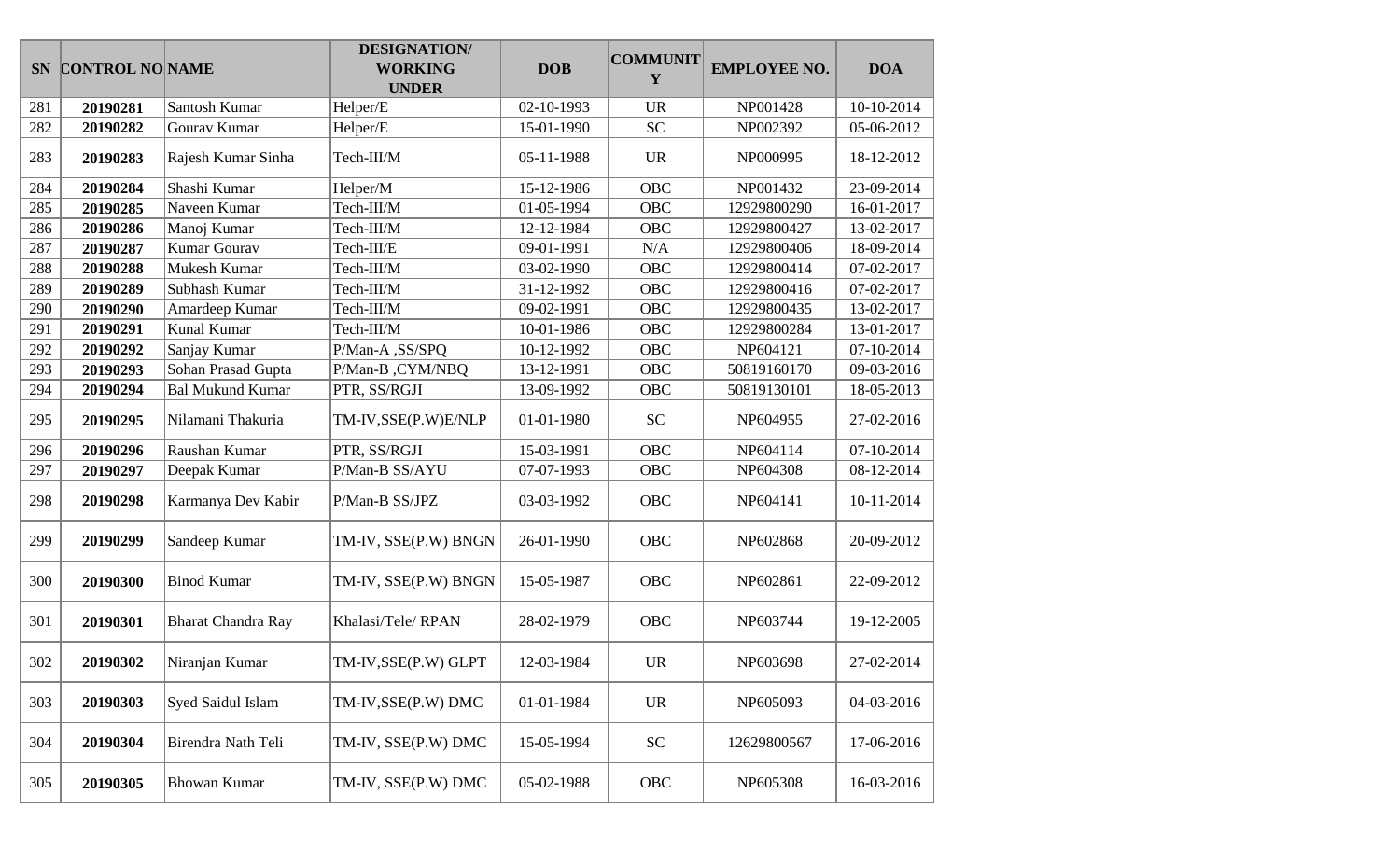|     | SN CONTROL NO NAME |                           | <b>DESIGNATION/</b><br><b>WORKING</b><br><b>UNDER</b> | <b>DOB</b> | <b>COMMUNIT</b><br>Y | <b>EMPLOYEE NO.</b> | <b>DOA</b> |
|-----|--------------------|---------------------------|-------------------------------------------------------|------------|----------------------|---------------------|------------|
| 306 | 20190306           | Kumar Ranu                | TM-III, SSE(P.W) DMC                                  | 16-10-1992 | <b>UR</b>            | NP604423            | 04-04-2015 |
| 307 | 20190307           | Ashish Kumar              | TM-IV, SSE(P.W) DMC                                   | 12-05-1993 | <b>UR</b>            | NP604418            | 04-04-2015 |
| 308 | 20190308           | Dilip Kumar Baishya       | TM-IV, SSE(P.W) DMC                                   | 01-11-1984 | <b>SC</b>            | NP605084            | 02-03-2016 |
| 309 | 20190309           | <b>Amit Kumar Pandey</b>  | TM-III, SSE(P.W) DMC                                  | 20-02-1989 | <b>UR</b>            | NP604417            | 04-04-2015 |
| 310 | 20190310           | <b>Bhabesh Kumar Deka</b> | TM-IV, SSE(P.W) BNGN                                  | 01-07-1990 | OBC                  | NP602855            | 14-09-2012 |
| 311 | 20190311           | Vijay Kumar               | TM-IV, SSE(P.W) BNGN                                  | 15-10-1981 | <b>OBC</b>           | NP602984            | 14-12-2012 |
| 312 | 20190312           | Manoj Kumar               | TM-IV, SSE(P.W) BNGN                                  | 15-05-1986 | <b>OBC</b>           | NP602865            | 19-09-2012 |
| 313 | 20190313           | Mahesh Kumar              | Tech. III SSE(C&W)NBQ                                 | 18-02-1988 | <b>OBC</b>           | NP603893            | 17-10-2014 |
| 314 | 20190314           | Himanshu Roy              | Khalasi SSE(C&W)NBQ                                   | 10-05-1990 | OBC                  | NP604128            | 27-12-2014 |
| 315 | 20190315           | <b>Baijnath Singh</b>     | C/Khalasi<br>SSE(C&W)NBQ                              | 31-12-1991 | <b>OBC</b>           | NP604102            | 05-12-2014 |
| 316 | 20190316           | Mahadeo Kumar Sah         | C/Khalasi<br>SSE(C&W)NBQ                              | 22-10-1987 | OBC                  | NP603895            | 17-10-2014 |
| 317 | 20190317           | Vikky Kumar               | Welder/III<br>SSE(C&W)NBQ                             | 25-01-1993 | <b>OBC</b>           | NP603996            | 25-11-2014 |
| 318 | 20190318           | Pravin Kumar              | TM-IV, SSE(P.W) MJBT                                  | 05-10-1989 | <b>OBC</b>           | NP603131            | 03-01-2013 |
| 319 | 20190319           | <b>Kumar Sourav</b>       | TM-IV, SSE(P.W) MJBT                                  | 05-02-1990 | <b>OBC</b>           | NP603132            | 03-01-2013 |
| 320 | 20190320           | Jyesh Ranjan              | TM-III, SSE(P.W) E/NLP                                | 18-02-1990 | <b>SC</b>            | NP604248            | 21-11-2014 |
| 321 | 20190321           | Manish Kumar              | TM-III, SSE(P.W) E/NLP                                | 10-12-1990 | OBC                  | NP604040            | 25-11-2014 |
| 322 | 20190322           | Mahesh Kumar Sah          | TM-III, SSE(P.W) E/NLP                                | 07-11-1989 | OBC                  | NP604042            | 24-11-2014 |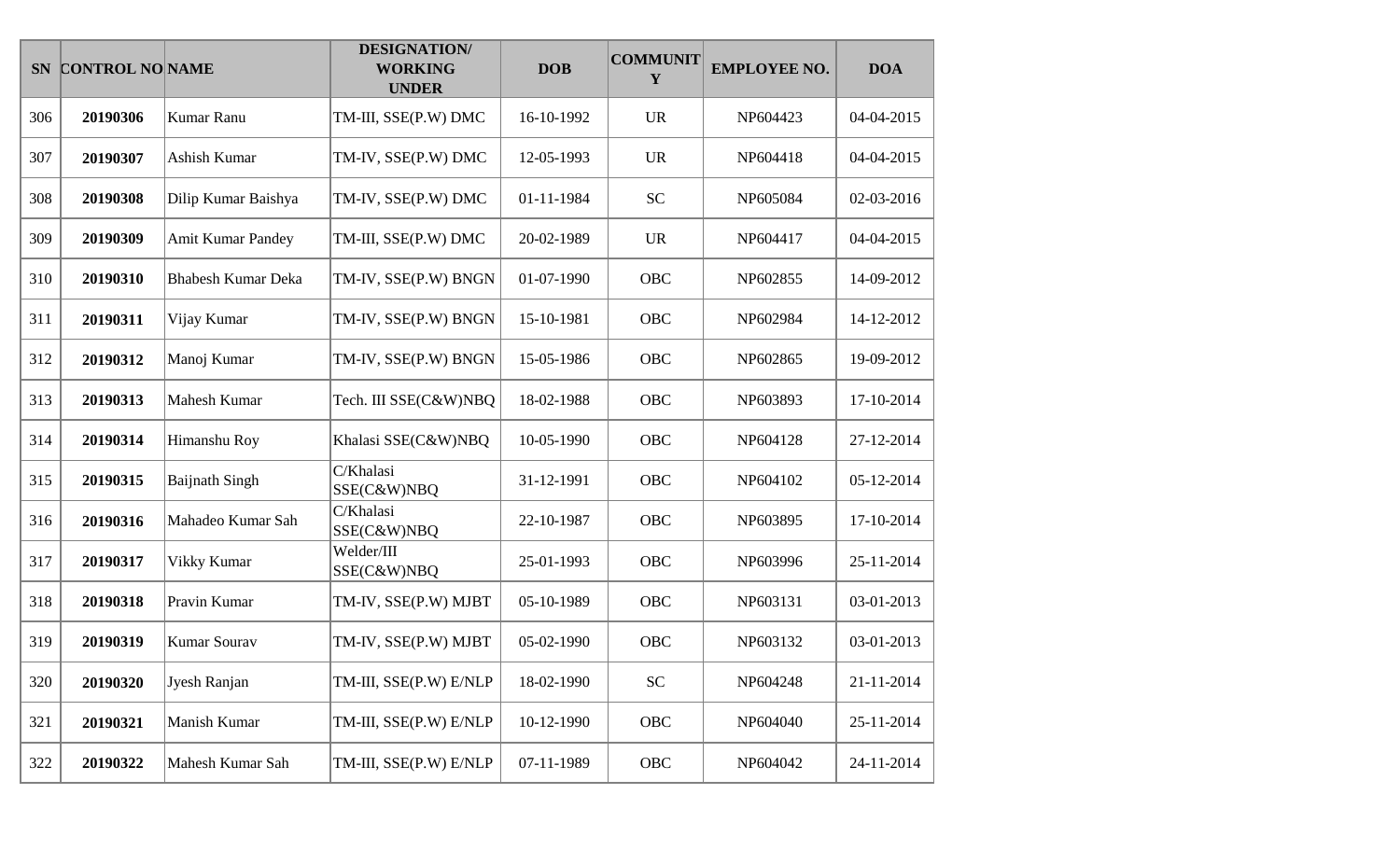|     | SN CONTROL NO NAME |                             | <b>DESIGNATION/</b><br><b>WORKING</b><br><b>UNDER</b> | <b>DOB</b> | <b>COMMUNIT</b><br>Y | <b>EMPLOYEE NO.</b> | <b>DOA</b> |
|-----|--------------------|-----------------------------|-------------------------------------------------------|------------|----------------------|---------------------|------------|
| 323 | 20190323           | Md. Jahir Alam              | TM-IV, SSE(P.W) E/NLP                                 | 05-01-1986 | <b>OBC</b>           | 12629800575         | 17-06-2016 |
| 324 | 20190324           | <b>Bikash Kumar Sharma</b>  | P/Man-A, SS/BIZ                                       | 01-12-1991 | OBC                  | NP603703            | 27-01-2014 |
| 325 | 20190325           | Ashok Kumar Rajan           | P/Man-B, SS/GPZ                                       | 01-01-1989 | <b>SC</b>            | NP604316            | 08-12-2014 |
| 326 | 20190326           | Dhaneswar Bedia             | TM-IV, SSE(P.W) GLPT                                  | 07-03-1992 | <b>ST</b>            | NP604083            | 19-11-2014 |
| 327 | 20190327           | Prakash Kumar               | TM-IV, SSE(P.W) GLPT                                  | 05-01-1989 | <b>OBC</b>           | NP604073            | 18-11-2014 |
| 328 | 20190328           | Dhiraj Kumar                | TM-IV, SSE(P.W) GLPT                                  | 02-10-1988 | OBC                  | NP604096            | 25-11-2014 |
| 329 | 20190329           | Nandlal Kumar               | TM-IV, SSE(P.W) GLPT                                  | 15-02-1991 | <b>UR</b>            | NP603701            | 27-02-2014 |
| 330 | 20190330           | Sumit Kumar Mahato          | TM-IV, SSE(P.W) DMC                                   | 07-09-1986 | OBC                  | NP604420            | 04-04-2015 |
| 331 | 20190331           | Sahnur Haque Choudhury      | TM-IV, SSE(P.W) RNY                                   | 01-02-1987 | <b>UR</b>            | NP603404            | 18-05-2013 |
| 332 | 20190332           | Upendra Kumar Singh         | TM-IV, SSE(P.W) RPAN                                  | 08-02-1988 | OBC                  | NP604905            | 02-02-2016 |
| 333 | 20190333           | Rupam Kumar Deka            | TM-IV, SSE(P.W) DMC                                   | 04-08-1990 | <b>SC</b>            | NP605010            | 27-02-2016 |
| 334 | 20190334           | <b>Avishek Kumar Pandey</b> | Khalasi/P SSE(Elec)<br><b>BNGN</b>                    | 23-01-1985 | <b>UR</b>            | NP603177            | 06-12-2012 |
| 335 | 20190335           | Deepak Kumar                | TM-IV SSE(P.W) W/NLP                                  | 19-08-1993 | OBC                  | NP604188            | 21-11-2014 |
| 336 | 20190336           | Jalandhar Kumar             | TM-IV SSE(P.W) W/NLP                                  | 14-06-1989 | <b>OBC</b>           | NP604176            | 21-11-2014 |
| 337 | 20190337           | Mantu Kumar Pandit          | TM-IV SSE(P.W) W/NLP                                  | 12-08-1989 | OBC                  | NP603778            | 05-06-2014 |
| 338 | 20190338           | Manish Kumar Thakur         | TM-IV SSE(P.W) W/NLP                                  | 09-01-1987 | <b>UR</b>            | NP604343            | 20-11-2014 |
| 339 | 20190339           | Jalilar Rahman              | TM-IV SSE(P.W) W/NLP                                  | 01-02-1994 | <b>UR</b>            | NP605108            | 29-02-2016 |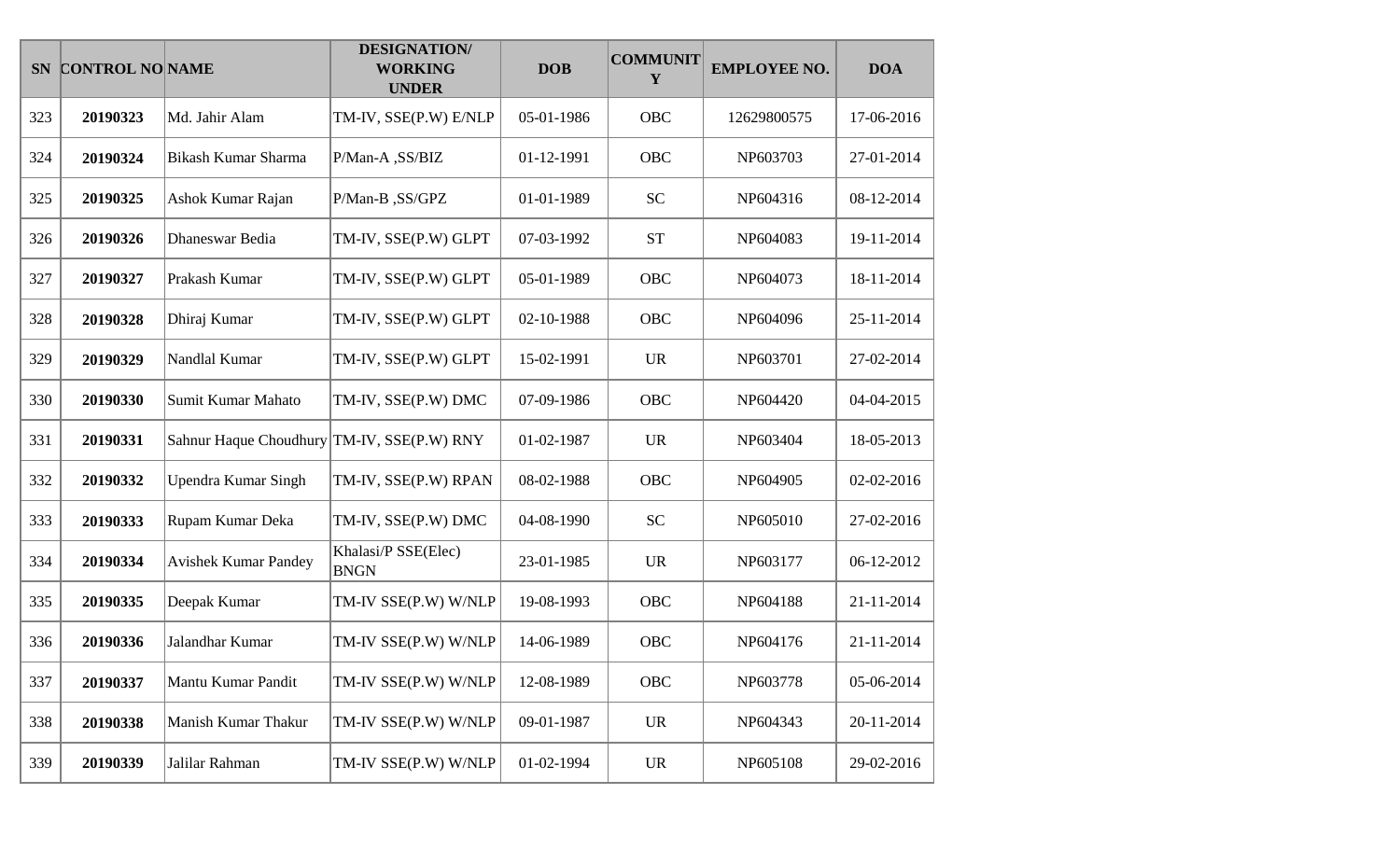|     | SN CONTROL NO NAME |                            | <b>DESIGNATION/</b><br><b>WORKING</b><br><b>UNDER</b> | <b>DOB</b> | <b>COMMUNIT</b><br>Y | <b>EMPLOYEE NO.</b> | <b>DOA</b> |
|-----|--------------------|----------------------------|-------------------------------------------------------|------------|----------------------|---------------------|------------|
| 340 | 20190340           | Arun Das                   | TM-III SSE(P.W) W/NLP                                 | 10-04-1988 | <b>UR</b>            | NP603786            | 16-05-2014 |
| 341 | 20190341           | Shashi Shankar Prasad      | TM-IV SSE(P.W) W/NLP                                  | 05-07-1985 | OBC                  | NP603804            | 04-06-2014 |
| 342 | 20190342           | Dev Nath Mishra            | TM-III SSE(P.W) W/NLP                                 | 05-01-1986 | OBC                  | NP604039            | 16-05-2014 |
| 343 | 20190343           | Arun Kumar Pal             | TM-IV SSE(P.W) W/NLP                                  | 21-06-1986 | OBC                  | NP604196            | 20-11-2014 |
| 344 | 20190344           | Ramprit Prajapat           | TM-IV SSE(P.W) /RPAN                                  | 08-02-1993 | OBC                  | NP604904            | 02-02-2016 |
| 345 | 20190345           | Sandeep Kumar              | TM-IV SSE(P.W) /VNE                                   | 01-07-1993 | <b>SC</b>            | NP605177            | 27-02-2016 |
| 346 | 20190346           | Rajesh Kumar Mahto         | TM-IV SSE(P.W)VNE                                     | 03-09-1990 | OBC                  | NP605180            | 27-02-2016 |
| 347 | 20190347           | Anuj Kumar Sharma          | TM-IV SSE(P.W)VNE                                     | 18-09-1993 | <b>OBC</b>           | NP605159            | 27-02-2016 |
| 348 | 20190348           | Krishna Prasad             | TM-IV SSE(P.W)VNE                                     | 23-06-1991 | <b>ST</b>            | NP605185            | 01-03-2016 |
| 349 | 20190349           | Chandan Mandal             | TM-IV SSE(P.W)VNE                                     | 03-01-1991 | <b>OBC</b>           | NP605183            | 01-03-2016 |
| 350 | 20190350           | Niranjan                   | TM-III SSE(P.W)VNE                                    | 02-02-1988 | <b>OBC</b>           | NP603610            | 31-12-2013 |
| 351 | 20190351           | <b>Sanjoy Biswas</b>       | TM-IV SSE(P.W)VNE                                     | 18-05-1988 | <b>SC</b>            | NP605172            | 27-02-2016 |
| 352 | 20190352           | Santosh Kumar              | TM-IV SSE(P.W)VNE                                     | 25-12-1985 | OBC                  | NP605189            | 01-03-2016 |
| 353 | 20190353           | <b>Bithin Sardar</b>       | TM-IV SSE(P.W) VNE                                    | 22-04-1990 | <b>ST</b>            | NP605204            | 01-03-2016 |
| 354 | 20190354           | Amod Kumar                 | Tech/III<br>SSE(C&W)NHLN                              | 06-07-1989 | OBC                  | 12829800688         | 05-10-2017 |
| 355 | 20190355           | Sunil Kumar                | Tech/III<br>SSE(C&W)NHLN                              | 01-01-1994 | OBC                  | 12829800700         | 05-10-2017 |
| 356 | 20190356           | Bishwajit Saha             | Tech/III<br>SSE(C&W)NHLN                              | 23-10-1988 | <b>UR</b>            | 12829800665         | 05-10-2017 |
| 357 | 20190357           | Abhishek Kuma              | Tech/III<br>SSE(C&W)NHLN                              | 25-12-1992 | OBC                  | 12829800686         | 05-10-2017 |
| 358 | 20190358           | Amit Kumar                 | MS/Porter                                             | 27-12-1992 | OBC                  | 50819130100         | 18-05-2013 |
| 359 | 20190359           | Sanjay Maheshwar<br>Paswan | TM-IV SSE(P.W) RPAN                                   | 05-06-1982 | ${\rm SC}$           | 10415040            | 20-05-2012 |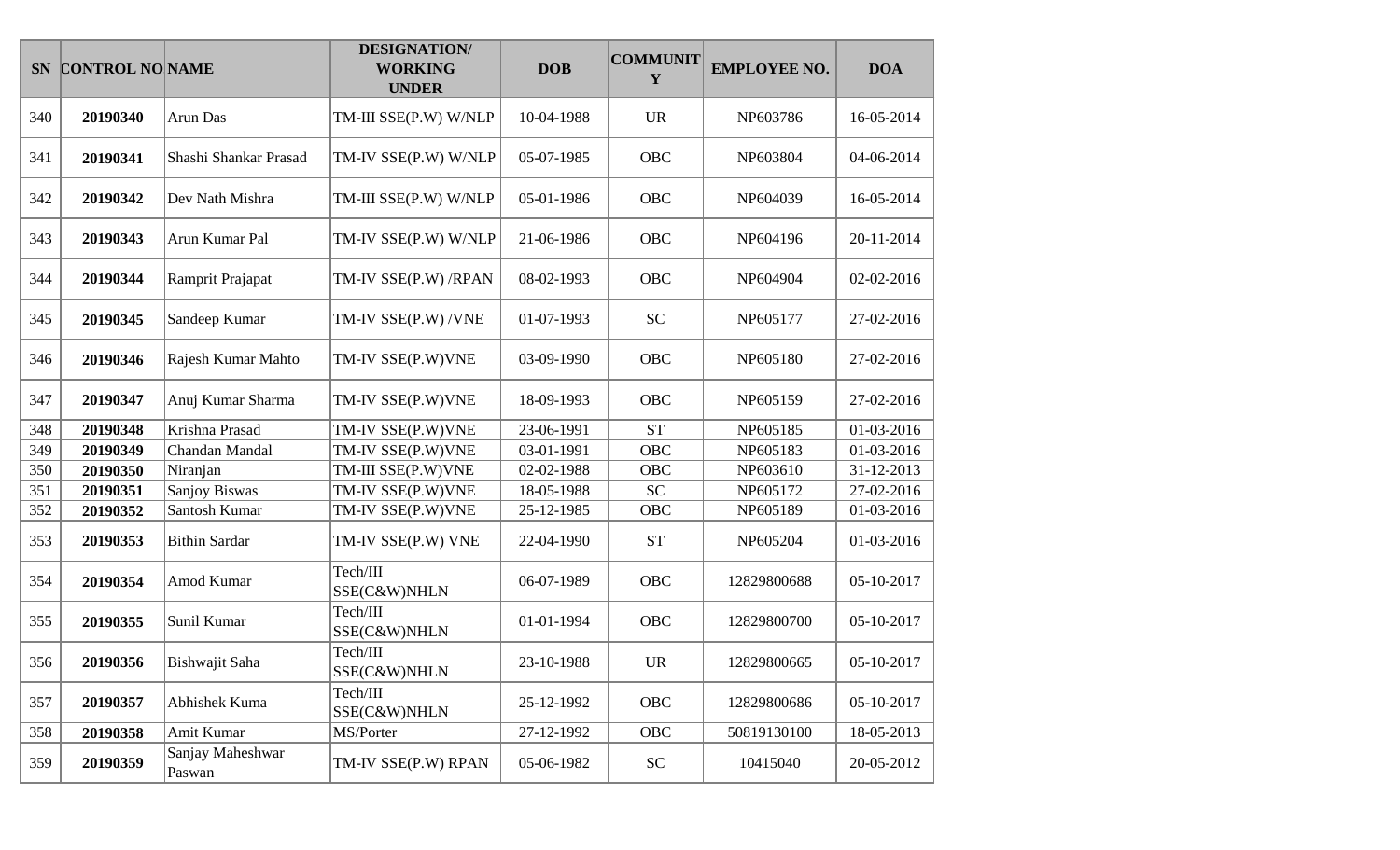|     | SN CONTROL NO NAME |                      | <b>DESIGNATION/</b><br><b>WORKING</b><br><b>UNDER</b> | <b>DOB</b> | <b>COMMUNIT</b><br>Y | <b>EMPLOYEE NO.</b> | <b>DOA</b> |
|-----|--------------------|----------------------|-------------------------------------------------------|------------|----------------------|---------------------|------------|
| 360 | 20190360           | <b>Ganesh Das</b>    | TRMTR-IV,<br>SSE/PW/FKM                               | 19-02-1988 | <b>SC</b>            | 12303529162         | 20-12-2012 |
| 361 | 20190361           | Akash Kumar          | TRMTR-IV,<br>SSE/PW/MHBA                              | 15-01-1990 | <b>OBC</b>           | 12329800461         | 23-08-2016 |
| 362 | 20190362           | Subhankar Biswas     | TRMTR-IV,<br><b>SSE/PW/MHBA</b>                       | 15-08-1994 | <b>UR</b>            | 12329801882         | 12-07-2018 |
| 363 | 20190363           | Nikesh Kumar Mishra  | TRMTR-IV,<br>SSE/PW/MHBA                              | 15-02-1983 | <b>UR</b>            | 12329800456         | 18-08-2016 |
| 364 | 20190364           | Niraj Kumar          | TRMTR-IV, SSE/PW<br>/MHBA                             | 10-08-1986 | OBC                  | 12329800293         | 26-05-2016 |
| 365 | 20190365           | Pratik Kumar         | TRMTR-IV, SSE/PW<br>/MHBA                             | 05-11-1990 | OBC                  | 12329800195         | 19-01-2016 |
| 366 | 20190366           | Pappu Kumar          | TRMTR-IV, SSE/PW<br>/MHBA                             | 03-02-1990 | <b>OBC</b>           | 12329800100         | 16-01-2016 |
| 367 | 20190367           | Jitendra Nath Sharma | TRMTR-IV,<br><b>SSE/PW/MHBA</b>                       | 15-07-1992 | OBC                  | 12629800263         | 02-02-2016 |
| 368 | 20190368           | <b>Bipin Kumar</b>   | TRMTR-IV,<br>SSE/PW/MHBA                              | 21-11-1990 | OBC                  | 246-IJ.130871       | 04-06-2013 |
| 369 | 20190369           | Ajit Roy             | TRMTR-III,<br>SSE/PW/NMX                              | 19-06-1990 | <b>SC</b>            | 12303524826         | 04-02-2012 |
| 370 | 20190370           | Pramod Kumar         | TRMTR-IV,<br>SSE/PW/NMX                               | 15-04-1982 | <b>OBC</b>           | 126NP603218         | 27-12-2012 |
| 371 | 20190371           | Sanjeev Kumar        | TRMTR-IV,<br>SSE/PW/NMX                               | 01-03-1986 | OBC                  | 12303526690         | 17-01-2013 |
| 372 | 20190372           | Vinod Kumar          | TRMTR-IV,<br>SSE/PW/NMX                               | 05-06-1990 | <b>OBC</b>           | 27313417770         | 06-05-2013 |
| 373 | 20190373           | Baju Chandra Das     | TRMTR-IV,<br>SSE/PW/NMX                               | 07-01-1990 | <b>SC</b>            | 12303527682         | 11-01-2013 |
| 374 | 20190374           | <b>Ramesh Kumar</b>  | TRMTR-IV,<br>SSE/PW/NMX                               | 08-02-1983 | OBC                  | 12303530929         | 11-06-2013 |
| 375 | 20190375           | Amarjit Das          | TRMTR-IV,<br>SSE/PW/NMX                               | 01-10-1990 | <b>SC</b>            | 12303536993         | 08-11-2014 |
| 376 | 20190376           | Shatrughna Kumar     | TRMTR-IV,<br>SSE/PW/NMX                               | 03-05-1990 | OBC                  | 12303527967         | 19-12-2012 |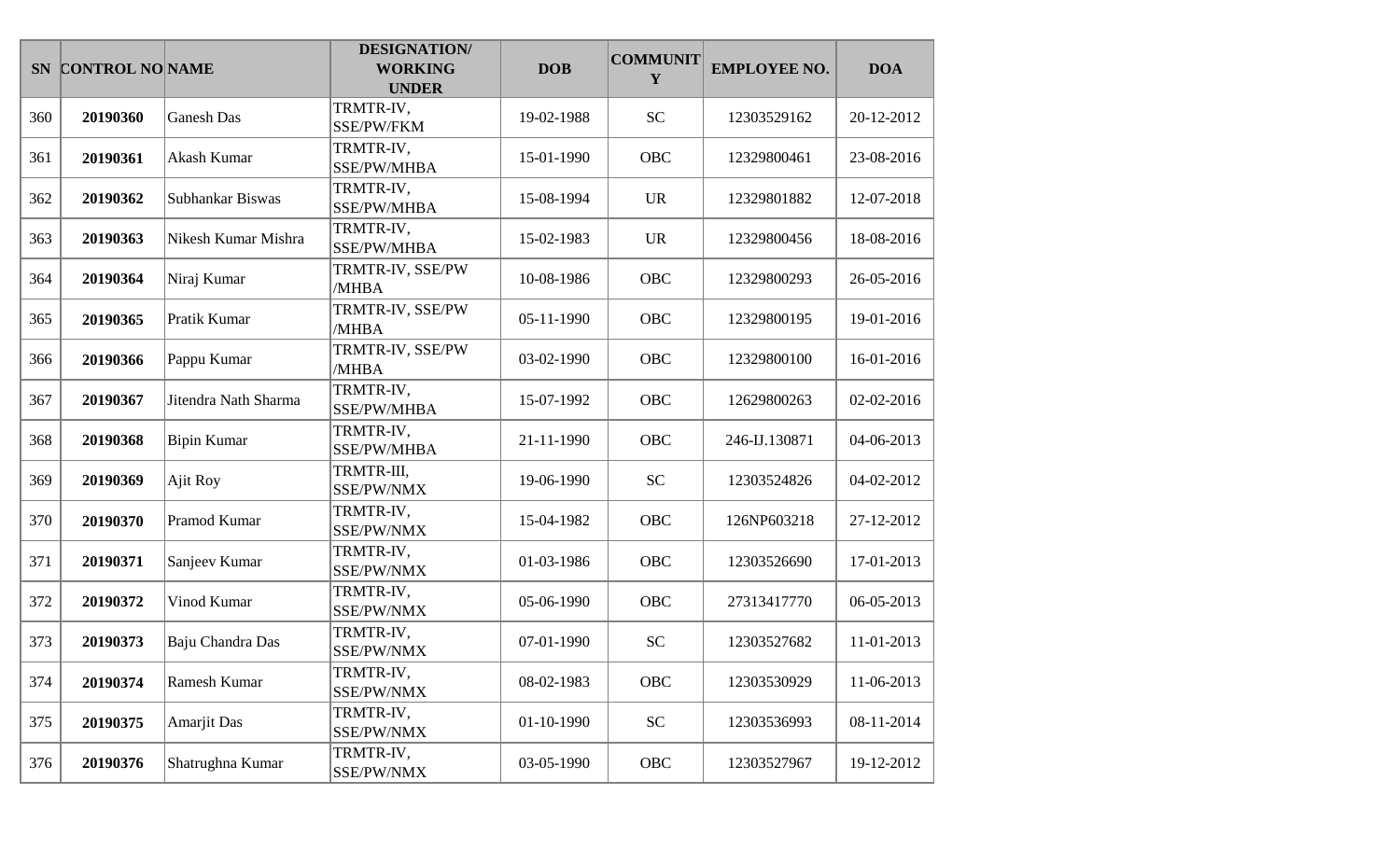|     | SN CONTROL NO NAME |                             | <b>DESIGNATION/</b><br><b>WORKING</b><br><b>UNDER</b> | <b>DOB</b> | <b>COMMUNIT</b><br>Y | <b>EMPLOYEE NO.</b> | <b>DOA</b> |
|-----|--------------------|-----------------------------|-------------------------------------------------------|------------|----------------------|---------------------|------------|
| 377 | 20190377           | Subhas Das                  | TRMTR-III,<br>SSE/PW/BNQ                              | 08-08-1986 | <b>SC</b>            | 12303522489         | 06-02-2012 |
| 378 | 20190378           | Shashi Bhushan Kumar        | TRMTR-IV,<br>SSE/PW/BNQ                               | 15-05-1988 | OBC                  | 12303526010         | 31-01-2013 |
| 379 | 20190379           | Vikramaditya Kumar<br>Singh | TRMTR-IV,<br>SSE/PW/BNQ                               | 10-02-1990 | OBC                  | 12303524085         | 04-01-2013 |
| 380 | 20190380           | Nitesh Kumar                | TRMTR-IV,<br>SSE/PW/BNQ                               | 05-01-1989 | <b>OBC</b>           | 12329800055         | 12-01-2016 |
| 381 | 20190381           | Akhilesh Kumar Suman        | TRMTR-IV,<br>SSE/PW/BNQ                               | 10-10-1988 | <b>OBC</b>           | 12303529149         | 04-04-2013 |
| 382 | 20190382           | Rajesh Kumar Pal            | TRMTR-IV,<br>SSE/PW/BNQ                               | 08-02-1990 | OBC                  | 12303525971         | 18-01-2013 |
| 383 | 20190383           | Parashu Ram Sharma          | TRMTR-IV,<br>SSE/PW/BNQ                               | 17-02-1981 | OBC                  | 3526847             | 26-12-2012 |
| 384 | 20190384           | Prem Kumar                  | TRMTR-IV,<br>SSE/PW/BNQ                               | 03-01-1989 | OBC                  | 12303524322         | 04-10-2012 |
| 385 | 20190385           | Lal Babu Kumar              | TRMTR-IV,<br>SSE/PW/BNQ                               | 05-11-1988 | OBC                  | 12303524010         | 28-12-2012 |
| 386 | 20190386           | <b>Bikas Sarkar</b>         | TRMTR-IV,<br>SSE/PW/BNQ                               | 04-02-1979 | <b>SC</b>            | 12303530668         | 11-06-2013 |
| 387 | 20190387           | Raj Kumar Thakur            | TRMTR-IV,<br>SSE/PW/BNQ                               | 25-01-1993 | <b>OBC</b>           | 12329800032         | 12-01-2016 |
| 388 | 20190388           | Ashutosh Kumar              | TRMTR-III,<br>SSE/PW/BNQ                              | 15-02-1988 | OBC                  | 12303524000         | 28-12-2012 |
| 389 | 20190389           | Tuntun Kumar Sah            | TRMTR-III,<br>SSE/PW/BNQ                              | 21-12-1986 | OBC                  | 12303523986         | 27-12-2012 |
| 390 | 20190390           | <b>Malay Das</b>            | TRMTR-IV,<br>SSE/PW/BNQ                               | 29-11-1991 | <b>UR</b>            | 12329800031         | 12-01-2016 |
| 391 | 20190391           | Vikas Yadav                 | TRMTR-<br>IV, SSE/PW/BNQ                              | 10-05-1986 | OBC                  | 3525960             | 17-01-2013 |
| 392 | 20190392           | Amit Ghosh                  | TRMTR-II, SSE/PW/HSA                                  | 06-01-1988 | OBC                  | 12303524309         | 15-01-2013 |
| 393 | 20190393           | Subhojit Routh              | TRMTR-IV,<br>SSE/PW/HSA                               | 16-10-1993 | <b>UR</b>            | 505NPS00856         | 07-01-2016 |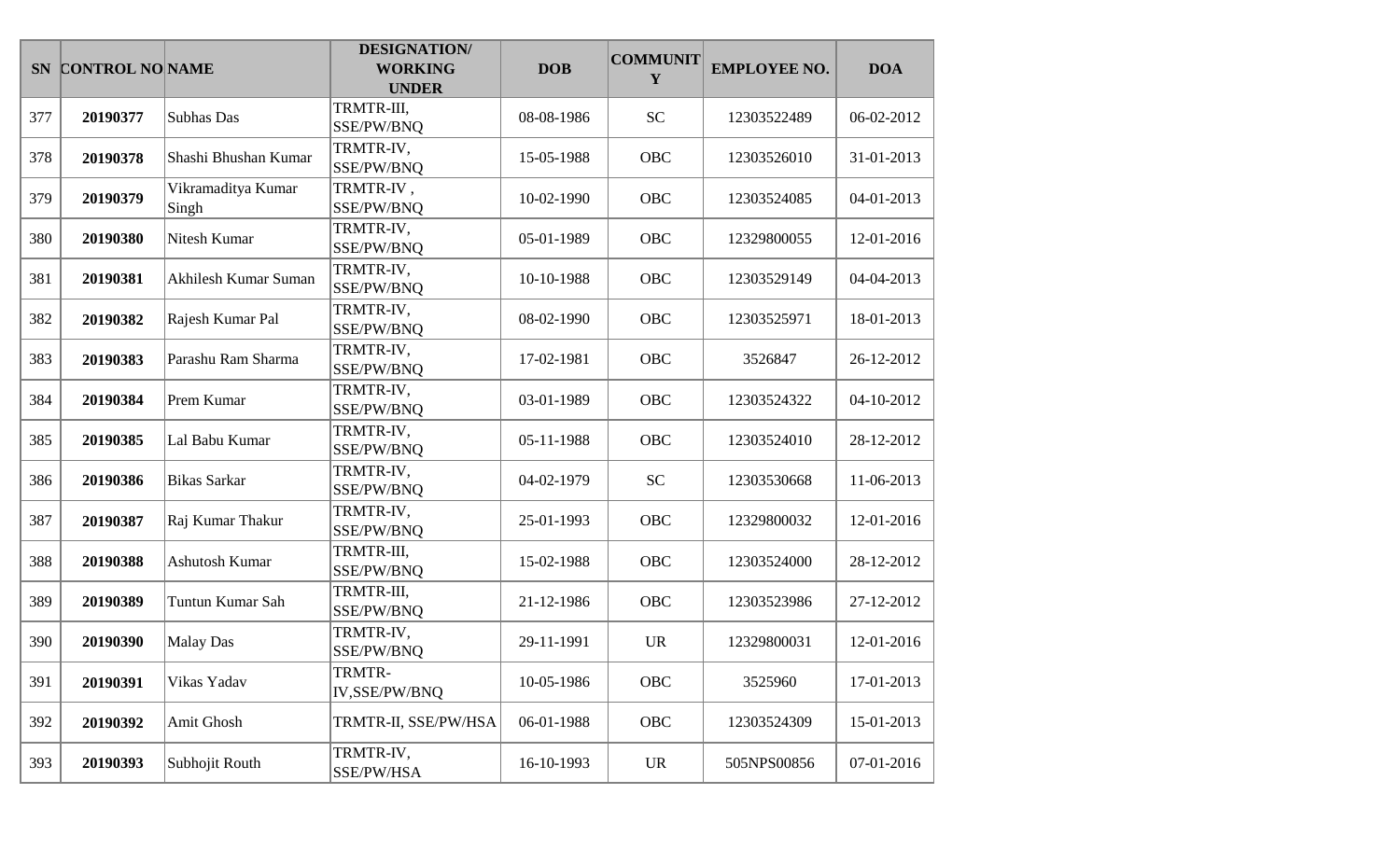|     | SN CONTROL NO NAME |                      | <b>DESIGNATION/</b><br><b>WORKING</b><br><b>UNDER</b> | <b>DOB</b> | <b>COMMUNIT</b><br>Y | <b>EMPLOYEE NO.</b> | <b>DOA</b> |
|-----|--------------------|----------------------|-------------------------------------------------------|------------|----------------------|---------------------|------------|
| 394 | 20190394           | Mukesh Kumar         | TRMTR-IV,<br>SSE/PW/HSA                               | 18-05-1991 | OBC                  | 505NPS00468         | 20-01-2016 |
| 395 | 20190395           | Nitish Barman        | Tech. Welder-III,<br>SSE/PW/HSA                       | 07-02-1983 | <b>SC</b>            | 12303525090         | 07-02-2012 |
| 396 | 20190396           | Dipak Majumder       | TRMTR-IV,<br>SSE/PW/HSA                               | 23-03-1980 | <b>SC</b>            | 12303534339         | 10-03-2014 |
| 397 | 20190397           | Amar Kumar           | TRMTR-IV,<br>SSE/PW/FLK                               | 05-02-1990 | OBC                  | 505NPS01577         | 27-01-2016 |
| 398 | 20190398           | Ramjee Kumar         | TRMTR-IV,<br>SSE/PW/FLK                               | 02-03-1990 | OBC                  | 3526252             | 28-12-2012 |
| 399 | 20190399           | Munna Kumar Singh    | TRMTR-IV,<br><b>SSE/PW/FLK</b>                        | 15-08-1990 | <b>UR</b>            | 505NPS01583         | 08-01-2016 |
| 400 | 20190400           | Birendra Kumar Sahni | TRMTR-IV,<br><b>SSE/PW/FLK</b>                        | 04-07-1987 | <b>OBC</b>           | 12303526082         | 22-12-2012 |
| 401 | 20190401           | Pankaj Kumar Poddar  | TRMTR-IV,<br><b>SSE/PW/FLK</b>                        | 02-12-1988 | OBC                  | 3526859             | 27-12-2012 |
| 402 | 20190402           | Swapan Bhowmik       | TRMTR-IV,<br>SSE/PW/FLK                               | 26-01-1987 | OBC                  | 50200160581         | 22-10-2013 |
| 403 | 20190403           | Ranjan Sarkar        | TRMTR-IV,<br><b>SSE/PW/FLK</b>                        | 29-03-1987 | <b>OBC</b>           | 50200647275         | 06-06-2013 |
| 404 | 20190404           | <b>Mukesh Prasad</b> | TRMTR-III,<br>SSE/PW/KAMG                             | 01-02-1986 | <b>OBC</b>           | 12303526458         | 21-09-2012 |
| 405 | 20190405           | Md. Muzaffar Alam    | TRMTR-IV,<br>SSE/PW/KAMG                              | 12-03-1987 | OBC                  | 12329800292         | 25-05-2016 |
| 406 | 20190406           | Dharmendra Kumar     | TRMTR-III,<br>SSE/PW/KAMG                             | 10-03-1983 | <b>OBC</b>           | 12303526630         | 22-12-2012 |
| 407 | 20190407           | Jeetendra Kumar      | TRMTR-IV,<br>SSE/PW/KAMG                              | 02-03-1987 | <b>OBC</b>           | 12303536490         | 08-11-2014 |
| 408 | 20190408           | Jitendra Choudhary   | TRMTR-IV,<br>SSE/PW/KAMG                              | 25-02-1990 | <b>UR</b>            | 12303537316         | 01-12-2014 |
| 409 | 20190409           | Kanak Barman         | TRMTR-IV,<br>SSE/PW/KAMG                              | 18-02-1989 | <b>SC</b>            | 12303537948         | 30-01-2013 |
| 410 | 20190410           | Hemant Kumar         | TRMTR-IV,<br>SSE/PW/KAMG                              | 06-05-1987 | OBC                  | 12303536579         | 12-11-2014 |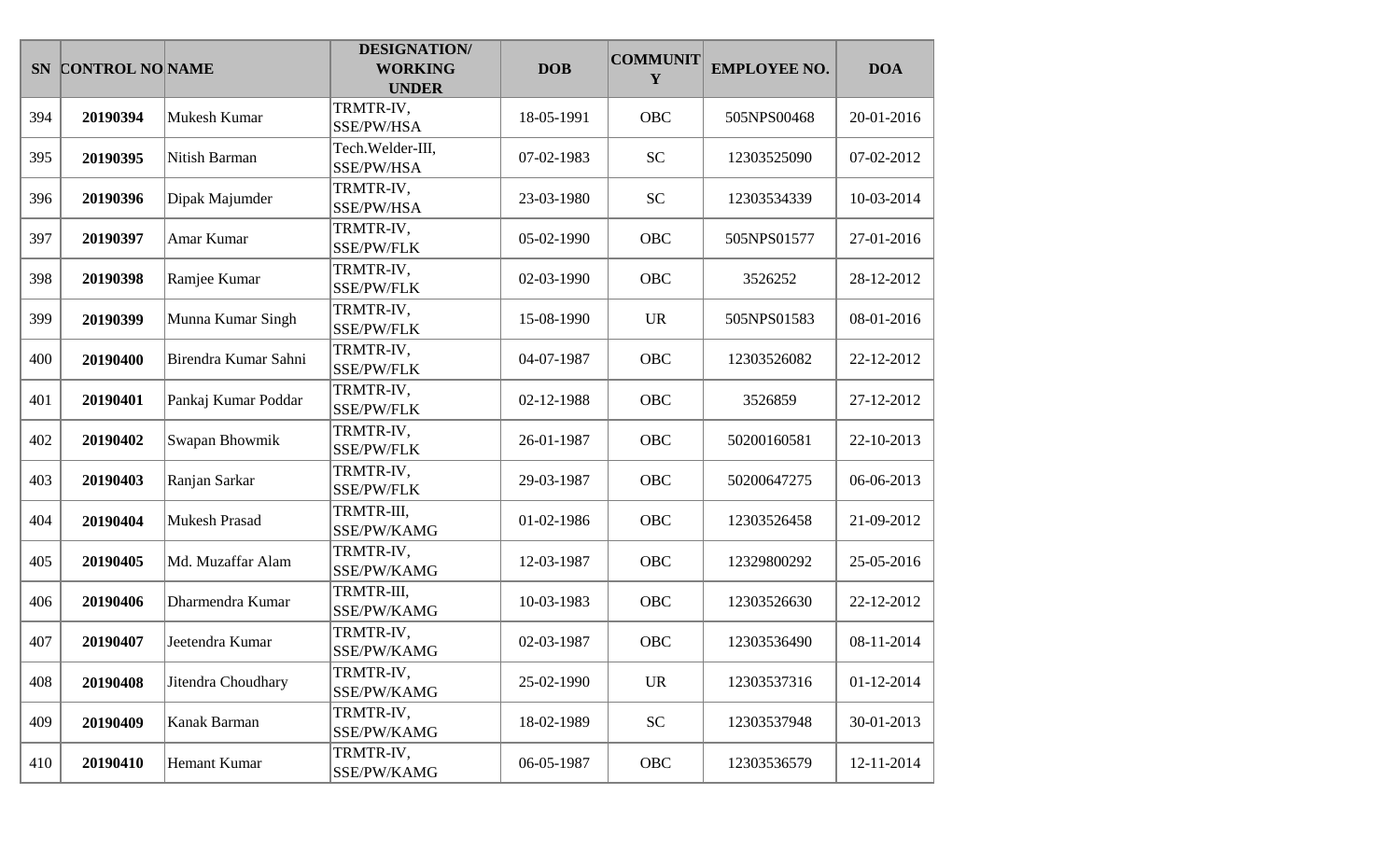|     | SN CONTROL NO NAME |                                     | <b>DESIGNATION/</b><br><b>WORKING</b><br><b>UNDER</b> | <b>DOB</b> | <b>COMMUNIT</b><br>Y | <b>EMPLOYEE NO.</b> | <b>DOA</b> |
|-----|--------------------|-------------------------------------|-------------------------------------------------------|------------|----------------------|---------------------|------------|
| 411 | 20190411           | Manohar Kumar                       | TRMTR-IV,<br>SSE/PW/KAMG                              | 12-06-1994 | OBC                  | 12329800010         | 12-01-2016 |
| 412 | 20190412           | Lalan Kumar Yadav                   | TRMTR-IV,<br>SSE/PW/KAMG                              | 07-02-1987 | <b>OBC</b>           | 12303529150         | 04-04-2013 |
| 413 | 20190413           | Ramrup Kumar                        | TRMTR-IV,<br>SSE/PW/KAMG                              | 03-01-1988 | OBC                  | 12303536531         | 11-11-2014 |
| 414 | 20190414           | Dipak Kr. Barman                    | TRMTR-III,<br>SSE/PW/KAMG                             | 10-06-1988 | <b>SC</b>            | 12303525570         | 04-02-2012 |
| 415 | 20190415           | Akhileshwer Kumar<br><b>Bishwas</b> | TRMTR-IV,<br>SSE/PW/TFGN                              | 12-10-1981 | OBC                  | 3527098             | 10-10-2012 |
| 416 | 20190416           | Amiya Shil                          | TRMTR-IV,<br>SSE/PW/TFGN                              | 22-08-1992 | OBC                  | 50200645590         | 11-06-2013 |
| 417 | 20190417           | Sreekanta Paul                      | TRMTR-IV,<br>SSE/PW/TFGN                              | 25-02-1989 | OBC                  | 3527116             | 18-10-2012 |
| 418 | 20190418           | Aravind Kumar Sah                   | TRMTR-IV,<br>SSE/PW/MBZ                               | 05-12-1988 | <b>OBC</b>           | 50200646842         | 22-08-2013 |
| 419 | 20190419           | Soutan Biswas                       | TRMTR-IV,<br>SSE/PW/MBZ                               | 07-02-1988 | <b>SC</b>            | 12303529666         | 21-12-2012 |
| 420 | 20190420           | Ram Baran Yadav                     | TRMTR-IV,<br>SSE/PW/MBZ                               | 10-10-1988 | <b>OBC</b>           | 12303529629         | 22-12-2012 |
| 421 | 20190421           | Md Saddam Husain                    | TRMTR-IV,<br>SSE/PW/MBZ                               | 11-12-1989 | <b>OBC</b>           | 12303528169         | 24-01-2013 |
| 422 | 20190422           | Sonu Kr. Singh                      | TRMTR-IV,<br>SSE/PW/MBZ                               | 06-12-1990 | <b>UR</b>            | 12329800090         | 21-01-2016 |
| 423 | 20190423           | Amresh Kumar Rai                    | TRMTR-IV,<br>SSE/PW/MBZ                               | 09-05-1990 | <b>OBC</b>           | 12303529514         | 29-12-2012 |
| 424 | 20190424           | Mannu Kumar                         | TRMTR-IV,<br>SSE/PW/DOI                               | 15-06-1993 | <b>OBC</b>           | 505NPS00368         | 15-01-2016 |
| 425 | 20190425           | Vikki Kumar Pramanik                | TRMTR-IV,<br>SSE/PW/DOI                               | 03-04-1994 | OBC                  | 505NPS01199         | 16-01-2016 |
| 426 | 20190426           | Shivpujan Sharma                    | TRMTR-IV,<br>SSE/PW/DOI                               | 10-01-1990 | OBC                  | 12329800065         | 15-02-2016 |
| 427 | 20190427           | Mithun Paswan                       | TRMTR-IV,<br>SSE/PW/DOI                               | 11-05-1993 | ${\rm SC}$           | 505NPS00363         | 13-01-2016 |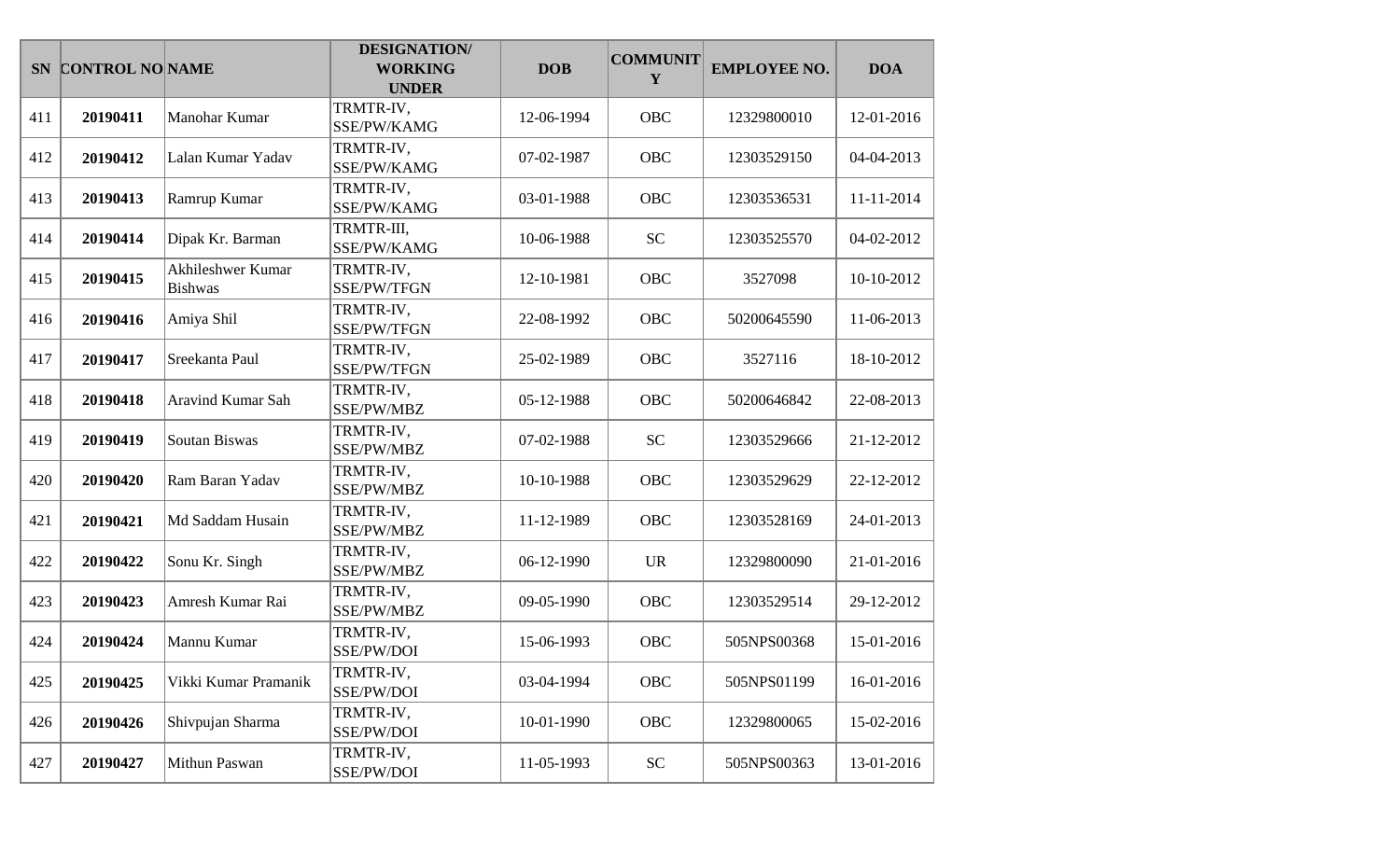|     | SN CONTROL NO NAME |                         | <b>DESIGNATION/</b><br><b>WORKING</b><br><b>UNDER</b> | <b>DOB</b> | <b>COMMUNIT</b><br>Y | <b>EMPLOYEE NO.</b> | <b>DOA</b> |
|-----|--------------------|-------------------------|-------------------------------------------------------|------------|----------------------|---------------------|------------|
| 428 | 20190428           | <b>Uttam Paul</b>       | TRMTR-IV,<br>SSE/PW/DOI                               | 17-03-1988 | <b>UR</b>            | 505NPS01202         | 16-01-2016 |
| 429 | 20190429           | Ranjeet Kumar Jha       | TRMTR-IV,<br>SSE/PW/DOI                               | 15-10-1991 | <b>UR</b>            | 505NPS00292         | 09-01-2016 |
| 430 | 20190430           | Sunil Kumar             | TRMTR-IV,<br>SSE/PW/DOI                               | 05-08-1994 | OBC                  | 50881303590         | 27-02-2016 |
| 431 | 20190431           | Nurain Ahmad            | TRMTR-IV,<br>SSE/PW/DOI                               | 10-10-1988 | <b>UR</b>            | 505NPS00348         | 12-01-2016 |
| 432 | 20190432           | <b>Arvind Kumar Roy</b> | TRMTR-IV,<br>SSE/PW/DOI                               | 07-02-1992 | <b>OBC</b>           | 505NPS00257         | 07-01-2016 |
| 433 | 20190433           | Chandra shekhar Kumar   | TRMTR-IV,<br>SSE/PW/DOI                               | 06-01-1992 | OBC                  | 505NPS00370         | 15-01-2016 |
| 434 | 20190434           | Rajiv kumar             | TRMTR-IV,<br>SSE/PW/DOI                               | 15-08-1992 | OBC                  | 505NPS00318         | 12-01-2016 |
| 435 | 20190435           | <b>Binoy Mondal</b>     | TRMTR-IV,<br>SSE/PW/DOI                               | 15-02-1991 | <b>SC</b>            | 505NPS00322         | 12-01-2016 |
| 436 | 20190436           | Jitendra Kumar          | TRMTR-IV,<br>SSE/PW/DOI                               | 15-03-1994 | <b>OBC</b>           | 505NPS01198         | 12-01-2016 |
| 437 | 20190437           | Deepak Kumar            | TRMTR-IV,<br>SSE/PW/DOI                               | 23-06-1991 | <b>OBC</b>           | 505NPS00277         | 09-01-2016 |
| 438 | 20190438           | <b>Akter Mandal</b>     | TRMTR-IV,<br>SSE/PW/DOI                               | 03-01-1986 | <b>OBC</b>           | 505NPS00291         | 09-01-2016 |
| 439 | 20190439           | Nawneet Kumar Tiwary    | TRMTR-IV,<br>SSE/PW/DOI                               | 06-01-1992 | <b>UR</b>            | 505NPS00295         | 09-01-2016 |
| 440 | 20190440           | <b>Bappa Chowdhury</b>  | TRMTR-<br>IV,SSE/PW/COB                               | 09-04-1983 | <b>UR</b>            | 3538412             | 22-01-2015 |
| 441 | 20190441           | Avinash Kumar           | TRMTR-IV,<br>SSE/PW/COB                               | 06-01-1994 | <b>UR</b>            | 3544217             | 12-01-2016 |
| 442 | 20190442           | Sanjay Oraon            | TRMTR-IV,<br>SSE/PW/COB                               | 09-05-1998 | $\operatorname{ST}$  | 12329801308         | 27-10-2017 |
| 443 | 20190443           | Ranjeet Kumar           | TRMTR-<br>IV,SSE/PW/COB                               | 15-01-1992 | OBC                  | 3544175             | 12-01-2016 |
| 444 | 20190444           | Nandan Paul             | TRMTR-IV,<br>SSE/PW/COB                               | 15-04-1991 | OBC                  | 50200647627         | 01-06-2013 |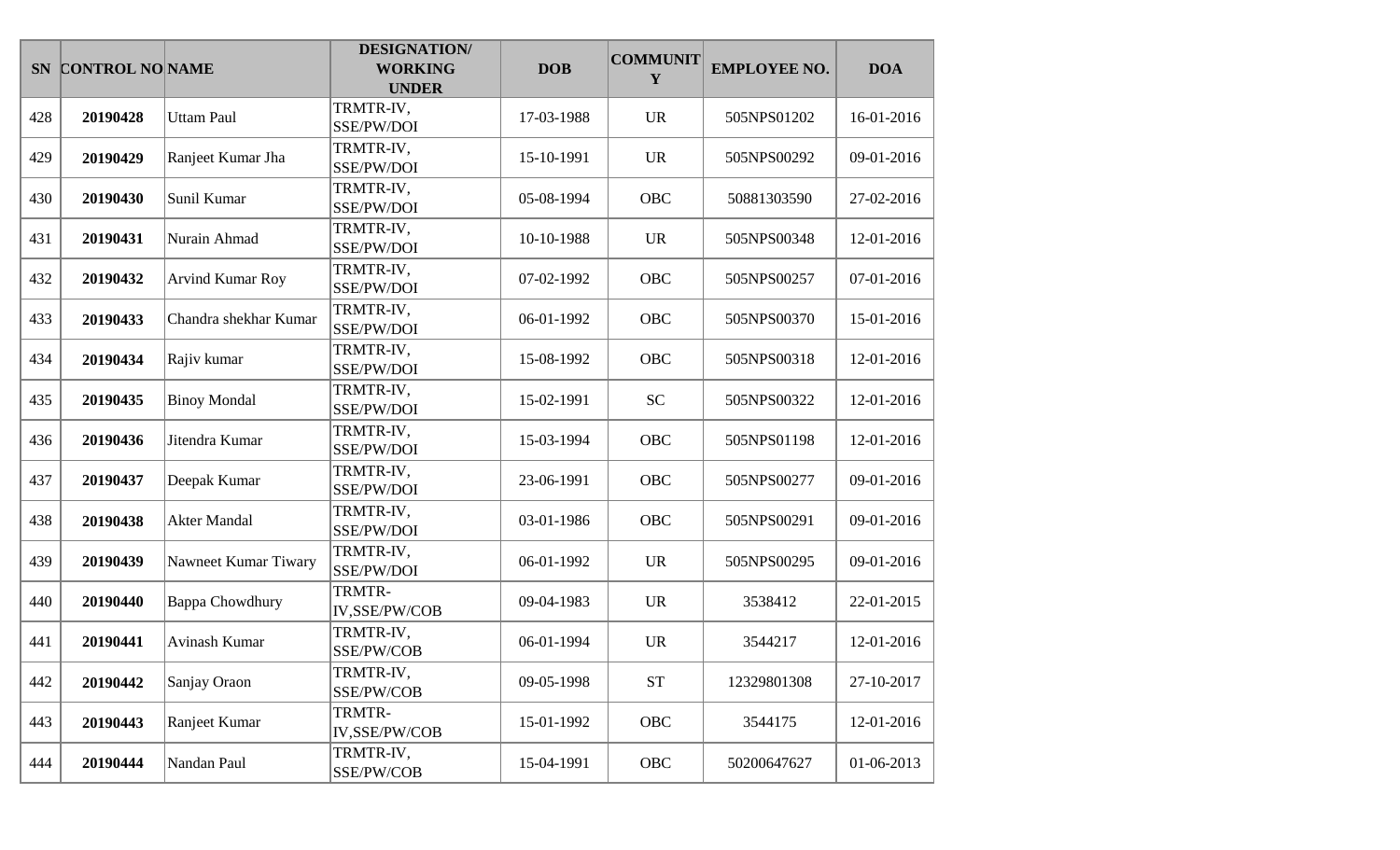|     | SN CONTROL NO NAME |                         | <b>DESIGNATION/</b><br><b>WORKING</b><br><b>UNDER</b>      | <b>DOB</b> | <b>COMMUNIT</b><br>Y | <b>EMPLOYEE NO.</b> | <b>DOA</b> |
|-----|--------------------|-------------------------|------------------------------------------------------------|------------|----------------------|---------------------|------------|
| 445 | 20190445           | Chiranjiv Kumar         | TRMTR-IV,<br>SSE/PW/COB                                    | 13-03-1989 | OBC                  | 12303525790         | 25-01-2013 |
| 446 | 20190446           | Nandan Kumar            | TRMTR-<br>III,SSE/PW/NBQ                                   | 04-06-1987 | <b>SC</b>            | 12303522738         | 06-02-2012 |
| 447 | 20190447           | Dharmveer Singh         | TRMTR-IV,<br>SSE/PW/NBQ                                    | 22-05-1984 | OBC                  | 12303524449         | 22-09-2012 |
| 448 | 20190448           | Niraj Kumar             | TRMTR-IV,<br>SSE/PW/NBQ                                    | 13-01-1991 | <b>UR</b>            | 12329800110         | 21-01-2016 |
| 449 | 20190449           | <b>Binay Kumar</b>      | TRMTR-IV,<br>SSE/PW/NBQ                                    | 05-03-1993 | <b>OBC</b>           | 12329800120         | 19-01-2016 |
| 450 | 20190450           | <b>Tanmoy Das</b>       | TRMTR-IV,<br>SSE/PW/APDJ                                   | 17-09-1989 | <b>SC</b>            | 12303533992         | 31-01-2014 |
| 451 | 20190451           | Jayanta Das             | TRMTR-IV,<br>SSE/PW/APDJ                                   | 22-07-1986 | <b>SC</b>            | 12303533657         | 01-01-2013 |
| 452 | 20190452           | Kanchan Kumari          | TRMTR-IV,<br>SSE/PW/APDJ                                   | 25-03-1992 | <b>OBC</b>           | 12303544473         | 11-01-2016 |
| 453 | 20190453           | Shanikant kumar         | TRMTR-IV,<br>SSE/PW/APDJ                                   | 14-01-1993 | <b>OBC</b>           | 12329800107         | 19-01-2016 |
| 454 | 20190454           | Sailendra Kumar Keshari | TRMTR-IV,<br>SSE/PW/NOQ                                    | 03-06-1987 | OBC                  | 505NPS01563         | 08-01-2016 |
| 455 | 20190455           | Raj Narayan             | TRMTR-IV,<br>SSE/PW/NOQ                                    | 01-01-1985 | <b>OBC</b>           | 12303523536         | 29-12-2012 |
| 456 | 20190456           | Sachidanand Kumar       | TRMTR-IV,<br>SSE/PW/NOQ                                    | 05-04-1983 | OBC                  | 12303523597         | 08-01-2013 |
| 457 | 20190457           | Kundan Kumar            | TRMTR-IV,<br>SSE/PW/NOQ                                    | 15-02-1989 | OBC                  | 12329800048         | 12-01-2016 |
| 458 | 20190458           | Sudarshan Kumar         | TRMTR-IV,<br>SSE/PW/NOQ                                    | 03-02-1987 | OBC                  | 12303523524         | 27-12-2012 |
| 459 | 20190459           | Ranvir Kumar            | TRMTR-IV,<br>SSE/PW/NOQ                                    | 07-03-1988 | <b>OBC</b>           | 12303523550         | 01-01-2013 |
| 460 | 20190460           | Vikash Kumar            | Tecnician Gr. III<br>/Elect/TRD/APDJ under<br>Sr. DEE/APDJ | 16-05-1992 | OBC                  | 12829800644         | 10-04-2018 |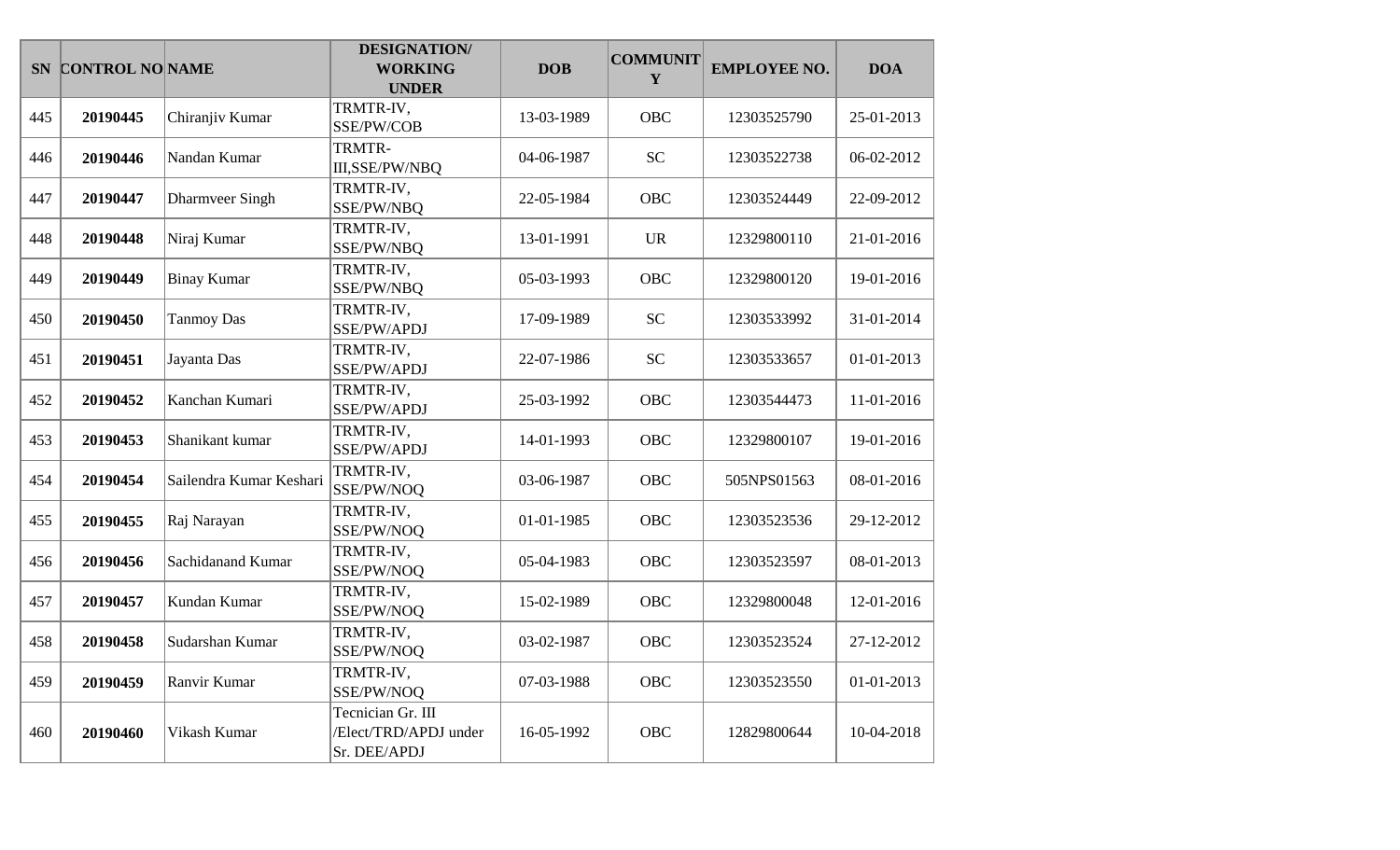| <b>SN</b> | <b>CONTROL NO NAME</b> |                       | <b>DESIGNATION/</b><br><b>WORKING</b><br><b>UNDER</b>         | <b>DOB</b> | <b>COMMUNIT</b><br>Y | <b>EMPLOYEE NO.</b> | <b>DOA</b> |
|-----------|------------------------|-----------------------|---------------------------------------------------------------|------------|----------------------|---------------------|------------|
| 461       | 20190461               | Chiranjiv Kumar       | Tecnician Gr. III<br>/Elect/TRD/APDJ under<br>SEE/Elect./APDJ | 28-10-1989 | <b>OBC</b>           | 12829800645         | 10-04-2018 |
| 462       | 20190462               | Loknath Sah           | Khalasi/P under Sr.<br><b>DEE/APDJ</b>                        | 04-04-1984 | <b>UR</b>            | 126NP603660         | 25-01-2014 |
| 463       | 20190463               | Jagadish Biswas       | Helper/II/ETS/APDJ                                            | 03-05-1986 | <b>SC</b>            | 12303538758         | 03-12-2012 |
| 464       | 20190464               | Anil Kumar Yadav      | Helper/II/ETS                                                 | 11-12-1973 | <b>OBC</b>           | 12303521990         | 01-12-2012 |
| 465       | 20190465               | Hemant Kumar Bhagat   | Helper/II/ETS                                                 | 08-10-1985 | <b>UR</b>            | 12329800231         | 18-05-2012 |
| 466       | 20190466               | Punnu Bara            | Helper/II/ETS                                                 | 01-01-1983 | <b>ST</b>            | 12303540005         | 14-05-2010 |
| 467       | 20190467               | Ravi Ranjan Kumar     | Carriage Khalasi SSE-<br>CUM-CDO(NG)/APDJ                     | 15-02-1988 | <b>OBC</b>           | 12303522325         | 29-11-2012 |
| 468       | 20190468               | Pappu Kumar           | Carriage Khalasi SSE-<br>CUM-CDO(NG)/APDJ                     | 21-11-1989 | <b>OBC</b>           | 12303522416         | 05-12-2012 |
| 469       | 20190469               | Md. Aftab Alam        | Carriage Khalasi SSE-<br>CUM-CDO(NG)/APDJ                     | 16-12-1988 | <b>OBC</b>           | 12303524243         | 17-12-2012 |
| 470       | 20190470               | Surajit Gupta         | P-man/B/ & SS/GLMA                                            | 25-06-1988 | <b>UR</b>            | 3532197             | 22-08-2012 |
| 471       | 20190471               | <b>Bikash Roy</b>     | Kha/Sig./NMZ &<br>SSE/Sig/NMZ                                 | 01-01-1984 | <b>SC</b>            | 12303542427         | 01-09-2015 |
| 472       | 20190472               | Ram Bilash Kumar      | Kha/Sig./GKJ &<br>SSE/Sig/FKM                                 | 03-05-1985 | <b>UR</b>            | 12303537468         | 19-11-2014 |
| 473       | 20190473               | Pradip Paul           | Kha/Sig./NCB &<br>SSE/Sig/NCB                                 | 01-01-1977 | OBC                  | 12303514523         | 14-09-2004 |
| 474       | 20190474               | <b>Shyamal Biswas</b> | Kha/Sig./GKJ &<br>SSE/Sig/FKM                                 | 07-03-1990 | <b>SC</b>            | 12303536270         | 04-11-2014 |
| 475       | 20190475               | <b>Balwant Kumar</b>  | Tech.III under<br>SSE/IC/C&W/DBRG                             | 06-09-1990 | OBC                  | 12529800874         | 05-10-2017 |
| 476       | 20190476               | Sonu Kumar            | TCM-III,<br>SSE/TELE/SGUJ                                     | 18-03-1985 | <b>UR</b>            | 12221300574         | 23-05-2013 |
| 477       | 20190477               | Rajeev Kumar Yadav    | Helper, DY.CMM/NJP                                            | 05-03-1989 | OBC                  | 129NP001084         | 11-01-2013 |
| 478       | 20190478               | Raj Kumar             | Helper, SSE/SIG/KIR                                           | 05-09-1987 | OBC                  | 12261216987         | 18-05-2012 |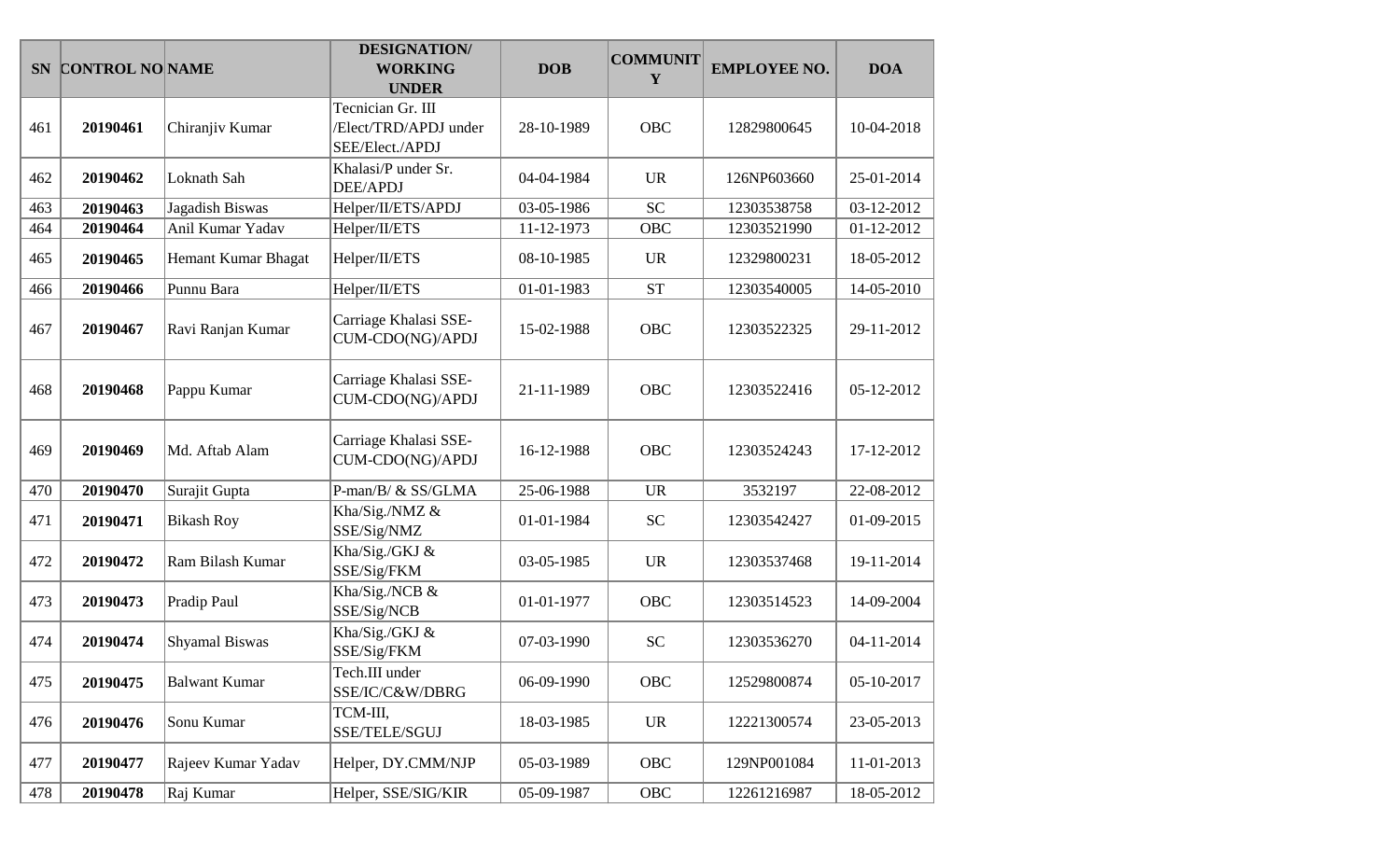|     | SN CONTROL NO NAME |                        | <b>DESIGNATION/</b><br><b>WORKING</b><br><b>UNDER</b> | <b>DOB</b> | <b>COMMUNIT</b><br>Y | <b>EMPLOYEE NO.</b> | <b>DOA</b> |
|-----|--------------------|------------------------|-------------------------------------------------------|------------|----------------------|---------------------|------------|
| 479 | 20190479           | Ranbijay Pratap Singh  | Helper, SSE/SIG/KIR                                   | 29-08-1981 | <b>UR</b>            | 20600215            | 03-01-2006 |
| 480 | 20190480           | Mukesh Kumar           | Helper, SSE/SIG/NJP                                   | 01-12-1982 | <b>SC</b>            | 12221403739         | 23-10-2014 |
| 481 | 20190481           | Jitendra Sharma        | Helper, SSE/SIG/KNE                                   | 15-05-1992 | <b>OBC</b>           | 12221403685         | 23-10-2014 |
| 482 | 20190482           | Manu Murari            | P/Man-B, SM/NJP                                       | 16-11-1983 | OBC                  | 21402668            | 27-09-2014 |
| 483 | 20190483           | Rajesh Kumar Mandal    | P/Man-B, SM/BJY                                       | 12-07-1984 | OBC                  | 275N0003167         | 23-05-2012 |
| 484 | 20190484           | Mithilesh Kumar Yadav  | P/Man, SM/BJY                                         | 16-01-1987 | OBC                  | 12221402590         | 27-09-2014 |
| 485 | 20190485           | Samrat Kisku           | P/Man, SM/NJP                                         | 04-05-1993 | <b>ST</b>            | 12221405542         | 12-11-2014 |
| 486 | 20190486           | Sunil Kumar            | G/Man, SM/KIR                                         | 01-01-1985 | <b>OBC</b>           | 21305651            | 30-01-2014 |
| 487 | 20190487           | Santosh Kumar          | G/Man, SM/KIR                                         | 06-12-1989 | OBC                  | 12221306643         | 27-02-2014 |
| 488 | 20190488           | Mantosh Kumar          | G/Man, SM(G)KIR                                       | 01-03-1995 | OBC                  | 21304154            | 22-11-2013 |
| 489 | 20190489           | Bikash Kumar Yadav     | P/Man-B, SS/HWR                                       | 20-01-1994 | OBC                  | 12221402541         | 27-09-2014 |
| 490 | 20190490           | <b>Bikram Kumar</b>    | G/Man, SS/KDPR                                        | 08-01-1988 | <b>OBC</b>           | 50320 131547        | 23-05-2013 |
| 491 | 20190491           | Vaibhav Kumar          | P/Man-B, SS/KDPR                                      | 15-08-1991 | <b>UR</b>            | 12221405712         | 01-09-2014 |
| 492 | 20190492           | Jitendra Kumar         | P/Man, SM(G)KIR                                       | 10-11-1991 | OBC                  | 21406121            | 11-11-2014 |
| 493 | 20190493           | Satish Kumar           | SKD(Porter), SM(G)KIR                                 | 10-03-1990 | <b>UR</b>            | 12231307267         | 10-05-2013 |
| 494 | 20190494           | Suraj Kumar Singh      | P/Man-B,<br>CYM/IC/NJP/YD                             | 08-05-1992 | <b>UR</b>            | 12221402577         | 27-09-2014 |
| 495 | 20190495           | Diwakant Sharma        | $P/Man-B$ ,<br>CYM/IC/NJP/YD                          | 22-01-1994 | <b>OBC</b>           | 12221406170         | 11-11-2014 |
| 496 | 20190496           | <b>Lucky Prasad</b>    | P/Man-B, SM(G)NJP                                     | 26-12-1989 | OBC                  | 12221405670         | 11-11-2014 |
| 497 | 20190497           | Pradeep Kumar Mehta    | P/Man-A, SM/TELTA                                     | 01-01-1989 | OBC                  | 27629800275         | 15-03-2016 |
| 498 | 20190498           | Mukesh Kumar           | G/Man,<br>SS/MANGURJAN                                | 10-06-1988 | OBC                  | 12221404434         | 12-11-2014 |
| 499 | 20190499           | Aman Patel             | G/Man, SS/Panjipara                                   | 05-02-1992 | <b>OBC</b>           | 6429800170          | 17-03-2016 |
| 500 | 20190500           | <b>Brajesh Kumar</b>   | G/Man, SS/MUKURIA<br>JN                               | 05-12-1992 | <b>OBC</b>           | 12221404422         | 13-11-2014 |
| 501 | 20190501           | Mithilesh Kumar Thakur | P/Man-B, SM/SGUJ                                      | 08-01-1989 | <b>OBC</b>           | 12221406390         | 11-11-2014 |
| 502 | 20190502           | Samir Kumar Pal        | P/Man-B, SM/HCR                                       | 07-05-1991 | <b>OBC</b>           | 12221402589         | 27-09-2014 |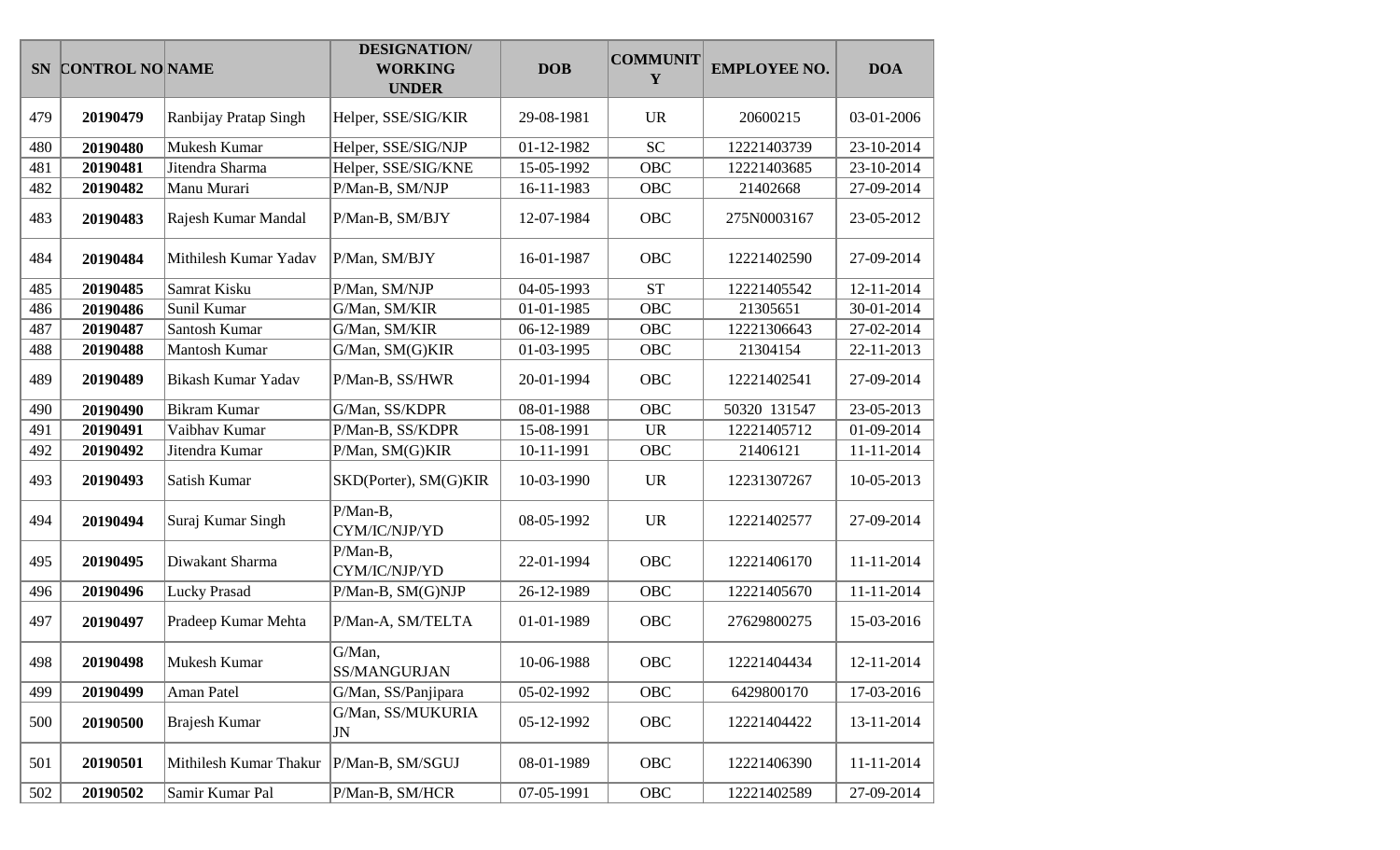| <b>SN</b> | <b>CONTROL NO NAME</b> |                     | <b>DESIGNATION/</b><br><b>WORKING</b><br><b>UNDER</b> | <b>DOB</b> | <b>COMMUNIT</b><br>Y | <b>EMPLOYEE NO.</b> | <b>DOA</b> |
|-----------|------------------------|---------------------|-------------------------------------------------------|------------|----------------------|---------------------|------------|
| 503       | 20190503               | Raju Kumar          | G/Man, SS/DEOTALA<br><b>STATION</b>                   | 13-07-1990 | <b>OBC</b>           | 12221404501         | 11-11-2014 |
| 504       | 20190504               | Prabhat Kumar       | ETS, SSE/TL&AC/KIR                                    | 12-01-1987 | <b>ST</b>            | 12221400180         | 11-04-2014 |
| 505       | 20190505               | Amit Kumar          | ETS, SSE/TL&AC                                        | 18-08-1989 | <b>OBC</b>           | 12229800775         | 11-01-2017 |
| 506       | 20190506               | Pankaj Kumar        | Helper,<br>SSE/ELect/P/IC/KIR                         | 06-02-1988 | <b>OBC</b>           | 12221403557         | 22-10-2014 |
| 507       | 20190507               | Rajesh Kumar        | Helper-I, SSE/P/IC/NJP                                | 08-05-1990 | <b>OBC</b>           | 12221403144         | 14-10-2014 |
| 508       | 20190508               | Jaikey Kumar        | Helper, SSE/Elect/NJP                                 | 21-01-1991 | <b>OBC</b>           | 12221403340         | 21-10-2014 |
| 509       | 20190509               | Dasrath KumarDarbey | Helper, SSE/Elect/NJP                                 | 20-01-1987 | <b>OBC</b>           | 12221403338         | 18-10-2014 |
| 510       | 20190510               | Sharvan Paswan      | Helper, SSE/Elect/NJP                                 | 11-01-1977 | <b>SC</b>            | 12221403302         | 22-10-2014 |
| 511       | 20190511               | Mukesh Kumar        | Helper-II, SSE/P/IC/KIR                               | 05-04-1989 | <b>OBC</b>           | 22177724161         | 10-04-2014 |
| 512       | 20190512               | Dharmendra Kumar    | Helper, SSE/P/IC/KIR                                  | 07-01-1990 | <b>OBC</b>           | 12221403673         | 13-11-2014 |
| 513       | 20190513               | Piyush Kumar        | Helper/PH,<br>SSE/ELEC/P/BOE                          | 13-04-1977 | <b>OBC</b>           | 27621002649         | 19-05-2012 |
| 514       | 20190514               | Mukesh Tiwari       | Helper-II,<br>SSE/ELect/P/IC/KIR                      | 04-01-1990 | <b>UR</b>            | 12221402917         | 14-10-2014 |
| 515       | 20190515               | <b>Bikash Kumar</b> | Helper,<br>SSE/ELect/P/IC/KIR                         | 04-05-1989 | <b>OBC</b>           | 12221403053         | 25-10-2014 |
| 516       | 20190516               | Vidyarthi Vikas     | Helper,<br>SSE/ELECT/P/KIR                            | 05-05-1979 | <b>UR</b>            | 12220600793         | 12-01-2006 |
| 517       | 20190517               | Sumit Kumar         | Tech.-III,<br>SSE/IC/C&W/KIR                          | 24-02-1990 | <b>OBC</b>           | 12303542865         | 09-11-2015 |
| 518       | 20190518               | Deepak Kumar        | Helper,<br>SSE/IC/C&W/KIR                             | 04-02-1992 | <b>OBC</b>           | 21404975            | 17-10-2014 |
| 519       | 20190519               | Ranjan Bharti       | Tech.-III,<br>SSE/IC/C&W/KIR                          | 28-02-1989 | <b>UR</b>            | 12221210329         | 08-12-2012 |
| 520       | 20190520               | Amar Kant Sah       | Helper,<br>SSE/IC/C&W/KIR                             | 22-05-1981 | <b>UR</b>            | 12231205562         | 21-05-2012 |
| 521       | 20190521               | Saurabh             | Helper,<br>SSE/IC/C&W/KIR                             | 25-06-1985 | OBC                  | 21405130            | 17-10-2014 |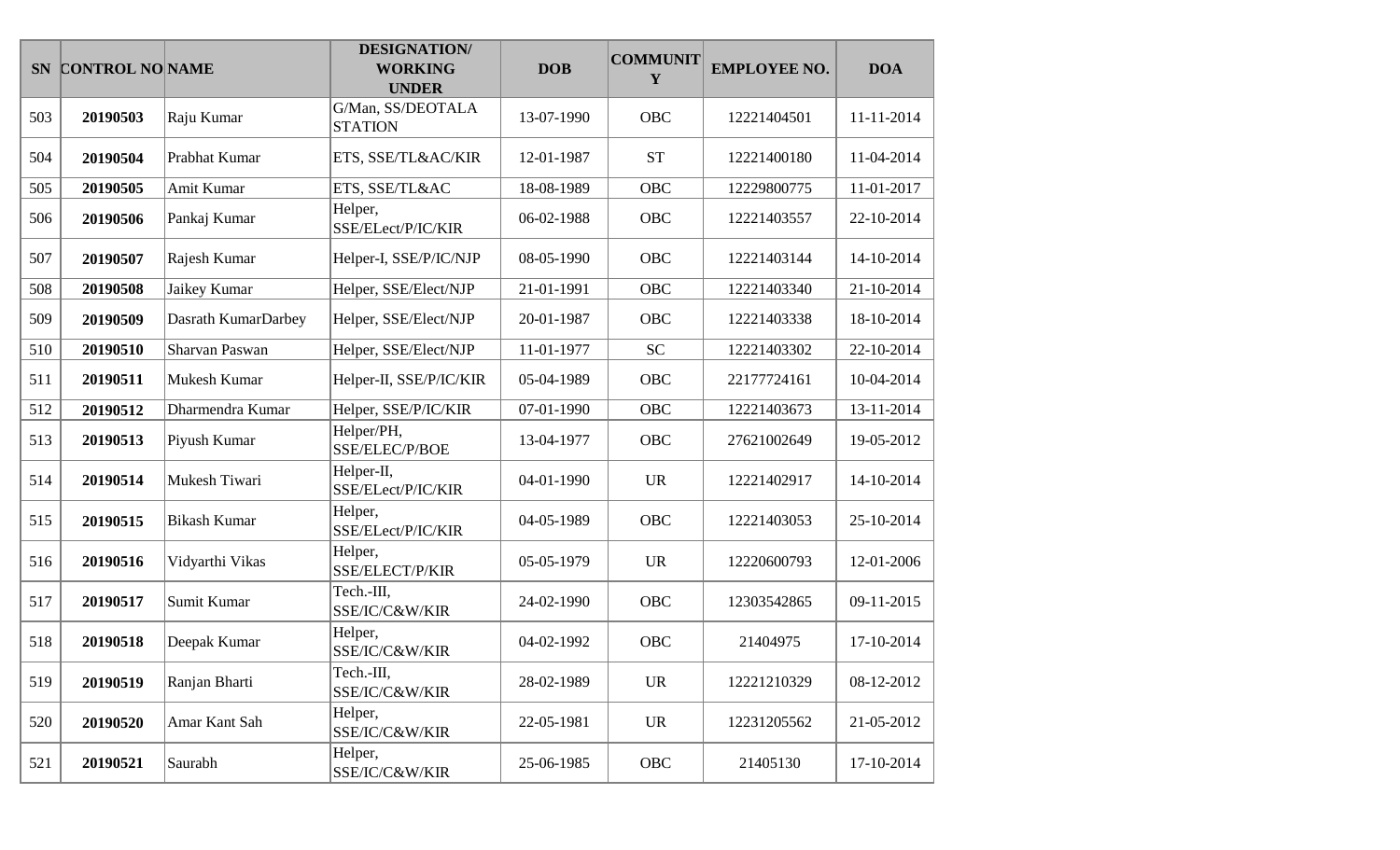|     | SN CONTROL NO NAME |                      | <b>DESIGNATION/</b><br><b>WORKING</b><br><b>UNDER</b> | <b>DOB</b> | <b>COMMUNIT</b><br>Y | <b>EMPLOYEE NO.</b> | <b>DOA</b> |
|-----|--------------------|----------------------|-------------------------------------------------------|------------|----------------------|---------------------|------------|
| 522 | 20190522           | Rakesh Kumar Roshan  | Tech.-III,<br>SSE/IC/C&W/KIR                          | 01-02-1990 | <b>UR</b>            | 21204305            | 14-09-2012 |
| 523 | 20190523           | Nirdosh Kumar        | Tech.-III,<br>SSE/IC/C&W/KIR                          | 03-04-1989 | <b>UR</b>            | 21210226            | 12-12-2012 |
| 524 | 20190524           | Manish Kumar         | Helper-II,<br>SSE/IC/C&W/KIR                          | 04-01-1988 | <b>UR</b>            | 12221208141         | 22-12-2012 |
| 525 | 20190525           | Kumud Ranjan         | Helper,<br>SSE/IC/C&W/KIR                             | 05-04-1982 | <b>OBC</b>           | 12221405165         | 06-11-2014 |
| 526 | 20190526           | Farid Alam           | Helper,<br>SSE/IC/C&W/KIR                             | 03-03-1985 | <b>UR</b>            | 21302753            | 23-05-2013 |
| 527 | 20190527           | Ajeet Kumar          | Helper-II,<br>SSE/IC/C&W/KIR                          | 08-02-1988 | OBC                  | 12221400556         | 22-01-2013 |
| 528 | 20190528           | Chandan Kumar Paswan | Helper,<br>SSE/IC/C&W/KIR                             | 18-05-1990 | <b>SC</b>            | 12221405219         | 17-10-2014 |
| 529 | 20190529           | Abhijeet Kumar       | Helper,<br>SSE/IC/C&W/KIR                             | 06-04-1988 | <b>OBC</b>           | 31205306            | 17-05-2012 |
| 530 | 20190530           | Rajeev Ranjan        | Tech.-III,<br>SSE/IC/C&W/KIR                          | 25-12-1987 | <b>UR</b>            | 21210500            | 08-12-2012 |
| 531 | 20190531           | Muhesh Kumar Sah     | Helper,<br>SSE/IC/C&W/KIR                             | 15-02-1985 | <b>OBC</b>           | 50200600982         | 23-03-2012 |
| 532 | 20190532           | Rajesh Ranjan        | Tech.-III,<br>SSE/WS/TDH/KIR                          | 01-03-1980 | <b>OBC</b>           | 129NP001078         | 24-12-2012 |
| 533 | 20190533           | Shashi Kumar Singh   | Khalasi,<br>SSE/WS/TDH/KIR                            | 15-03-1990 | OBC                  | NP002380            | 26-08-2015 |
| 534 | 20190534           | Shailendra Kumar     | D/Tech.-III,<br>Sr.DME/D/MLDT                         | 05-01-1988 | <b>OBC</b>           | 12221500460         | 25-11-2014 |
| 535 | 20190535           | Sanjeet Kumar        | D/Tech.-III,<br>Sr.DME/D/MLDT                         | 13-03-1986 | <b>ST</b>            | 12221501634         | 18-02-2015 |
| 536 | 20190536           | Ashok Kumar          | D/Helper/E,<br>Sr.DME/D/MLDT                          | 03-05-1987 | <b>OBC</b>           | 21208610            | 19-12-2012 |
| 537 | 20190537           | Jitendra Choudhary   | D/Helper/M,<br>Sr.DME/D/MLDT                          | 15-09-1988 | <b>SC</b>            | 12221204627         | 21-09-2012 |
| 538 | 20190538           | Md.Rustam Ali        | D/Helper/M,<br>Sr.DME/D/MLDT                          | 10-11-1984 | OBC                  | 12221501750         | 24-02-2015 |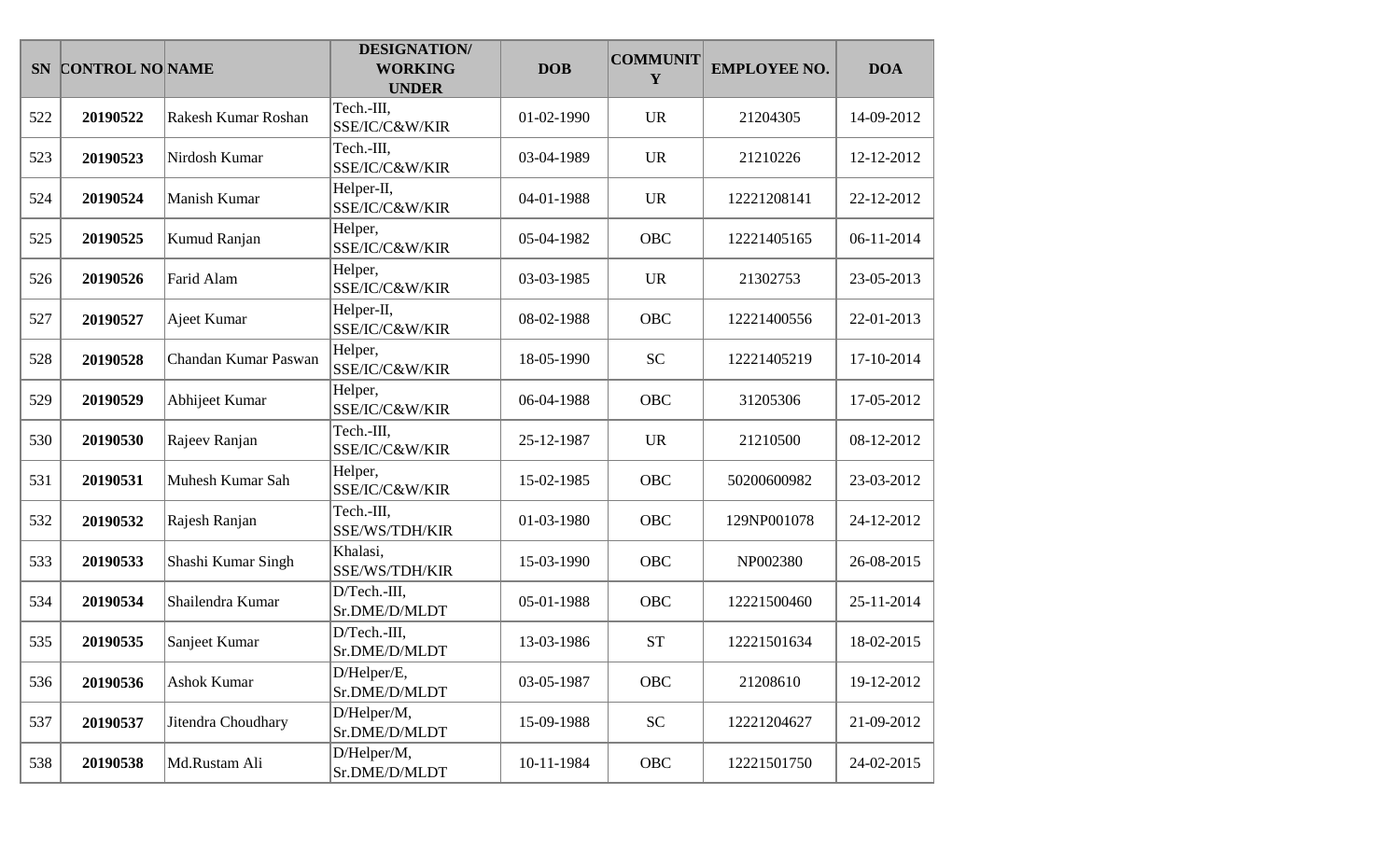|     | SN CONTROL NO NAME |                        | <b>DESIGNATION/</b><br><b>WORKING</b><br><b>UNDER</b> | <b>DOB</b> | <b>COMMUNIT</b><br>Y | <b>EMPLOYEE NO.</b> | <b>DOA</b> |
|-----|--------------------|------------------------|-------------------------------------------------------|------------|----------------------|---------------------|------------|
| 539 | 20190539           | Md. Noor Alam          | D/Tech.-III/M,<br>Sr.DME/D/MLDT                       | 06-07-1986 | <b>UR</b>            | 12221406625         | 12-12-2014 |
| 540 | 20190540           | Pankaj Kumar           | D/Tech.-III/E,<br>Sr.DME/D/MLDT                       | 06-02-1989 | <b>OBC</b>           | 12221501646         | 26-02-2015 |
| 541 | 20190541           | Shashi Kant Bishwas    | D/Helper/M,<br>Sr.DME/D/MLDT                          | 15-02-1984 | OBC                  | 12221203880         | 14-09-2012 |
| 542 | 20190542           | Roop Kumar             | D/Helper/M,<br>Sr.DME/D/MLDT                          | 03-12-1985 | <b>OBC</b>           | 12221206946         | 27-12-2012 |
| 543 | 20190543           | Ajay Kumar Mehta       | D/Tech.-III/E,<br>Sr.DME/D/MLDT                       | 04-07-1986 | <b>OBC</b>           | 12221500484         | 25-11-2014 |
| 544 | 20190544           | Rajeev Ranjan          | D/Tech.-III/M,<br>Sr.DME/D/MLDT                       | 09-03-1986 | <b>OBC</b>           | 12221201924         | 09-05-2012 |
| 545 | 20190545           | Sujit Kumar            | D/Tech.-III/M,<br>Sr.DME/D/MLDT                       | 21-05-1981 | OBC                  | 12221501828         | 10-03-2015 |
| 546 | 20190546           | Dipankar Das           | D/Tech.-III/M,<br>Sr.DME/D/MLDT                       | 03-04-1984 | <b>UR</b>            | 12221501701         | 24-02-2015 |
| 547 | 20190547           | <b>Biswajeet Kumar</b> | D/Tech.-III/M,<br>Sr.DME/D/MLDT                       | 05-01-1983 | OBC                  | 21500447            | 05-06-2015 |
| 548 | 20190548           | Pema Sanku Sherpa      | Steam Man, SSE/Loco/DJ                                | 01-09-1994 | <b>ST</b>            |                     | 30-10-2013 |
| 549 | 20190549           | <b>Litesh Kumar</b>    | Kh.Helper, SSE/Loco/DJ                                | 30-12-1984 | <b>UR</b>            | 12221208104         | 13-12-2012 |
| 550 | 20190550           | Amit Kumar             | Fireman-II, SSE/Loco/DJ                               | 02-02-1990 | <b>UR</b>            | 12221208130         | 31-12-2012 |
| 551 | 20190551           | Manoj Kumar Sharma     | Helper, SSE/Loco/DJ                                   | 13-11-1990 | OBC                  | 18429802979         | 23-12-2016 |
| 552 | 20190552           | <b>Jaykant Singh</b>   | Helper-II, SSE/C&W/DJ                                 | 13-06-1995 | <b>OBC</b>           | 18429802056         | 16-08-2016 |
| 553 | 20190553           | Mungeri Lal            | Tech.III,<br>SSE/IC/C&W/NJP                           | 22-06-1988 | OBC                  | 12221505597         | 16-04-2015 |
| 554 | 20190554           | Vivekanand             | Tech.III,<br>SSE/IC/C&W/NJP                           | 15-05-1990 | <b>UR</b>            | 12221505603         | 16-04-2015 |
| 555 | 20190555           | Ranjeet Kumar Yadav    | Helper,<br>SSE/IC/C&W/NJP                             | 07-03-1989 | OBC                  | 12221303459         | 17-05-2013 |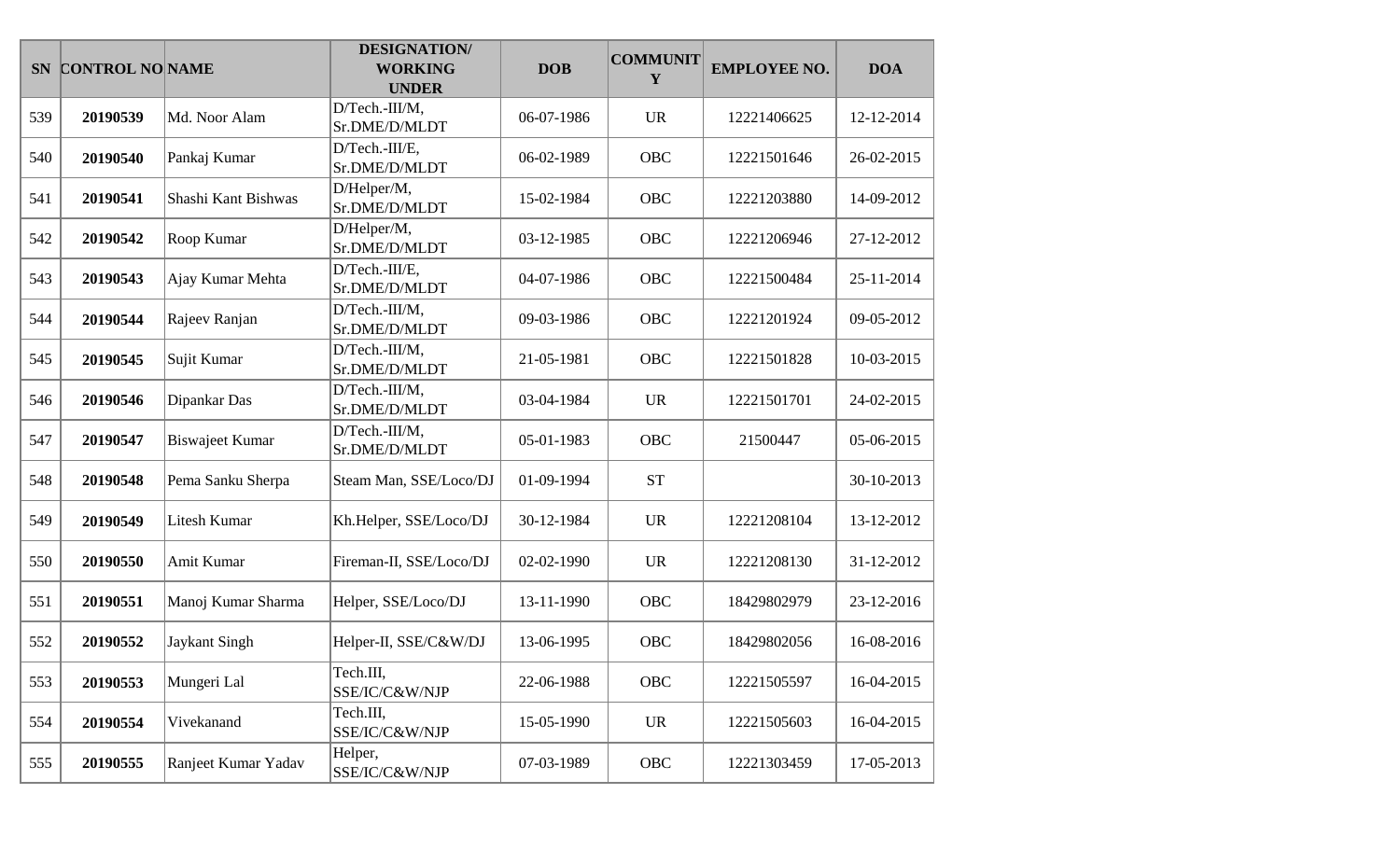|     | SN CONTROL NO NAME |                              | <b>DESIGNATION/</b><br><b>WORKING</b><br><b>UNDER</b> | <b>DOB</b> | <b>COMMUNIT</b><br>Y | <b>EMPLOYEE NO.</b> | <b>DOA</b> |
|-----|--------------------|------------------------------|-------------------------------------------------------|------------|----------------------|---------------------|------------|
| 556 | 20190556           | <b>Bablu Kumar</b>           | Helper,<br>SSE/IC/C&W/NJP                             | 12-01-1990 | <b>OBC</b>           | 12221210007         | 28-12-2012 |
| 557 | 20190557           | Srikant Kumar Bharti         | Tech.III,<br>SSE/IC/C&W/NJP                           | 13-05-1989 | <b>UR</b>            | 12221505664         | 13-04-2015 |
| 558 | 20190558           | Kundan Kumar                 | Tech.III,<br>SSE/IC/C&W/NJP                           | 05-02-1992 | <b>UR</b>            | 12221505706         | 16-04-2015 |
| 559 | 20190559           | Kumar Gunjan                 | Helper,<br>SSE/IC/C&W/NJP                             | 05-01-1988 | <b>UR</b>            | 221405372           | 17-10-2014 |
| 560 | 20190560           | Santosh Kumar Sharma         | Helper,<br>SSE/IC/C&W/NJP                             | 02-01-1983 | <b>OBC</b>           | 12241202582         | 27-09-2012 |
| 561 | 20190561           | ManMohan Kumar               | Helper,<br>SSE/IC/C&W/NJP                             | 15-03-1986 | <b>UR</b>            | 12241209741         | 21-12-2012 |
| 562 | 20190562           | Santosh Kumar                | Helper,<br>SSE/IC/C&W/NJP                             | 05-01-1987 | <b>OBC</b>           | 12241302479         | 22-05-2013 |
| 563 | 20190563           | Sashi Shekhar Suman<br>Kumar | Tech.III,<br>SSE/IC/C&W/NJP                           | 09-05-1989 | <b>OBC</b>           | 1221505639          | 17-04-2015 |
| 564 | 20190564           | Pinaki Dhar                  | Helper,<br>SSE/IC/C&W/NJP                             | 21-03-1979 | <b>UR</b>            | 50200641194         | 11-06-2013 |
| 565 | 20190565           | Neeraj Kumar                 | Helper,<br>SSE/IC/C&W/NJP                             | 02-05-1992 | <b>OBC</b>           | 50714405150         | 29-01-2015 |
| 566 | 20190566           | Shyamal Mahato               | Helper,<br>SSE/IC/C&W/NJP                             | 01-01-1979 | <b>OBC</b>           | 12241300750         | 18-01-2013 |
| 567 | 20190567           | Ajay Kumar                   | Helper,<br>SSE/IC/C&W/NJP                             | 15-10-1986 | OBC                  | 12211200196         | 14-05-2012 |
| 568 | 20190568           | Om Prakash Kumar             | Helper,<br>SSE/IC/C&W/NJP                             | 09-01-1987 | <b>UR</b>            | 12221210214         | 18-12-2012 |
| 569 | 20190569           | Upendra Kumar                | Helper,<br>SSE/IC/C&W/NJP                             | 02-02-1989 | OBC                  | 12221209789         | 21-12-2012 |
| 570 | 20190570           | Rakesh Kumar                 | Helper,<br>SSE/IC/C&W/NJP                             | 05-01-1990 | <b>OBC</b>           | 12221209753         | 21-12-2013 |
| 571 | 20190571           | Manjesh Kumar                | Helper,<br>SSE/IC/C&W/NJP                             | 17-03-1989 | OBC                  | 21405335            | 06-11-2014 |
| 572 | 20190572           | Bapi Sarkar                  | Helper,<br>SSE/IC/C&W/NJP                             | 11-01-1991 | ${\rm SC}$           | 50205611465         | 19-08-2014 |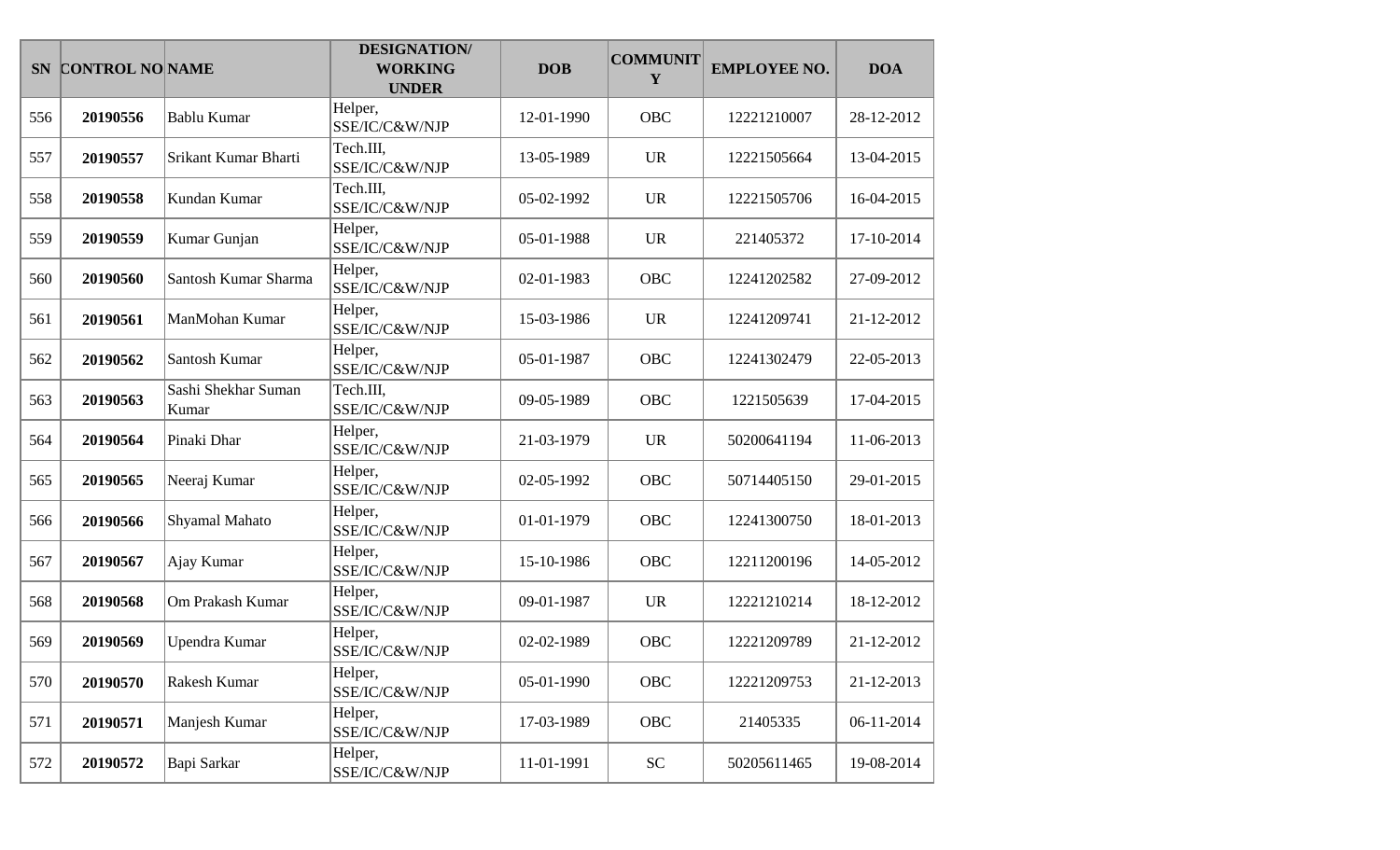|     | SN CONTROL NO NAME |                           | <b>DESIGNATION/</b><br><b>WORKING</b><br><b>UNDER</b> | <b>DOB</b> | <b>COMMUNIT</b><br>Y | <b>EMPLOYEE NO.</b> | <b>DOA</b> |
|-----|--------------------|---------------------------|-------------------------------------------------------|------------|----------------------|---------------------|------------|
| 573 | 20190573           | Vinod Kumar Pal           | Helper,<br>SSE/IC/C&W/NJP                             | 31-12-1987 | <b>OBC</b>           | 12221405323         | 21-10-2014 |
| 574 | 20190574           | Braj Bhushan Kumar        | Helper,<br>SSE/IC/C&W/NJP                             | 20-01-1989 | <b>OBC</b>           | 12221209984         | 17-12-2012 |
| 575 | 20190575           | Kumod Kumar               | Helper,<br>SSE/IC/C&W/NJP                             | 10-09-1979 | OBC                  | 275N0004072         | 27-06-2012 |
| 576 | 20190576           | Vikash Kumar              | Helper,<br>SSE/IC/C&W/NJP                             | 21-02-1987 | <b>OBC</b>           | 21404938            | 17-10-2014 |
| 577 | 20190577           | Ajay Kumar                | Tech.III,<br>SSE/IC/C&W/NJP                           | 08-04-1989 | <b>UR</b>            | 12221505688         | 13-04-2015 |
| 578 | 20190578           | Md.Muzammil Hossain       | Helper,<br>SSE/IC/C&W/NJP                             | 15-12-1989 | <b>UR</b>            | 12303542701         | 19-01-2012 |
| 579 | 20190579           | Mukesh Kumar              | Helper,<br>SSE/IC/C&W/SGUJ                            | 26-03-1989 | <b>OBC</b>           | 12221404860         | 17-10-2014 |
| 580 | 20190580           | Ravi Raushan              | Kh.Helper,<br>SSE/IC/C&W/KIR                          | 12-08-1992 | <b>SC</b>            | 12221402085         | 14-07-2014 |
| 581 | 20190581           | Raj Kumar Poddar          | Tech.III,<br>SSE/IC/C&W/KIR                           | 01-03-1984 | <b>OBC</b>           | 12221102065         | 03-08-2011 |
| 582 | 20190582           | Rajesh Kumar              | Kh.Helper,<br>SSE/IC/C&W/KIR                          | 08-01-1984 | <b>OBC</b>           | 81300598            | 23-01-2013 |
| 583 | 20190583           | Chandan Kumar Singh       | Helper,<br>SSE/IC/C&W/KIR                             | 18-11-1983 | <b>UR</b>            | 12221210287         | 17-12-2012 |
| 584 | 20190584           | Kanhaiya Lal Kumar        | Helper,<br>SSE/IC/C&W/KIR                             | 08-06-1988 | <b>OBC</b>           | 3536245             | 31-10-2014 |
| 585 | 20190585           | Khushilal Yadav           | Tech.III, SSE/IC/Car<br>Shed/DEMU/SGUJ                | 08-05-1983 | <b>OBC</b>           | 12221206806         | 14-12-2012 |
| 586 | 20190586           | Vinod Kumar               | Tech.III, SSE/IC/Car<br>Shed/DEMU/SGUJ                | 26-11-1987 | <b>OBC</b>           | 1282900714          | 05-10-2017 |
| 587 | 20190587           | Prabhat Ranjan            | Helper-II, SSE/IC/Car<br>Shed/DEMU/SGUJ               | 22-11-1986 | <b>UR</b>            | 12221204469         | 27-09-2012 |
| 588 | 20190588           | Chandan Kumar             | Helper-II, SSE/IC/Car<br>Shed/DEMU/SGUJ               | 01-03-1990 | <b>UR</b>            | 12221210949         | 06-12-2012 |
| 589 | 20190589           | Abhinash Kumar<br>Marandi | Helper-II, SSE/IC/Car<br>Shed/DEMU/SGUJ               | 02-06-1992 | $\operatorname{ST}$  | 332NP210783         | 15-06-2013 |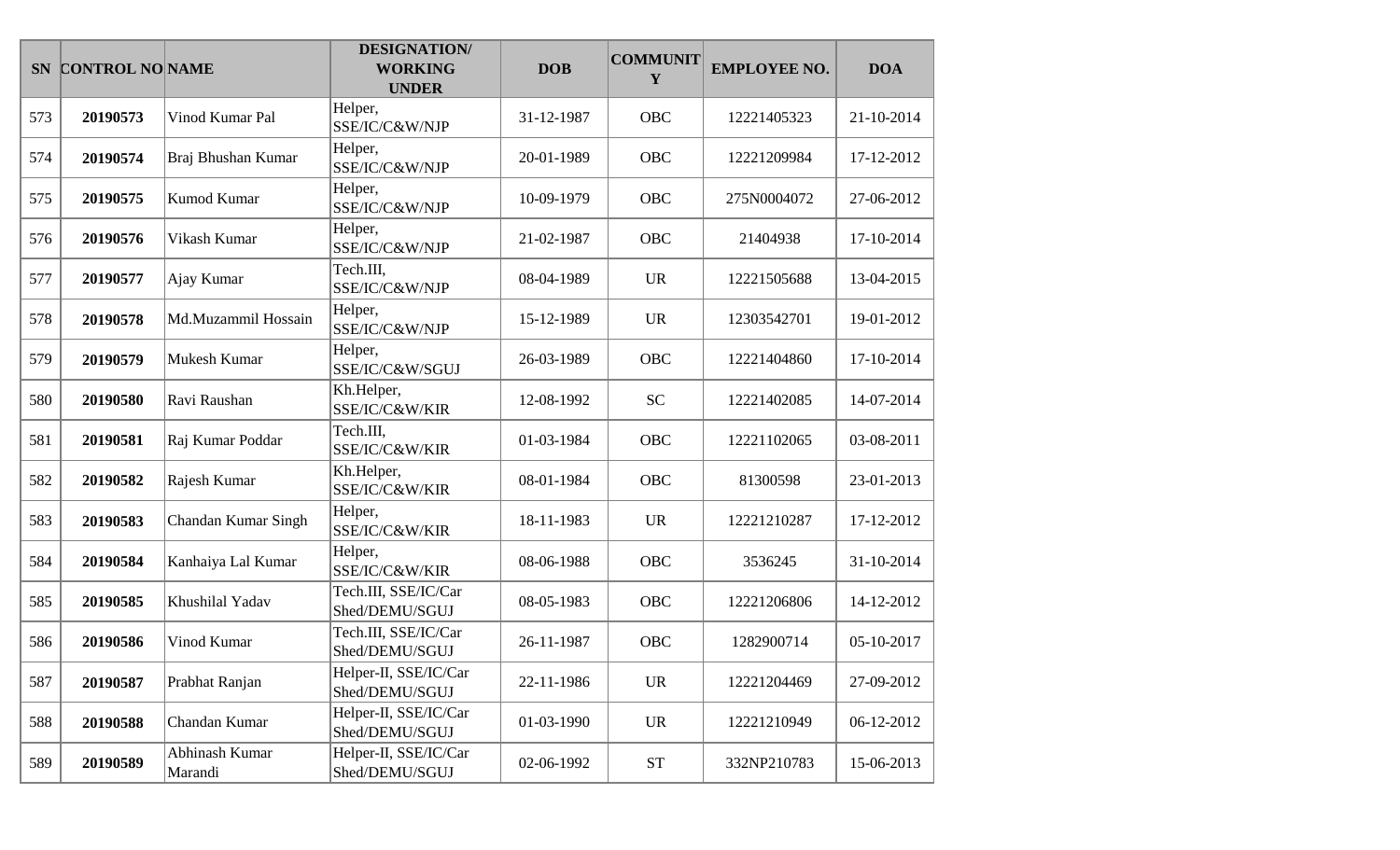|     | SN CONTROL NO NAME |                             | <b>DESIGNATION/</b><br><b>WORKING</b><br><b>UNDER</b> | <b>DOB</b> | <b>COMMUNIT</b><br>Y | <b>EMPLOYEE NO.</b>    | <b>DOA</b> |
|-----|--------------------|-----------------------------|-------------------------------------------------------|------------|----------------------|------------------------|------------|
| 590 | 20190590           | Guddu Kumar                 | Tech.III, SSE/IC/Car<br>Shed/DEMU/SGUJ                | 09-10-1989 | <b>SC</b>            | 12221204810            | 05-10-2012 |
| 591 | 20190591           | Amit Kumar                  | Tech.III, SSE/IC/Car<br>Shed/DEMU/SGUJ                | 12-12-1991 | OBC                  | 12221500538            | 25-11-2014 |
| 592 | 20190592           | Md.Manauar Taj              | Tech.III, SSE/IC/Car<br>Shed/DEMU/SGUJ                | 15-04-1990 | OBC                  | 1282900687             | 05-10-2017 |
| 593 | 20190593           | Yajushpati Prakash          | Helper, SSE/IC/Car<br>Shed/DEMU/SGUJ                  | 25-12-1982 | OBC                  | 201212500<br>500200470 | 10-10-2012 |
| 594 | 20190594           | Birendra Uraon              | TM-IV,<br>SSE/PWAY/PRNA                               | 06-06-1982 | <b>ST</b>            | 12221102855            | 05-01-2012 |
| 595 | 20190595           | <b>Anand Kumar</b>          | TM-III,<br>SSE/PWAY/PRNA                              | 04-08-1975 | <b>SC</b>            | 12220502126            | 05-04-2005 |
| 596 | 20190596           | <b>Anand Kumar</b>          | TM-III,<br>SSE/PWAY/PRNA                              | 04-05-1990 | OBC                  | 61204869               | 26-12-2012 |
| 597 | 20190597           | Mukesh Kumar Harijan        | TM-IV,<br>SSE/PWAY/PRNA                               | 16-01-1984 | <b>SC</b>            | 12221205061            | 06-12-2012 |
| 598 | 20190598           | Sudheer Kumar               | TM-IV,<br>SSE/PWAY/PRNA                               | 10-03-1990 | OBC                  | 12221204913            | 01-12-2012 |
| 599 | 20190599           | Saroj Kumar                 | TM-IV,<br>SSE/PWAY/PRNA                               | 15-05-1988 | <b>OBC</b>           | 12221300975            | 07-06-2013 |
| 600 | 20190600           | Shatrughan Kumar Rajak      | TM-IV,<br>SSE/PWAY/PRNA                               | 11-02-1988 | <b>SC</b>            | 12221209212            | 21-02-2013 |
| 601 | 20190601           | Om Prakash Singh            | TM-IV,<br>SSE/PWAY/PRNA                               | 03-01-1985 | OBC                  | 21301839               | 12-06-2013 |
| 602 | 20190602           | Dinesh Kumar                | TM-IV,<br>SSE/PWAY/PRNA                               | 12-01-1990 | <b>SC</b>            | 12221206107            | 28-12-2012 |
| 603 | 20190603           | <b>Bhawesh Kumar Mandal</b> | TM-IV,<br>SSE/PWAY/PRNA                               | 08-02-1986 | <b>OBC</b>           | 12221400209            | 21-03-2014 |
| 604 | 20190604           | Aman Kumar Aakash           | TM-IV,<br>SSE/PWAY/PRNA                               | 10-02-1990 | <b>SC</b>            | 12221207770            | 08-01-2013 |
| 605 | 20190605           | Md Irfan Akhtar             | TM-IV,<br>SSE/PWAY/PRNA                               | 20-01-1980 | <b>UR</b>            | 20604440               | 05-10-2006 |
| 606 | 20190606           | Sumit Kumar                 | TM-IV,<br>SSE/PWAY/PRNA                               | 05-05-1990 | OBC                  | 12221305596            | 11-01-2014 |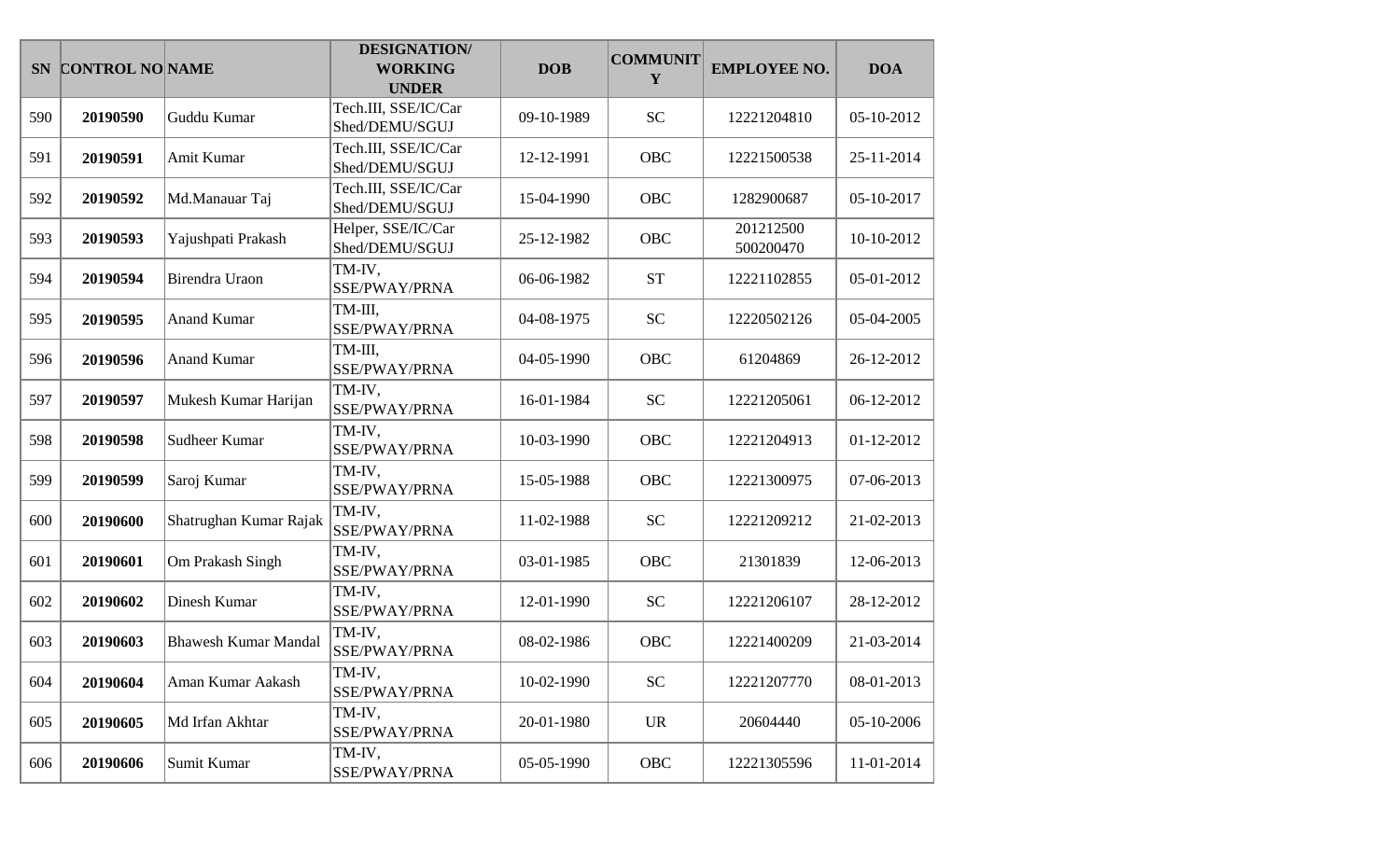|     | SN CONTROL NO NAME |                           | <b>DESIGNATION/</b><br><b>WORKING</b><br><b>UNDER</b> | <b>DOB</b> | <b>COMMUNIT</b><br>Y | <b>EMPLOYEE NO.</b> | <b>DOA</b> |
|-----|--------------------|---------------------------|-------------------------------------------------------|------------|----------------------|---------------------|------------|
| 607 | 20190607           | Satya Prakash Goutam      | TM-IV, SSE/PWAY/AUB                                   | 25-09-1985 | OBC                  | 12221203635         | 19-09-2012 |
| 608 | 20190608           | Ajeet Kumar               | TM-IV, SSE/PWAY/AUB                                   | 02-01-1988 | OBC                  | 12231200643         | 18-05-2012 |
| 609 | 20190609           | Pappu Kumar Chaurasia     | TM-IV, SSE/PWAY/AUB                                   | 06-10-1987 | OBC                  | 12221202928         | 07-09-2012 |
| 610 | 20190610           | Shyam Kumar Yadav         | TM-IV, SSE/PWAY/AUB                                   | 01-01-1992 | OBC                  | 12221202096         | 30-06-2012 |
| 611 | 20190611           | Sudhir Kumar              | TM-IV, SSE/PWAY/AUB                                   | 05-05-1986 | <b>SC</b>            | 12221202874         | 05-09-2012 |
| 612 | 20190612           | Ganga Ram Meena           | TM-IV, SSE/PWAY/AUB                                   | 10-07-1987 | <b>ST</b>            | 12221202886         | 05-09-2012 |
| 613 | 20190613           | Rabi Kumar                | TM-IV,<br>SSE/PWAY/E/KIR                              | 01-01-1986 | OBC                  | 21203672            | 28-08-2012 |
| 614 | 20190614           | Rahul Kumar Singh         | TM-IV,<br>SSE/PWAY/E/KIR                              | 17-04-1988 | <b>UR</b>            | 21305870            | 16-01-2014 |
| 615 | 20190615           | Nandan Kumar Jha          | TM-IV,<br>SSE/PWAY/E/KIR                              | 21-12-1987 | <b>UR</b>            | 21201092            | 23-06-2012 |
| 616 | 20190616           | Sanjeev Kumar             | TM-IV,<br>SSE/PWAY/E/KIR                              | 15-06-1983 | <b>ST</b>            | 12220502540         | 23-06-2005 |
| 617 | 20190617           | Dharmendra Kumar<br>Singh | TM-IV,<br>SSE/PWAY/E/KIR                              | 09-03-1984 | <b>OBC</b>           | 21300458            | 22-05-2013 |
| 618 | 20190618           | Kartik Kumar              | TM-IV,<br>SSE/PWAY/E/KIR                              | 12-08-1983 | OBC                  | 12221408324         | 09-02-2015 |
| 619 | 20190619           | Sakaldip Kumar            | TM-IV,<br>SSE/PWAY/E/KIR                              | 02-01-1989 | OBC                  | 12303526483         | 28-09-2012 |
| 620 | 20190620           | Pappu Kumar               | TM-IV,<br>SSE/PWAY/E/KIR                              | 12-06-1988 | OBC                  | 12303526495         | 28-09-2012 |
| 621 | 20190621           | Tapan Kumar Das           | TM-IV,<br>SSE/PWAY/E/KIR                              | 20-02-1989 | <b>OBC</b>           | 12221305869         | 11-01-2014 |
| 622 | 20190622           | <b>Bijay Kumar</b>        | TM-IV,<br>SSE/PWAY/E/KIR                              | 03-05-1986 | OBC                  | 12221402012         | 03-07-2014 |
| 623 | 20190623           | Sanjay Kumar Bhagat       | TM-IV,<br>SSE/PWAY/E/KIR                              | 12-03-1978 | OBC                  | 11207176            | 23-08-2012 |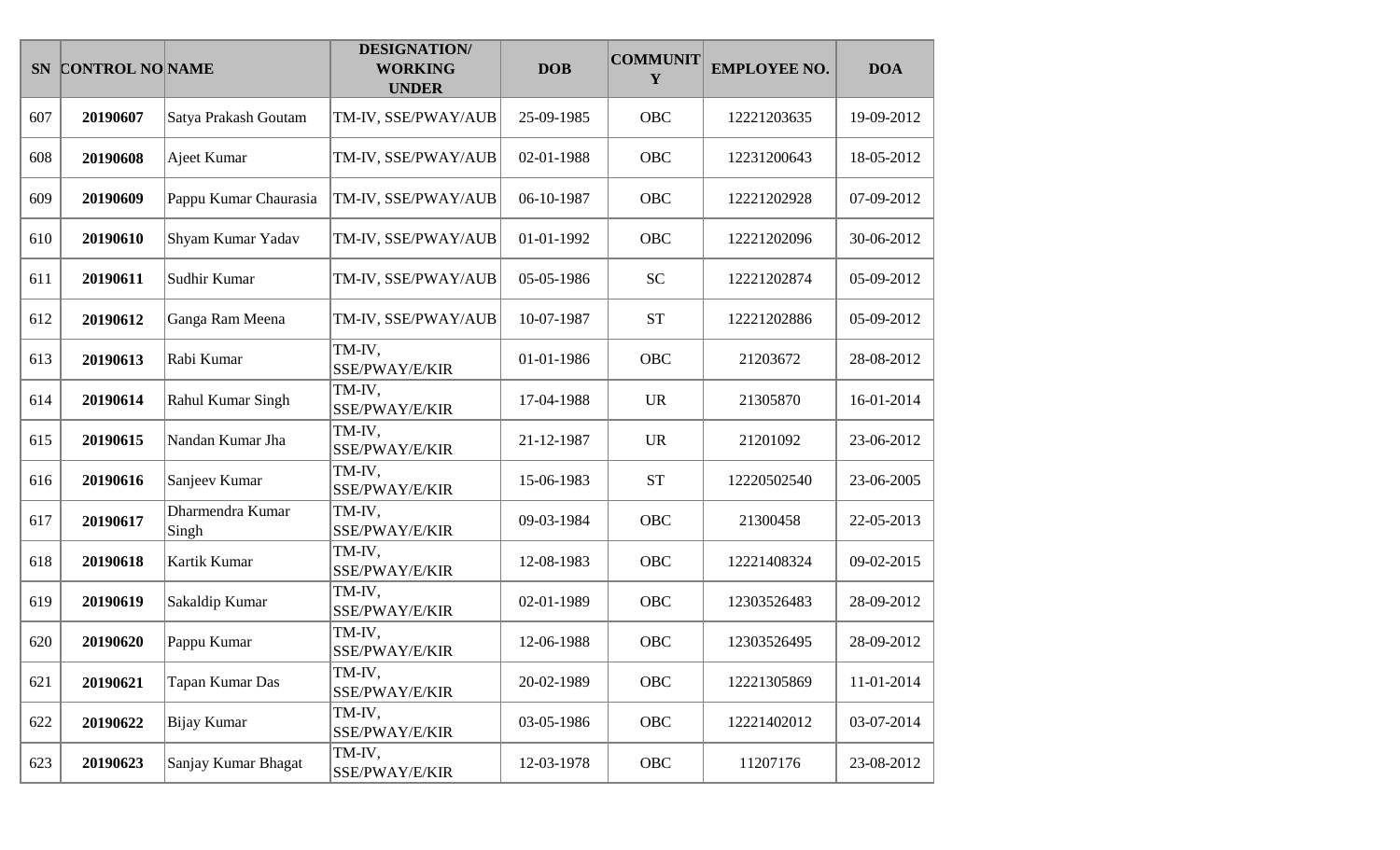|     | SN CONTROL NO NAME |                          | <b>DESIGNATION/</b><br><b>WORKING</b><br><b>UNDER</b> | <b>DOB</b> | <b>COMMUNIT</b><br>Y | <b>EMPLOYEE NO.</b> | <b>DOA</b> |
|-----|--------------------|--------------------------|-------------------------------------------------------|------------|----------------------|---------------------|------------|
| 624 | 20190624           | Santosh Kumar Singh      | TM-IV,<br>SSE/PWAY/E/KIR                              | 05-03-1985 | OBC                  | 50200156383         | 30-08-2013 |
| 625 | 20190625           | <b>Ganesh Choudhary</b>  | TM-IV,<br>SSE/PWAY/E/KIR                              | 28-01-1989 | <b>OBC</b>           | 12221203659         | 25-09-2012 |
| 626 | 20190626           | Subodh Kumar             | TM-IV,<br>SSE/PWAY/E/KIR                              | 05-03-1985 | OBC                  | 21300460            | 20-05-2013 |
| 627 | 20190627           | Harun Rasheed            | TM-IV,<br>SSE/PWAY/E/SM                               | 02-11-1986 | <b>OBC</b>           | 12231301113         | 11-02-2013 |
| 628 | 20190628           | Ranjeet Kumar            | TM-IV,<br>SSE/PWAY/E/SM                               | 10-02-1987 | OBC                  | 12221300744         | 21-05-2013 |
| 629 | 20190629           | Munna Choudhary          | TM-IV,<br>SSE/PWAY/E/SM                               | 25-08-1986 | OBC                  | 12241206794         | 11-12-2012 |
| 630 | 20190630           | Gautam Kumar Sah         | TM-IV,<br>SSE/PWAY/E/SM                               | 11-12-1989 | <b>OBC</b>           | 12231300613         | 25-01-2013 |
| 631 | 20190631           | Sandeep Pathak           | TM-IV,<br>SSE/PWAY/E/SM                               | 03-08-1997 | <b>UR</b>            | 12229801079         | 28-06-2018 |
| 632 | 20190632           | Ram Ratan Prasad         | TM-IV,<br>SSE/PWAY/E/SM                               | 05-01-1985 | <b>UR</b>            | 21202692            | 29-08-2012 |
| 633 | 20190633           | Sudhir Kumar             | TM-IV,<br>SSE/PWAY/E/SM                               | 02-12-1987 | <b>OBC</b>           | 12221206168         | 12-12-2012 |
| 634 | 20190634           | Muchkund Kumar           | TM-IV,<br>SSE/PWAY/E/SM                               | 19-02-1989 | <b>OBC</b>           | 12221300756         | 21-05-2013 |
| 635 | 20190635           | Ajit Kumar               | TM-IV,<br>SSE/PWAY/E/SM                               | 20-12-1983 | OBC                  | 12241204463         | 07-09-2012 |
| 636 | 20190636           | Anirudh Kumar            | TM-IV,<br>SSE/PWAY/E/SM                               | 16-04-1990 | <b>OBC</b>           | 124AO400303         | 14-03-2013 |
| 637 | 20190637           | Pramod Kumar             | TM-IV,<br>SSE/PWAY/MLDT                               | 31-12-1978 | <b>UR</b>            | 12221206570         | 25-12-2012 |
| 638 | 20190638           | Kailash Kumar            | TM-IV,<br>SSE/PWAY/OMLF                               | 07-12-1989 | <b>SC</b>            | 12221301270         | 12-06-2013 |
| 639 | 20190639           | <b>Ashok Kumar Singh</b> | TM-IV,<br>SSE/PWAY/OMLF                               | 20-01-1990 | OBC                  | 21205176            | 11-12-2012 |
| 640 | 20190640           | Laxmi Narayan Meena      | TM-IV,<br>SSE/PWAY/OMLF                               | 09-07-1985 | ${\cal S}{\cal T}$   | 21207860            | 13-12-2012 |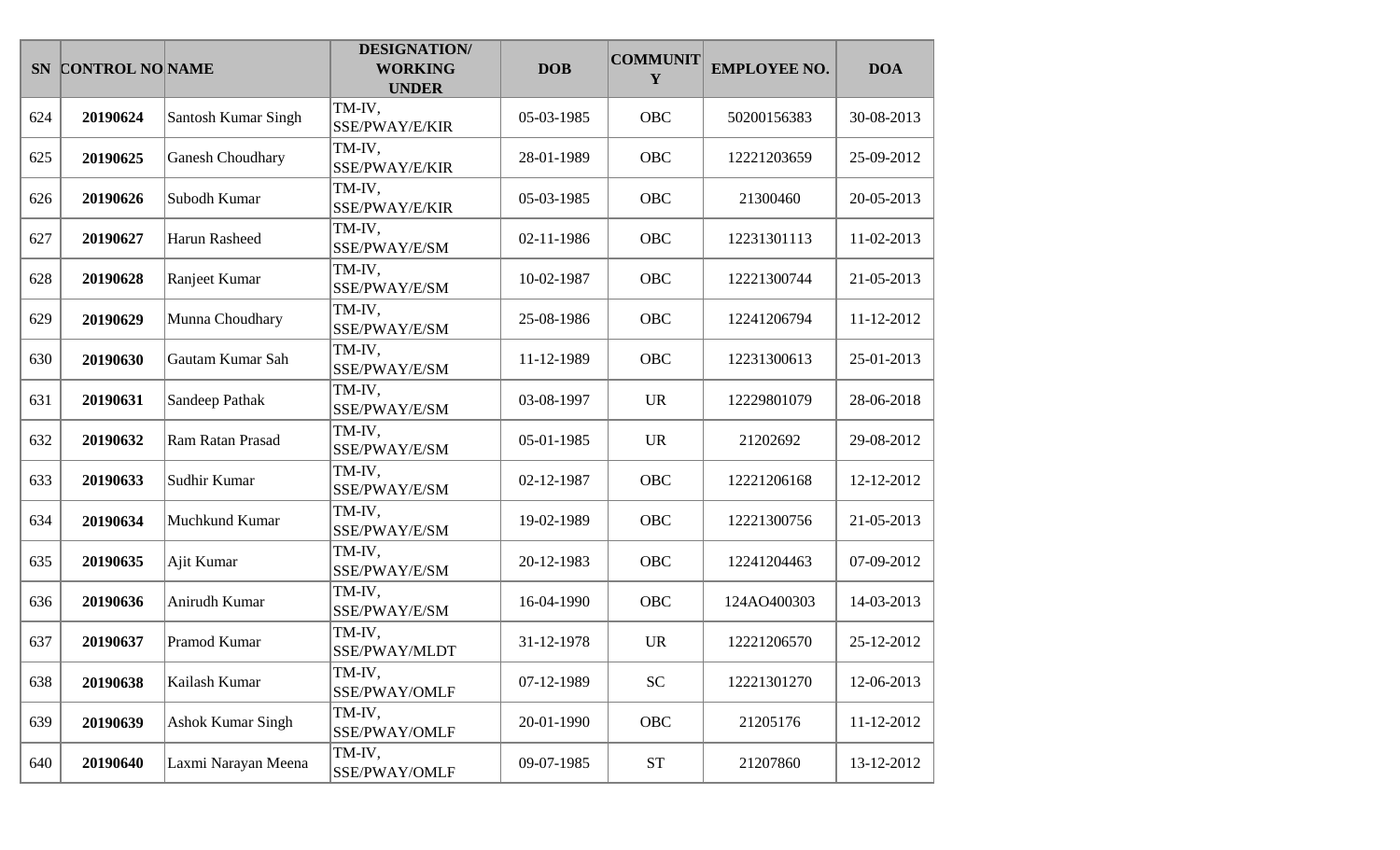| <b>SN</b> | <b>CONTROL NO NAME</b> |                        | <b>DESIGNATION/</b><br><b>WORKING</b><br><b>UNDER</b> | <b>DOB</b> | <b>COMMUNIT</b><br>Y | <b>EMPLOYEE NO.</b> | <b>DOA</b> |
|-----------|------------------------|------------------------|-------------------------------------------------------|------------|----------------------|---------------------|------------|
| 641       | 20190641               | Pankaj Ganguly         | TM-IV,<br>SSE/PWAY/OMLF                               | 27-05-1983 | <b>UR</b>            | 12221104335         | 28-12-2011 |
| 642       | 20190642               | Pradeep Kumar          | TM-IV,<br>SSE/PWAY/OMLF                               | 20-04-1983 | <b>ST</b>            | 12210501046         | 18-04-2005 |
| 643       | 20190643               | Om Prakash Narayan     | TM-IV, SSE/PWAY/FBG                                   | 05-10-1983 | <b>ST</b>            | 12221302777         | 19-06-2013 |
| 644       | 20190644               | <b>Pravind Kumar</b>   | TM-IV, SSE/PWAY/FBG                                   | 15-08-1988 | OBC                  | 12221301311         | 22-05-2013 |
| 645       | 20190645               | Sonu Vijay             | TM-IV, SSE/PWAY/FBG                                   | 10-10-1989 | OBC                  | 12221203647         | 19-09-2012 |
| 646       | 20190646               | Ramesh Kumar           | TM-IV, SSE/PWAY/FBG                                   | 23-02-1975 | OBC                  | 12221301293         | 22-05-2013 |
| 647       | 20190647               | Arjun Paswan           | TM-IV, SSE/PWAY/FBG                                   | 04-03-1982 | <b>SC</b>            | 12221103999         | 28-12-2011 |
| 648       | 20190648               | Ravindra Kumar Paswan  | TM-IV, SSE/PWAY/FBG                                   | 08-01-1984 | <b>SC</b>            | 12221210573         | 08-02-2013 |
| 649       | 20190649               | Mukesh Kumar           | TM-IV, SSE/PWAY/FBG                                   | 02-04-1982 | <b>SC</b>            | 12241205200         | 19-12-2012 |
| 650       | 20190650               | Varun Kumar            | TM-IV,<br>SSE/PWAY/E/BOE                              | 04-10-1981 | OBC                  | 12241203331         | 07-09-2012 |
| 651       | 20190651               | Mannu Kumar            | TM-IV,<br>SSE/PWAY/E/BOE                              | 15-10-1989 | <b>UR</b>            | 124A0400160         | 07-03-2013 |
| 652       | 20190652               | Dhirendra Kumar Mandal | TM-IV,<br>SSE/PWAY/E/BOE                              | 02-06-1988 | OBC                  | 12221201547         | 28-06-2012 |
| 653       | 20190653               | Ramu Kumar Raut        | TM-IV,<br>SSE/PWAY/E/BOE                              | 15-11-1988 | OBC                  | 12221203775         | 19-09-2012 |
| 654       | 20190654               | Dharmendra Sah         | TM-IV,<br>SSE/PWAY/E/BOE                              | 25-09-1980 | OBC                  | 126NP603634         | 31-12-2013 |
| 655       | 20190655               | Krishna Nandan Kumar   | TM-IV,<br>SSE/PWAY/E/BOE                              | 02-02-1988 | OBC                  | 21300320            | 25-05-2013 |
| 656       | 20190656               | Jitendra Kumar         | TM-IV,<br>SSE/PWAY/E/BOE                              | 25-06-1987 | OBC                  | 12221301050         | 07-06-2013 |
| 657       | 20190657               | Rajnit Kumar           | TM-IV,<br>SSE/PWAY/E/BNDP                             | 03-01-1988 | OBC                  | 12221300793         | 24-05-2013 |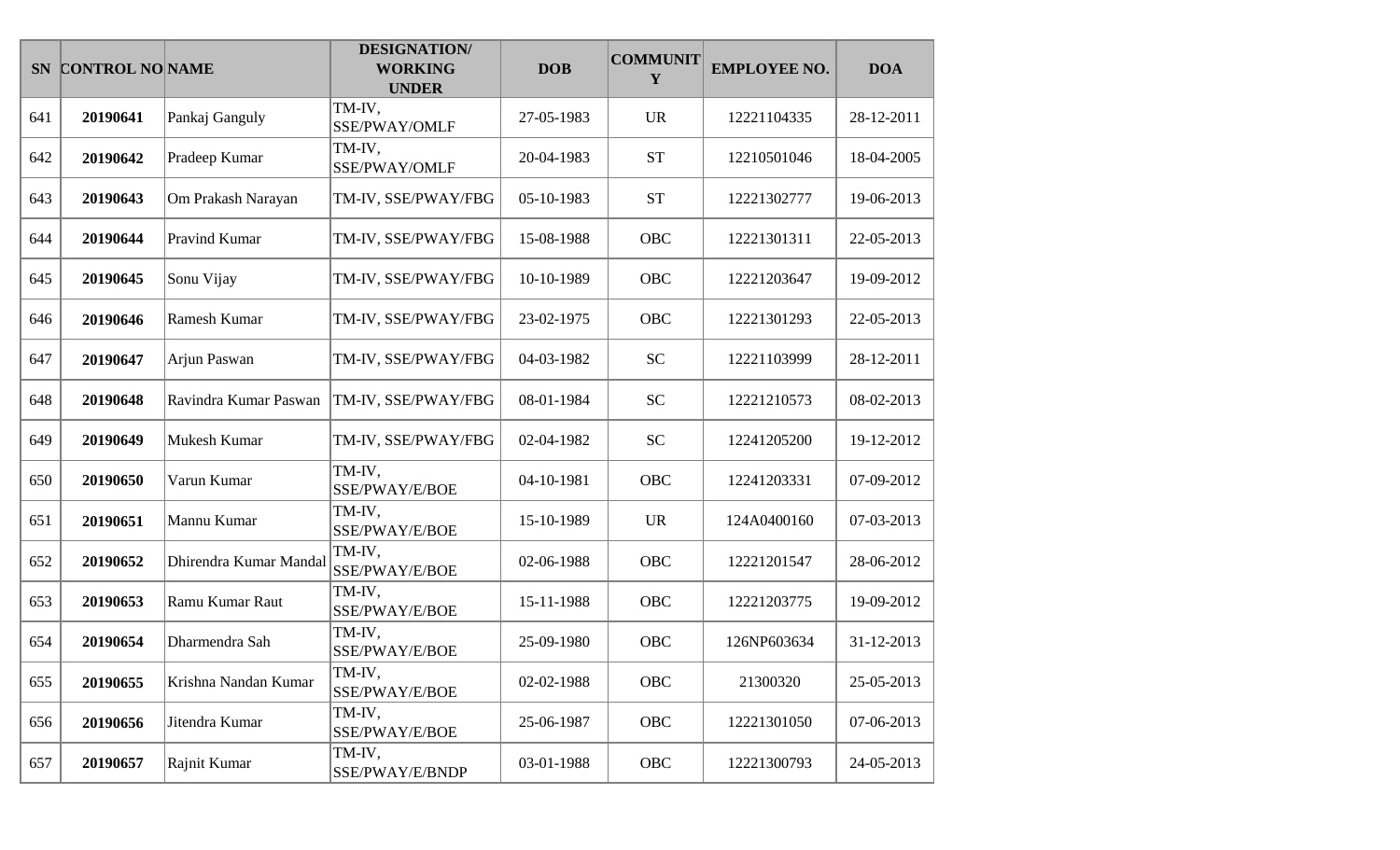|     | SN CONTROL NO NAME |                        | <b>DESIGNATION/</b><br><b>WORKING</b><br><b>UNDER</b> | <b>DOB</b> | <b>COMMUNIT</b><br>Y | <b>EMPLOYEE NO.</b> | <b>DOA</b> |
|-----|--------------------|------------------------|-------------------------------------------------------|------------|----------------------|---------------------|------------|
| 658 | 20190658           | Sunil Kumar Gupta      | TM-IV,<br>SSE/PWAY/E/BNDP                             | 20-08-1988 | OBC                  | 12221300781         | 23-05-2013 |
| 659 | 20190659           | Animesh Debnath        | TM-IV,<br>SSE/PWAY/E/BNDP                             | 09-01-1987 | <b>UR</b>            | 21302303            | 11-07-2013 |
| 660 | 20190660           | Samir Kumar Roy        | TM-IV,<br>SSE/PWAY/E/BNDP                             | 01-02-1986 | <b>SC</b>            | 12229800236         | 12-07-2016 |
| 661 | 20190661           | Shyam Sundar Prasad    | TM-IV,<br>SSE/PWAY/S/KIR                              | 12-01-1990 | OBC                  | 12241206642         | 19-12-2012 |
| 662 | 20190662           | Jay Kishan Kumar Singh | TM-IV,<br>SSE/PWAY/S/KIR                              | 03-01-1990 | <b>UR</b>            | 12241403393         | 01-09-2014 |
| 663 | 20190663           | <b>Arvind Kumar</b>    | TM-IV,<br>SSE/PWAY/S/KIR                              | 15-11-1985 | <b>SC</b>            | 21204901            | 27-11-2012 |
| 664 | 20190664           | Deepak Kumar Gupta     | TM-IV,<br>SSE/PWAY/S/KIR                              | 10-04-1982 | OBC                  | 12241204335         | 14-05-2012 |
| 665 | 20190665           | Anand Raj              | TM-IV,<br>SSE/PWAY/S/KIR                              | 15-01-1984 | <b>UR</b>            | 27424013441         | 08-05-2013 |
| 666 | 20190666           | Niraj Kumar Roy        | TM-IV,<br>SSE/PWAY/S/KIR                              | 02-02-1986 | OBC                  | 12221500162         | 13-12-2012 |
| 667 | 20190667           | Mantu Kumar            | TM-IV, SSE/PWAY/TKG                                   | 13-12-1996 | <b>UR</b>            | 12221505007         | 23-12-2015 |
| 668 | 20190668           | Vinod Kumar Sahani     | TM-IV, SSE/PWAY/TKG                                   | 08-09-1985 | OBC                  | 124A0400304         | 15-03-2013 |
| 669 | 20190669           | Mukesh Kumar Sharma    | TM-IV, SSE/PWAY/TKG                                   | 10-02-1987 | OBC                  | 12221207010         | 27-12-2012 |
| 670 | 20190670           |                        | Hemant Kumar Karmakar TM-IV, SSE/PWAY/TKG             | 02-04-1994 | OBC                  | 12221406704         | 31-12-2014 |
| 671 | 20190671           | Santosh Kumar          | TM-IV, SSE/PWAY/TKG                                   | 05-10-1983 | <b>SC</b>            | 124N0402200         | 18-12-2012 |
| 672 | 20190672           | Ranjeet Kumar Roy      | TM-IV,<br>SSE/PWAY/N/NJP                              | 03-12-1985 | OBC                  | 12221209054         | 02-02-2013 |
| 673 | 20190673           | Binoda Pradhan         | TM-IV,<br>SSE/PWAY/N/NJP                              | 17-05-1990 | OBC                  | 12221305468         | 28-12-2013 |
| 674 | 20190674           | Bablu Kumar            | TM-IV,<br>SSE/PWAY/N/NJP                              | 15-03-1987 | OBC                  | 1222103684          | 29-08-2012 |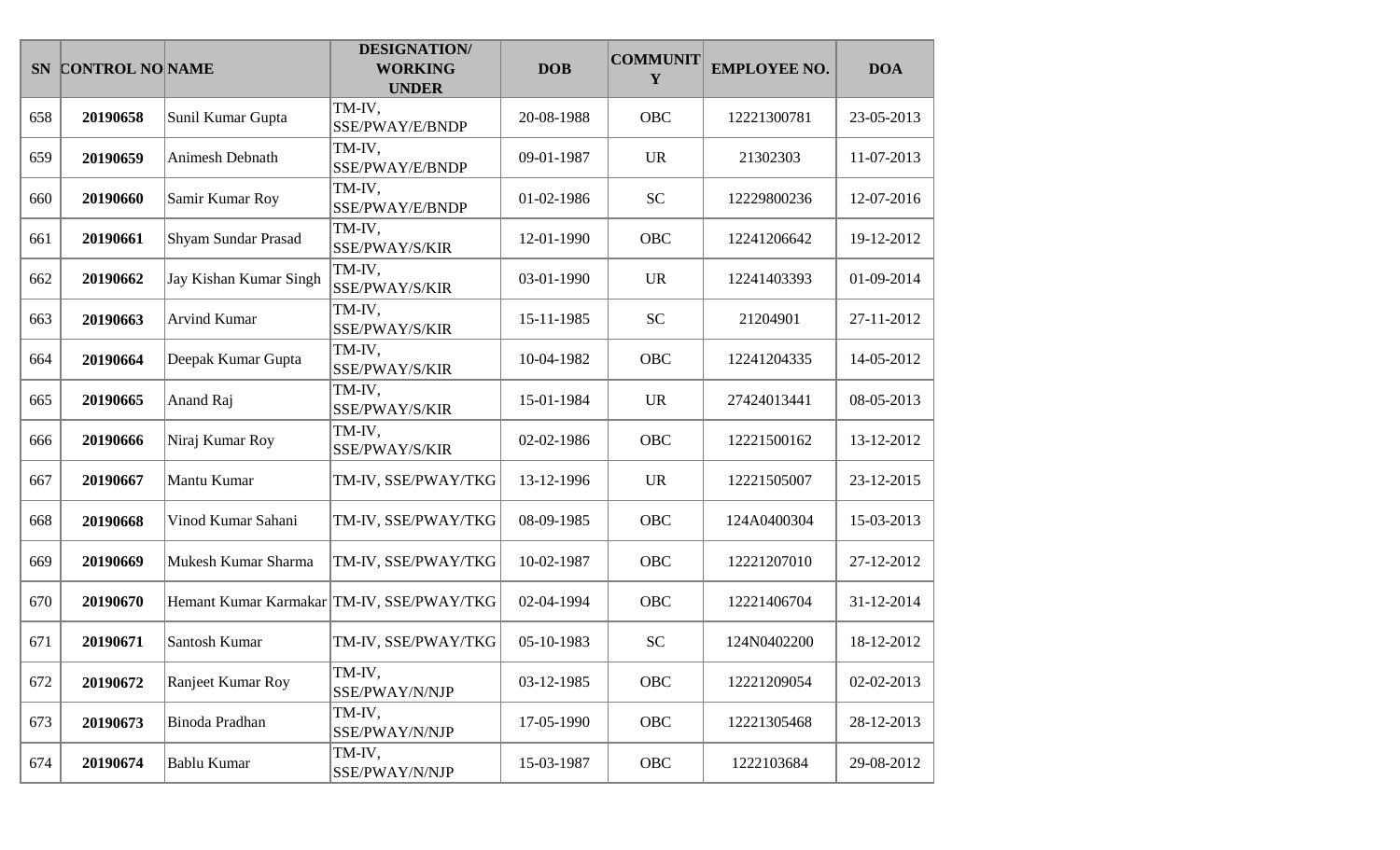|     | SN CONTROL NO NAME |                                 | <b>DESIGNATION/</b><br><b>WORKING</b><br><b>UNDER</b> | <b>DOB</b> | <b>COMMUNIT</b><br>Y | <b>EMPLOYEE NO.</b> | <b>DOA</b> |
|-----|--------------------|---------------------------------|-------------------------------------------------------|------------|----------------------|---------------------|------------|
| 675 | 20190675           | Satrudhan Kumar<br>Chaudhury    | TM-IV,<br>SSE/PWAY/N/NJP                              | 16-08-1988 | <b>SC</b>            | 12221206211         | 20-12-2012 |
| 676 | 20190676           | Surendra Kumar                  | TM-IV,<br>SSE/PWAY/N/NJP                              | 25-01-1986 | OBC                  | 12221203726         | 08-09-2012 |
| 677 | 20190677           | Hira Lal Sah                    | TM-IV,<br>SSE/PWAY/N/NJP                              | 31-12-1989 | OBC                  | 12221203702         | 30-08-2012 |
| 678 | 20190678           | Santosh Anand                   | TM-IV,<br>SSE/PWAY/N/NJP                              | 15-12-1989 | <b>SC</b>            | 1222120110          | 09-02-2013 |
| 679 | 20190679           | Chandra Shekhar Kumar<br>Thakur | TM-IV,<br>SSE/PWAY/S/NJP                              | 31-01-1984 | OBC                  | 12221400570         | 23-05-2014 |
| 680 | 20190680           | Jitendra Kumar Paswan           | TM-IV,<br>SSE/PWAY/S/NJP                              | 15-02-1983 | <b>SC</b>            | 12221306369         | 14-01-2014 |
| 681 | 20190681           | Rishi Pankaj Kumar              | TM-III, SSE/PWAY/DLK                                  | 01-10-1979 | <b>SC</b>            | 12220500877         | 05-04-2005 |
| 682 | 20190682           | Amit Kumar                      | TM-IV, SSE/PWAY/DLK                                   | 25-02-1985 | OBC                  | 12241205078         | 13-12-2012 |
| 683 | 20190683           | Abdhesh Kumar                   | TM-IV, SSE/PWAY/DLK                                   | 15-01-1990 | OBC                  | 12241206319         | 19-12-2012 |
| 684 | 20190684           | Jawaz Ahmed                     | TM-IV, SSE/PWAY/DLK                                   | 01-01-1992 | <b>UR</b>            | 12221407435         | 31-12-2014 |
| 685 | 20190685           | Md. Abu Talib                   | TM-IV, SSE/PWAY/DLK                                   | 03-11-1988 | <b>UR</b>            | 12221104153         | 29-12-2011 |
| 686 | 20190686           | Santosh Kumar                   | TM-IV, SSE/PWAY/DLK                                   | 08-12-1987 | OBC                  | 12221205425         | 30-11-2012 |
| 687 | 20190687           | <b>Bablu Kumar</b>              | TM-IV, SSE/PWAY/KNE                                   | 31-12-1988 | <b>UR</b>            | 1221406613          | 12-12-2014 |
| 688 | 20190688           | Rakesh Kumar Ranjan             | TM-IV, SSE/PWAY/RGJ                                   | 02-01-1990 | OBC                  | 1224120533          | 12-12-2012 |
| 689 | 20190689           | Samir Kumar Swarnakar           | TM-IV, SSE/PWAY/RGJ                                   | 17-02-1987 | <b>UR</b>            | 12221401147         | 02-07-2014 |
| 690 | 20190690           | Pankaj Kumar Jha                | TM-III, SSE/PWAY/RGJ                                  | 22-01-1980 | <b>UR</b>            | 12221104669         | 28-12-2011 |
| 691 | 20190691           | Saurabh Kumar                   | TM-IV, SSE/PWAY/KNE                                   | 12-06-1989 | <b>UR</b>            | 12221400829         | 03-07-2014 |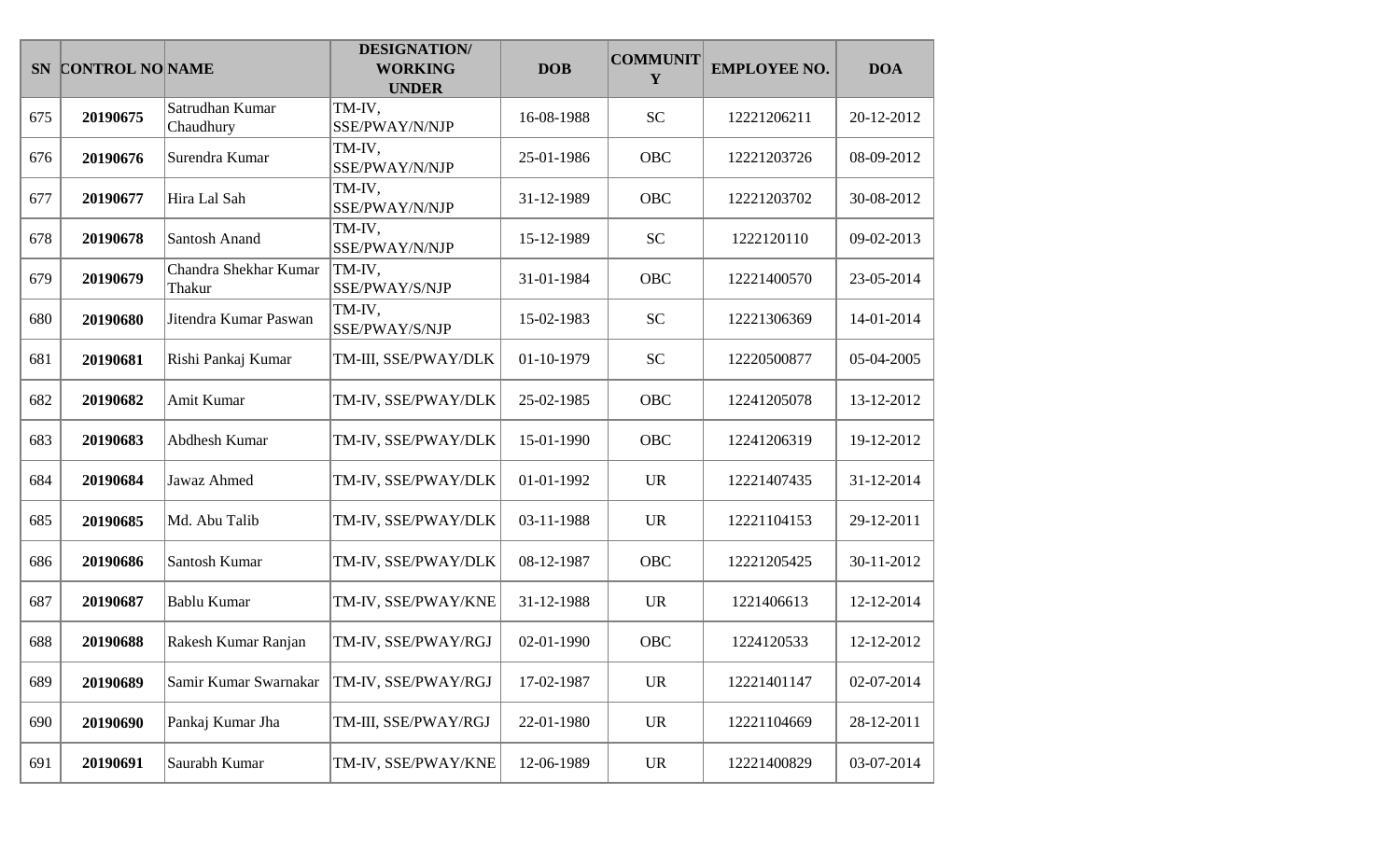|     | SN CONTROL NO NAME |                      | <b>DESIGNATION/</b><br><b>WORKING</b><br><b>UNDER</b> | <b>DOB</b> | <b>COMMUNIT</b><br>Y | <b>EMPLOYEE NO.</b> | <b>DOA</b> |
|-----|--------------------|----------------------|-------------------------------------------------------|------------|----------------------|---------------------|------------|
| 692 | 20190692           | Ravi Kumar           | TM-IV, SSE/PWAY/KNE                                   | 11-06-1991 | <b>UR</b>            | 12221400854         | 03-07-2014 |
| 693 | 20190693           | Deepak Kumar         | TM-IV, SSE/PWAY/KNE                                   | 05-12-1988 | OBC                  | 12221300951         | 05-06-2013 |
| 694 | 20190694           | Sunil Kumar          | TM-IV, SSE/PWAY/KNE                                   | 10-01-1984 | OBC                  | 12221205942         | 13-12-2012 |
| 695 | 20190695           | Rajesh Kumar Yadav   | TM-IV, SSE/PWAY/KNE                                   | 05-01-1988 | <b>OBC</b>           | 12221204871         | 28-11-2012 |
| 696 | 20190696           | Sonu Kumar Jha       | TM-IV, SSE/PWAY/KNE                                   | 27-03-1994 | <b>UR</b>            | 12221208852         | 08-02-2013 |
| 697 | 20190697           | Aayush Kumar         | D/HLPR under<br>Sr.DME/D/NGC                          | 20-08-1994 | <b>OBC</b>           | 124NPooo878         | 29-09-2014 |
| 698 | 20190698           | Chetan Anand         | D/HLPR under<br>Sr.DME/D/NGC                          | 01-09-1993 | <b>UR</b>            | 124NP000897         | 23-09-2014 |
| 699 | 20190699           | Amitesh Kumar Tiwari | D/HLPR under<br>Sr.DME/D/NGC                          | 16-08-1992 | <b>UR</b>            | 124NP000887         | 24-09-2014 |
| 700 | 20190700           | <b>Binod Kumar</b>   | Tech.III uner<br>SDME/D/NGC                           | 10-10-1988 | <b>OBC</b>           | 124NP001854         | 02-04-2014 |
| 701 | 20190701           | Sushil Kumar Saurav  | D/HLPR under<br>Sr.DME/D/NGC                          | 26-01-1982 | OBC                  | 124NP0011842        | 29-09-2014 |
| 702 | 20190702           | Nitish Kumar         | D/HLPR under<br>Sr.DME/D/NGC                          | 12-06-1993 | <b>OBC</b>           | 124NP001825         | 30-09-2014 |
| 703 | 20190703           | Lalan Kumar          | D/HLPR under<br>Sr.DME/D/NGC                          | 12-09-1992 | OBC                  | 124NP001824         | 30-09-2014 |
| 704 | 20190704           | Mukesh kumar         | D/HLPR under<br>Sr.DME/D/NGC                          | 12-01-1992 | OBC                  | 124NP000888         | 27-09-2014 |
| 705 | 20190705           | Nageshwar            | D/HLPR under<br>Sr.DME/D/NGC                          | 15-01-1993 | <b>OBC</b>           | 124NP001831         | 26-09-2014 |
| 706 | 20190706           | Kalu Rajak           | Helper under SSE/<br>Sig./P/LMG                       | 02-01-1991 | <b>SC</b>            | 124A0401013         | 09-10-2014 |
| 707 | 20190707           | Niranjan Kumar Rajak | Helper under SSE/Sig./<br><b>DMV</b>                  | 05-07-1988 | ${\rm SC}$           | N0402809            | 25-09-2014 |
| 708 | 20190708           | Nishant Kumar        | Helper under SSE/Sig./<br><b>DMV</b>                  | 10-12-1989 | <b>UR</b>            | 124A0401012         | 09-10-2014 |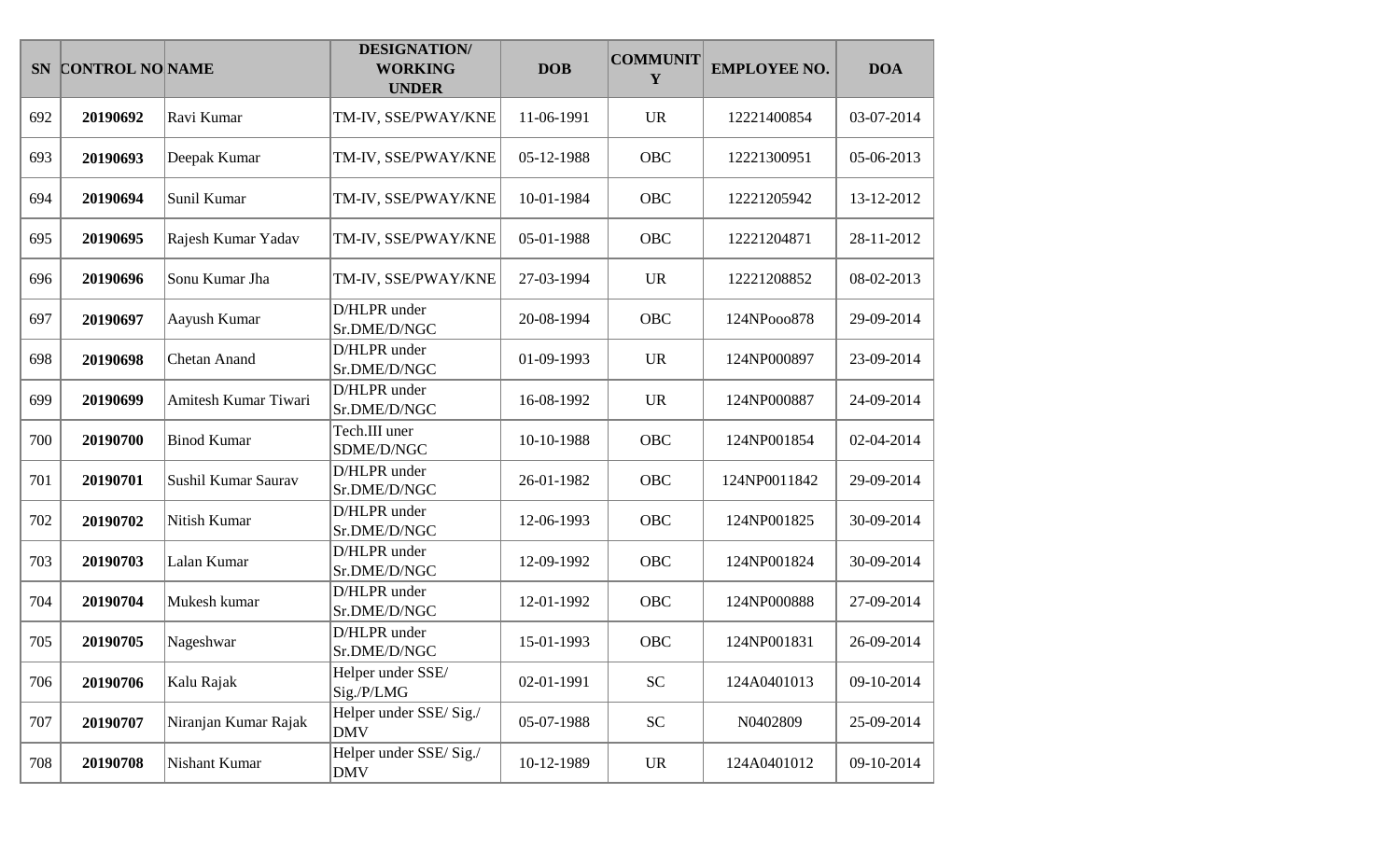|     | SN CONTROL NO NAME |                         | <b>DESIGNATION/</b><br><b>WORKING</b><br><b>UNDER</b>         | <b>DOB</b> | <b>COMMUNIT</b><br>Y | <b>EMPLOYEE NO.</b> | <b>DOA</b> |
|-----|--------------------|-------------------------|---------------------------------------------------------------|------------|----------------------|---------------------|------------|
| 709 | 20190709           | Dheeraj Kumar           | Trackmaintainer - IV,<br>under SSE/P-<br>Way/BXP/LMG Division | 25-12-1989 | <b>OBC</b>           | N0403586            | 03-02-2016 |
| 710 | 20190710           | Rajeev Kumar            | Trackmaintainer - IV,<br>under SSE/P-<br>Way/HJO/LMG Division | 04-12-1988 | <b>UR</b>            | 124A0400757         | 25-06-2014 |
| 711 | 20190711           | Brajesh Kumar           | SSE/P. Way/MXN                                                | 12-04-1991 | <b>OBC</b>           | 125N1550017         | 23-12-2014 |
| 712 | 20190712           | <b>Ravikant Singh</b>   | P-Man/B under SS/DCA                                          | 01-03-1989 | <b>OBC</b>           | 124N0403136         | 22-01-2015 |
| 713 | 20190713           | Nitish Kumar            | Trackmaintainer-IV<br>SSE/P-Way/DPU                           | 15-02-1988 | <b>OBC</b>           | 124N0401792         | 11-09-2012 |
| 714 | 20190714           | Shashi Kumar            | Trackmaintainer-IV<br>SSE/P-Way/NHLG                          | 29-12-1991 | <b>OBC</b>           | 124A0400998         | 27-10-2014 |
| 715 | 20190715           | <b>Umesh Kumar Sahu</b> | Khalashi under<br>SSE/TL/IC/DBRG                              | 03-02-1991 | <b>OBC</b>           | 125N1450497         | 19-11-2014 |
| 716 | 20190716           | Awadesh Kumar           | Khalashi under<br>SSE/C&W/IC/DBRG                             | 10-10-1991 | OBC                  | 125N1450407         | 18-10-2014 |
| 717 | 20190717           | Sirnelly Tejeswara Rao  | <b>Track Maintainer-IV/PNT</b><br>under SSE/P.Way/PNT         | 25-08-1978 | OBC                  | 12529800052         | 17-02-2016 |
| 718 | 20190718           | Niranjan Kumar          | TRMTR-IV,<br>SSE/PW/DOI                                       | 15-11-1989 | OBC                  | 505NPS00280         | 15-01-2016 |
| 719 | 20190719           | Mira Sarkar             | TRMTR-<br>IV,SSE/PW/COB                                       | 17-07-1986 | <b>SC</b>            | 3534510             | 11-04-2014 |
| 720 | 20190720           | Awadhesh Kumar          | TRMTR-IV,<br>SSE/PW/NBQ                                       | 16-07-1985 | OBC                  | 12303524334         | 04-10-2012 |
| 721 | 20190721           | Suman Kumar             | TRMTR-IV,<br>SSE/PW/FKM                                       | 04-02-1985 | <b>OBC</b>           | 12329800082         | 14-01-2016 |
| 722 | 20190722           | Manish Kumar            | TRMTR-IV,<br>SSE/PW/FKM                                       | 05-07-1992 | OBC                  | 3536750             | 11-11-2014 |
| 723 | 20190723           | Narayan Pandit          | TRMTR-IV,<br>SSE/PW/BNQ                                       | 01-02-1990 | OBC                  | 12303524050         | 01-01-2013 |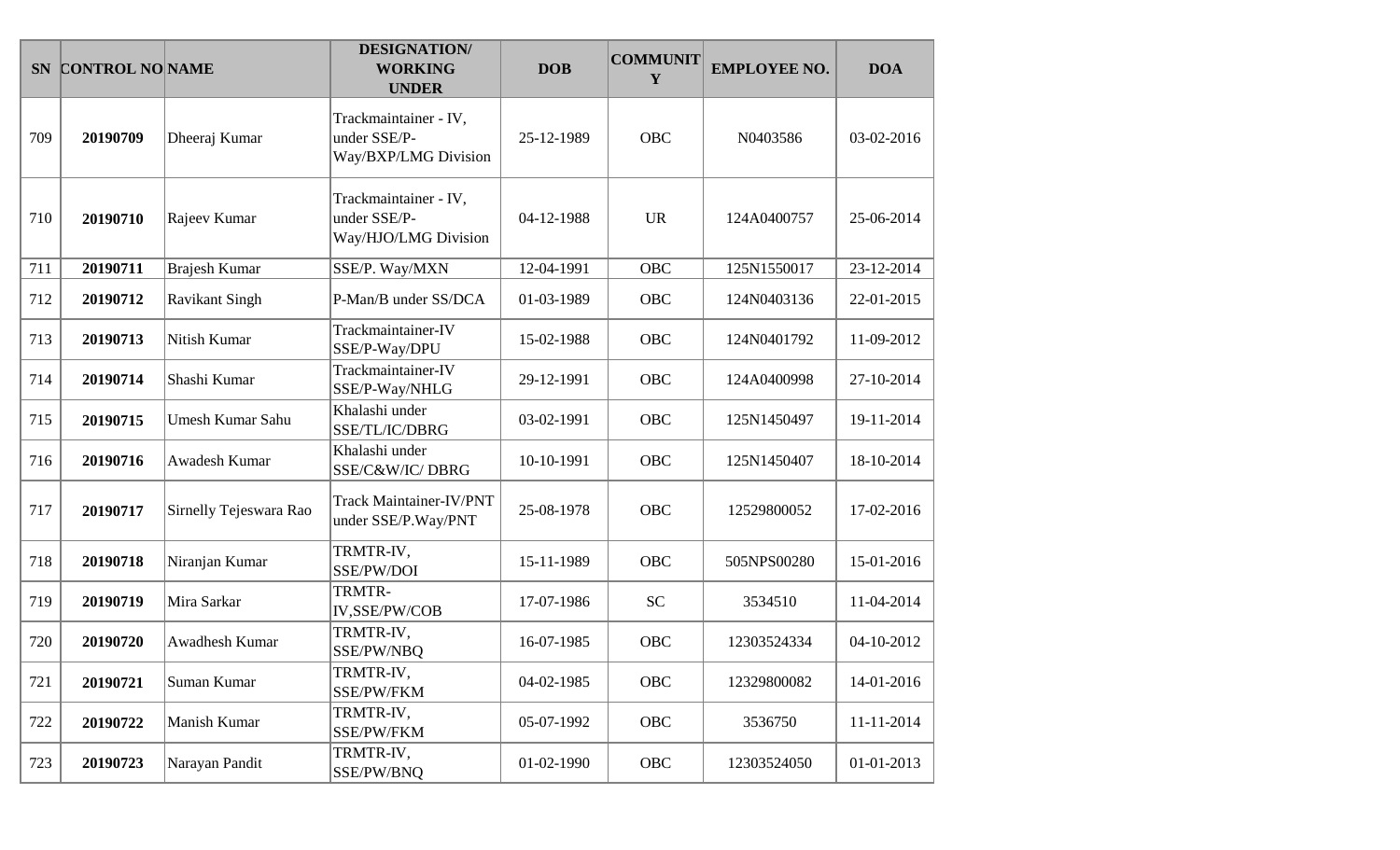|     | SN CONTROL NO NAME |                      | <b>DESIGNATION/</b><br><b>WORKING</b><br><b>UNDER</b> | <b>DOB</b> | <b>COMMUNIT</b><br>Y | <b>EMPLOYEE NO.</b> | <b>DOA</b> |
|-----|--------------------|----------------------|-------------------------------------------------------|------------|----------------------|---------------------|------------|
| 724 | 20190724           | Ranjeet Kumar Mehta  | TRMTR-IV,<br>SSE/PW/BNQ                               | 31-12-1990 | OBC                  | 505NPS1302          | 14-01-2016 |
| 725 | 20190725           | Ganit Bhagat         | TRMTR-IV,<br>SSE/PW/HSA                               | 21-02-1985 | OBC                  | 12303537262         | 14-11-2014 |
| 726 | 20190726           | Pankaj Kumar Poddar  | TRMTR-IV,<br>SSE/PW/HSA                               | 05-05-1993 | OBC                  | 505NPS00677         | 14-01-2016 |
| 727 | 20190727           | Neha Kumari          | TRMTR-IV,<br>SSE/PW/HSA                               | 16-01-1994 | <b>UR</b>            | 12329800300         | 09-06-2016 |
| 728 | 20190728           | Pramod Kumar Das     | TRMTR-IV,<br>SSE/PW/FLK                               | 22-03-1988 | <b>OBC</b>           | 12303543730         | 12-01-2016 |
| 729 | 20190729           | Shrawan Kumar Das    | TRMTR-IV,<br>SSE/PW/DOI                               | 14-03-1989 | <b>SC</b>            | 126NP604951         | 02-02-2016 |
| 730 | 20190730           | Shambhu Kumar Yadav  | TRMTR-IV,<br>SSE/PW/DOI                               | 31-01-1990 | OBC                  | 12629800274         | 02-02-2016 |
| 731 | 20190731           | Pawan Kumar Yadav    | TRMTR-IV,<br>SSE/PW/DOI                               | 21-09-1990 | <b>OBC</b>           | 126NP604939         | 02-02-2016 |
| 732 | 20190732           | Bajrangi Kumar Singh | TRMTR-IV,<br>SSE/PW/FKM                               | 04-01-1989 | <b>ST</b>            | 12303536865         | 13-11-2014 |
| 733 | 20190733           | <b>Arvind Kumar</b>  | TRMTR-IV, SSE/PW<br>/MHBA                             | 05-01-1990 | <b>SC</b>            | 12329800176         | 28-12-2012 |
| 734 | 20190734           | Prosenjit Mandal     | TRMTR-IV,<br>SSE/PW/NMX                               | 05-03-1984 | <b>SC</b>            | 12303527700         | 21-09-2012 |
| 735 | 20190735           | <b>Tilok Das</b>     | TRMTR-IV,<br>SSE/PW/NMX                               | 05-10-1989 | <b>SC</b>            | 12303538187         | 10-01-2015 |
| 736 | 20190736           | Suman Kumar Yadav    | TRMTR-IV,<br>SSE/PW/NMX                               | 10-02-1990 | OBC                  | 12303540030         | 26-12-2012 |
| 737 | 20190737           | Ranjeet Kumar        | TRMTR-IV,<br>SSE/PW/BNQ                               | 01-01-1988 | OBC                  | 12303525983         | 24-01-2013 |
| 738 | 20190738           | <b>Bharat Kumar</b>  | TRMTR-IV,<br>SSE/PW/FLK                               | 28-02-1987 | OBC                  | 3526288             | 16-01-2013 |
| 739 | 20190739           | Suman Kumar Yadav    | TRMTR-IV,<br>SSE/PW/KAMG                              | 01-04-1986 | OBC                  | 12303526707         | 18-01-2013 |
| 740 | 20190740           | Sankar Roy           | TRMTR-IV,<br>SSE/PW/TFGN                              | 16-06-1976 | ${\rm SC}$           | 3541903             | 29-03-2012 |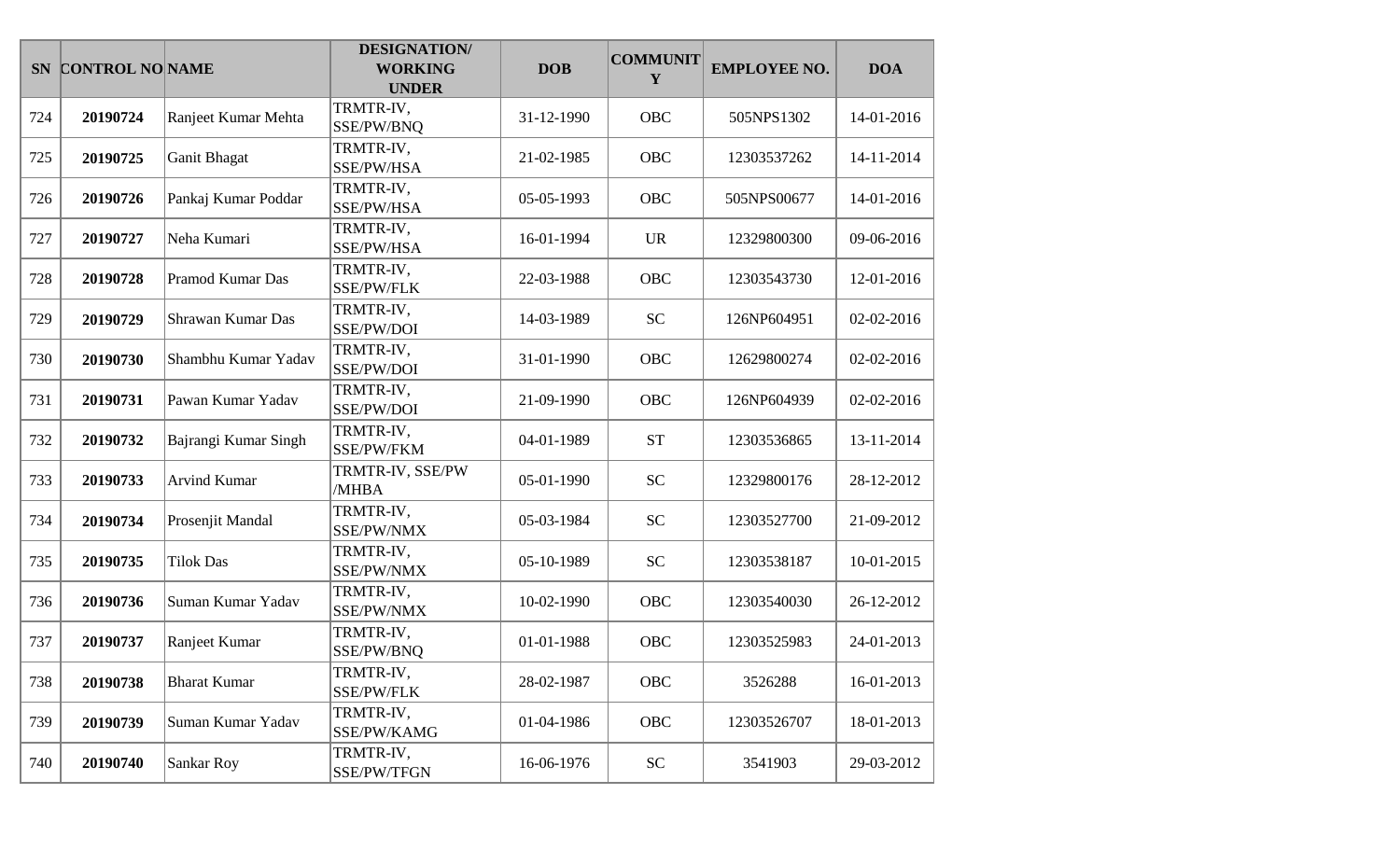|     | SN CONTROL NO NAME |                             | <b>DESIGNATION/</b><br><b>WORKING</b><br><b>UNDER</b> | <b>DOB</b> | <b>COMMUNIT</b><br>Y | <b>EMPLOYEE NO.</b> | <b>DOA</b> |
|-----|--------------------|-----------------------------|-------------------------------------------------------|------------|----------------------|---------------------|------------|
| 741 | 20190741           | Mahendra Kumar Saha         | TRMTR-IV,<br>SSE/PW/MBZ                               | 13-03-1985 | OBC                  | 12303526872         | 19-12-2012 |
| 742 | 20190742           | Kedar Kumar                 | TRMTR-IV,<br>SSE/PW/DOI                               | 15-06-1986 | OBC                  | 126NP603133         | 27-12-2012 |
| 743 | 20190743           | Mithilesh Kumar             | P-man/B/ & SS/GUZ                                     | 01-06-1991 | <b>OBC</b>           | 3535940             | 29-10-2014 |
| 744 | 20190744           | Prakash Kumar Jha           | P-man/B/ & SS/NMX                                     | 12-12-1993 | <b>UR</b>            | 29801803            | 05-06-2018 |
| 745 | 20190745           | Shambhu Sharan Poddar       | Kha/Sig./GOGH &<br>SSE/Sig/FKM                        | 12-02-1989 | <b>UR</b>            | 12303538540         | 22-01-2015 |
| 746 | 20190746           | Dharmendra Kumar<br>Darve   | Kha/Sig./NMZ &<br>SSE/Sig/NMZ                         | 08-03-1987 | <b>UR</b>            | 12303536440         | 11-11-2014 |
| 747 | 20190747           | Amit Kumar                  | Helper-II,<br>SSE/SIG/MLDT                            | 25-02-1987 | <b>OBC</b>           | 27304150340         | 10-05-2012 |
| 748 | 20190748           | Harshit Kumar               | Helper, SSE/SIG/MLDT                                  | 22-02-1992 | <b>UR</b>            | 12221403946         | 23-10-2014 |
| 749 | 20190749           | Anuj Kumar Mandal           | Helper, SSE/SIG/MLDT                                  | 05-01-1988 | OBC                  | 12221403909         | 15-11-2014 |
| 750 | 20190750           | Jitendra Kumar Ram          | Helper, SSE/SIG/MLDT                                  | 06-07-1992 | <b>SC</b>            | 12221403727         | 30-10-2014 |
| 751 | 20190751           | <b>Bhavesh Kumar Thakur</b> | Helper, SSE/SIG/KIR                                   | 05-06-1990 | <b>UR</b>            | 12221205486         | 05-12-2012 |
| 752 | 20190752           | Manoj Kumar Sharma          | Helper, SSE/SIG/KIR                                   | 14-08-1989 | <b>SC</b>            | 12221403843         | 10-11-2014 |
| 753 | 20190753           | Rajiv Kumar                 | Helper, SSE/SIG/NJP                                   | 30-05-1992 | <b>SC</b>            | 12221403995         | 23-10-2014 |
| 754 | 20190754           | Ram Nath Ram                | Helper, SSE/SIG/NJP                                   | 15-12-1980 | <b>SC</b>            | 64130099            | 11-01-2013 |
| 755 | 20190755           | Sachin Kumar                | Helper, SSE/SIG/KNE                                   | 30-12-1990 | <b>UR</b>            | 12221404021         | 25-10-2014 |
| 756 | 20190756           | Sanjay Kumar Pal            | Helper, SSE/P/IC/NJP                                  | 20-10-1985 | <b>OBC</b>           | 12221403259         | 22-10-2014 |
| 757 | 20190757           | Pintu Kumar                 | TM-IV,<br>SSE/PWAY/PRNA                               | 25-11-1983 | OBC                  | 12241300919         | 02-01-2013 |
| 758 | 20190758           | <b>Bhudev Pandit</b>        | TM-IV,<br>SSE/PWAY/PRNA                               | 21-05-1986 | <b>OBC</b>           | 12229800186         | 16-01-2013 |
| 759 | 20190759           | Pintu Prasad Yadava         | TM-IV,<br>SSE/PWAY/PRNA                               | 01-11-1988 | <b>UR</b>            | 12261300573         | 07-01-2013 |
| 760 | 20190760           | Subodh Kumar<br>Choudhary   | TM-IV, SSE/PWAY/AUB                                   | 15-02-1987 | <b>SC</b>            | 12221206703         | 21-12-2012 |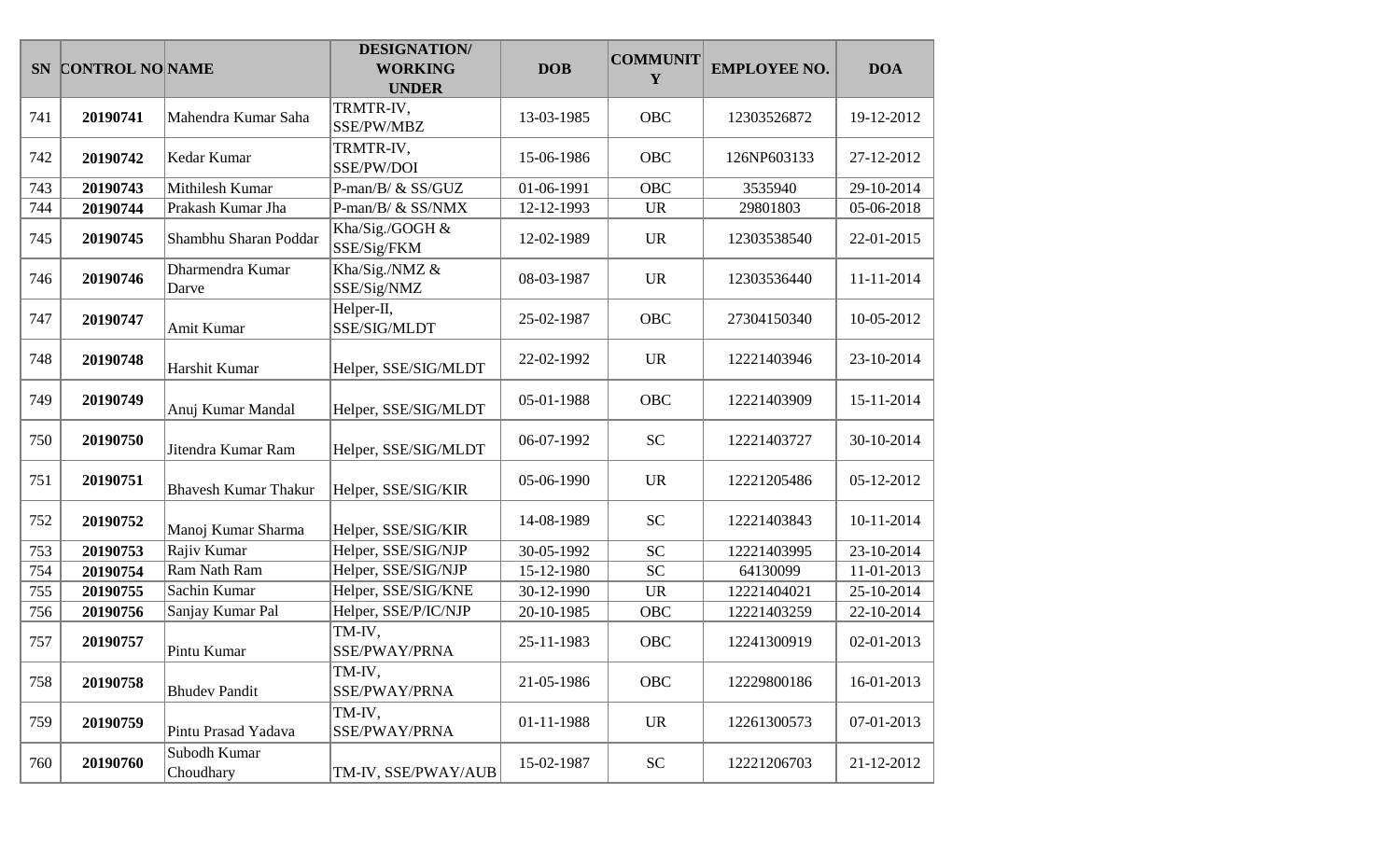|     | SN CONTROL NO NAME |                        | <b>DESIGNATION/</b><br><b>WORKING</b><br><b>UNDER</b> | <b>DOB</b> | <b>COMMUNIT</b><br>Y | <b>EMPLOYEE NO.</b> | <b>DOA</b> |
|-----|--------------------|------------------------|-------------------------------------------------------|------------|----------------------|---------------------|------------|
| 761 | 20190761           | Vinay Kumar            | TM-IV, SSE/PWAY/AUB                                   | 14-11-1982 | <b>SC</b>            | 610312195           | 21-07-2012 |
| 762 | 20190762           | Abhisheik Ranjan Singh | TM-IV,<br>SSE/PWAY/E/KIR                              | 15-02-1997 | <b>UR</b>            | 12229800860         | 10-04-2017 |
| 763 | 20190763           | Birendra Kumar         | TM-IV,<br>SSE/PWAY/E/SM                               | 25-01-1989 | OBC                  | 12261204640         | 12-12-2012 |
| 764 | 20190764           | <b>Bablu Paswan</b>    | TM-IV,<br>SSE/PWAY/E/SM                               | 24-02-1984 | <b>SC</b>            | 124N0402178         | 11-12-2012 |
| 765 | 20190765           | Bindeshwari Mandal     | TM-IV,<br>SSE/PWAY/E/SM                               | 04-03-1976 | <b>ST</b>            | 12240507325         | 18-06-2005 |
| 766 | 20190766           | Ajit Kumar Sarkar      | TM-IV,<br>SSE/PWAY/E/SM                               | 15-02-1980 | <b>SC</b>            | 12231206682         | 19-12-2012 |
| 767 | 20190767           | Gouri Shankar Thakur   | TM-IV, SSE/PWAY/SM                                    | 05-01-1988 | <b>UR</b>            | 27312412770         | 16-05-2012 |
| 768 | 20190768           | Dinesh Kumar Rajak     | TM-IV,<br>SSE/PWAY/MLDT                               | 15-01-1988 | <b>SC</b>            | 12231302580         | 09-05-2013 |
| 769 | 20190769           | Chandan Paswan         | TM-IV,<br>SSE/PWAY/OMLF                               | 18-01-1988 | <b>SC</b>            | 21300938            | 21-05-2013 |
| 770 | 20190770           | Dhananjay Kumar        | TM-IV, SSE/PWAY/FBG                                   | 08-06-1989 | <b>UR</b>            | 12221104050         | 29-12-2011 |
| 771 | 20190771           | <b>Kumar Pikesh</b>    | TM-IV, SSE/PWAY/FBG                                   | 15-07-1986 | OBC                  | 275N0007194         | 13-05-2013 |
| 772 | 20190772           | <b>Indrajeet Kumar</b> | TM-IV,<br>SSE/PWAY/E/BOE                              | 31-12-1988 | OBC                  | 12221303265         | 31-08-2013 |
| 773 | 20190773           | Kaushal Kumar          | TM-IV,<br>SSE/PWAY/E/BOE                              | 01-03-1982 | <b>OBC</b>           | 12303524462         | 04-10-2012 |
| 774 | 20190774           | Ravi Ranjan Kumar      | TM-IV,<br>SSE/PWAY/E/BOE                              | 15-10-1989 | OBC                  | 12231208356         | 25-09-2012 |
| 775 | 20190775           | Pankaj Kumar           | TM-IV,<br>SSE/PWAY/E/BOE                              | 05-03-1990 | OBC                  | 124N0401625         | 31-08-2012 |
| 776 | 20190776           | Vinay Kumar            | TM-IV,<br>SSE/PWAY/E/BOE                              | 15-03-1987 | OBC                  | 12261200384         | 27-12-2012 |
| 777 | 20190777           | Phani Sarkar           | TM-IV,<br>SSE/PWAY/E/BNDP                             | 01-05-1989 | <b>SC</b>            | 21207033            | 21-12-2012 |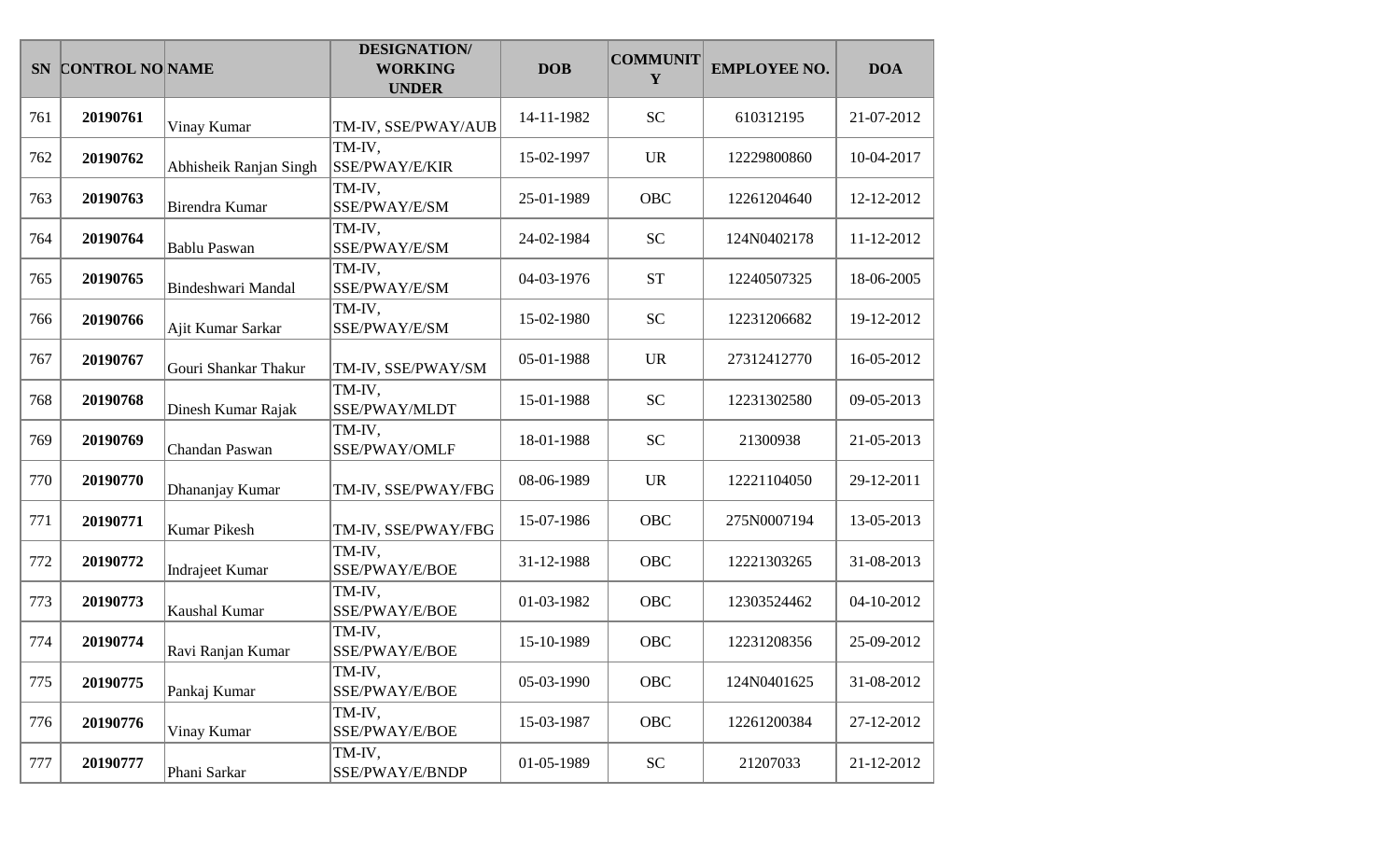| <b>SN</b> | <b>CONTROL NO NAME</b> |                     | <b>DESIGNATION/</b><br><b>WORKING</b><br><b>UNDER</b> | <b>DOB</b> | <b>COMMUNIT</b><br>Y | <b>EMPLOYEE NO.</b> | <b>DOA</b> |
|-----------|------------------------|---------------------|-------------------------------------------------------|------------|----------------------|---------------------|------------|
| 778       | 20190778               | Gopal Kumar         | TM-IV,<br>SSE/PWAY/E/BNDP                             | 11-01-1975 | OBC                  | 12221206405         | 15-12-2012 |
| 779       | 20190779               | Ugan Upadhyay       | TM-IV, SSE/PWAY/TKG                                   | 25-12-1993 | <b>UR</b>            | 12303537328         | 05-12-2014 |
| 780       | 20190780               | Amarjit Kumar Yadav | TM-IV, SSE/PWAY/TKG                                   | 07-06-1986 | OBC                  | 124A0400299         | 14-03-2013 |
| 781       | 20190781               | Dilip Mondal        | TM-IV,<br>SSE/PWAY/N/NJP                              | 03-10-1974 | <b>SC</b>            | 12221400430         | 21-05-2004 |
| 782       | 20190782               | Rajesh Kumar        | TM-IV,<br>SSE/PWAY/N/NJP                              | 03-11-1988 | <b>OBC</b>           | 12221206247         | 27-12-2012 |
| 783       | 20190783               | Sunil Choudhary     | TM-IV,<br>SSE/PWAY/SGUJ                               | 05-08-1982 | <b>SC</b>            | 12221206430         | 27-12-2012 |
| 784       | 20190784               | Sanjay Kumar        | Tech-III/M                                            | 15-02-1990 | OBC                  | NP000979            | 18-12-2012 |
| 785       | 20190785               | Debeswar Barman     | TM-IV, SSE(P.W) BNGN                                  | 02-03-1989 | OBC                  | NP602841            | 05-09-2012 |
| 786       | 20190786               | Sudhir Kumar        | TM-IV, SSE(P.W) MJBT                                  | 05-01-1993 | <b>OBC</b>           | NP604949            | 02-02-2016 |
| 787       | 20190788               | Navin Kumar         | TM-III, SSE(P.W) DMC                                  | 07-09-1992 | <b>UR</b>            | NP604406            | 20-03-2015 |
| 788       | 20190789               | Nandu Kumar         | TM-IV, SSE(P.W) GLPT                                  | 02-08-1988 | <b>OBC</b>           | NP602881            | 18-09-2012 |
| 789       | 20190790               | Jay Prakash         | TM-IV, SSE(P.W) GLPT                                  | 07-01-1985 | <b>OBC</b>           | NP602097            | 21-09-2012 |
| 790       | 20190791               | Satynam Paswan      | TM-IV, SSE(P.W) GLPT                                  | 05-04-1988 | <b>SC</b>            | NP603088            | 02-01-2013 |
| 791       | 20190792               | Santosh Kumar       | TM-IV, SSE(P.W) GLPT                                  | 01-03-1992 | OBC                  | NP604931            | 04-02-2016 |
| 792       | 20190793               | Ritesh Kumar        | TM-IV, SSE(P.W) GLPT                                  | 02-03-1990 | <b>SC</b>            | NP604229            | 08-12-2014 |
| 793       | 20190794               | Jay Prakash         | TM-IV, SSE(P.W) GLPT                                  | 06-06-1992 | OBC                  | 12629800055         | 02-02-2016 |
| 794       | 20190795               | <b>Bablu Kumar</b>  | TM-IV, SSE(P.W) GLPT                                  | 10-01-1989 | OBC                  | NP602872            | 13-09-2012 |
| 795       | 20190796               | Ranjit Kumar        | TM-IV, SSE(P.W) GLPT                                  | 10-04-1993 | OBC                  | NP604087            | 21-11-2014 |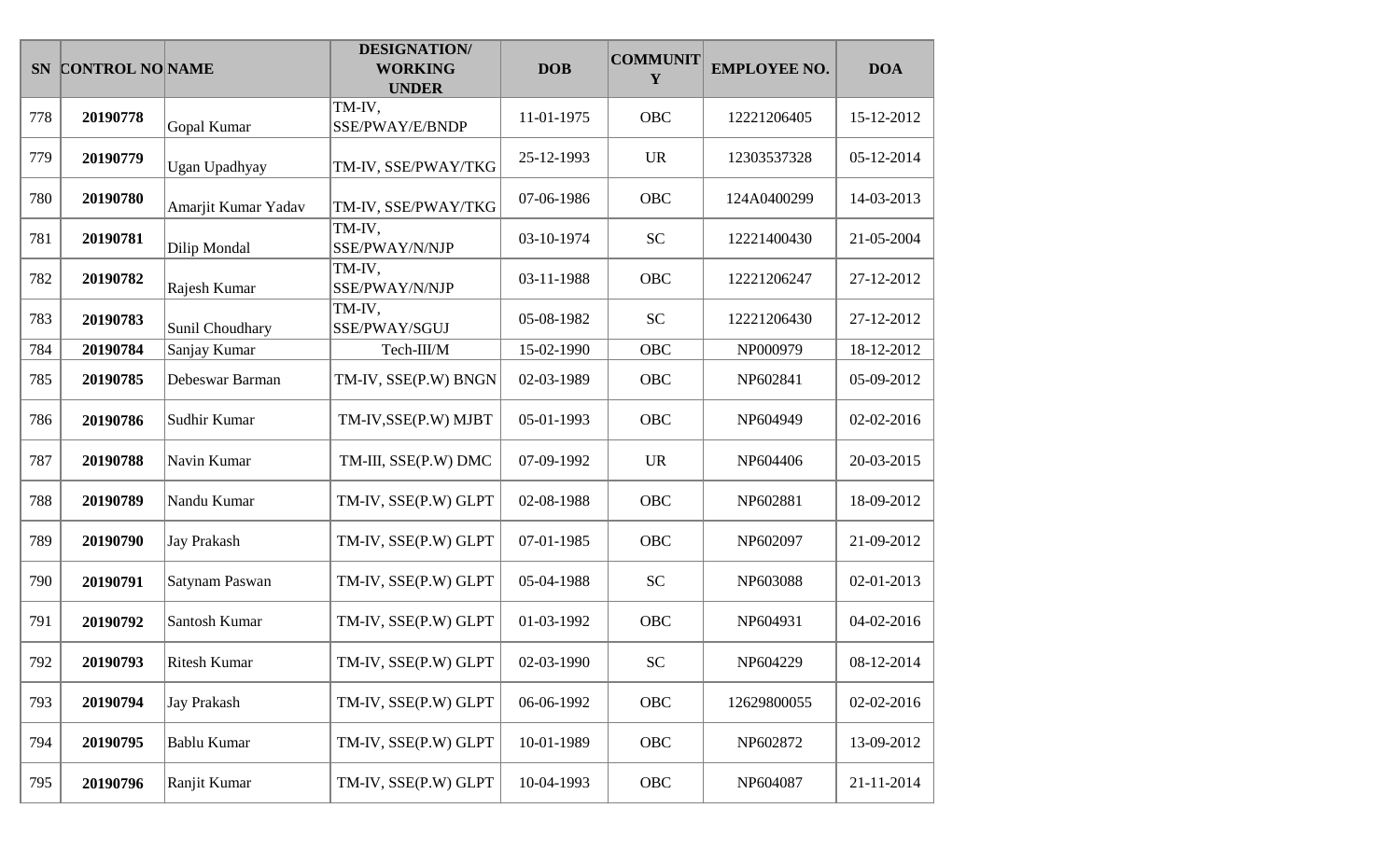|     | SN CONTROL NO NAME |                      | <b>DESIGNATION/</b><br><b>WORKING</b><br><b>UNDER</b> | <b>DOB</b> | <b>COMMUNIT</b><br>Y | <b>EMPLOYEE NO.</b> | <b>DOA</b> |
|-----|--------------------|----------------------|-------------------------------------------------------|------------|----------------------|---------------------|------------|
| 796 | 20190797           | Chandan Kumar        | TM-IV, SSE(P.W) DMC                                   | 10-01-1992 | OBC                  | NP65064             | 01-03-2016 |
| 797 | 20190798           | Amarendra Barman     | TM-IV, SSE(P.W) RNY                                   | 01-01-1995 | <b>UR</b>            | 12629800479         | 05-04-2016 |
| 798 | 20190799           | Ajay Kumar           | TM-IV, SSE(P.W)RPAN                                   | 12-04-1987 | OBC                  | NP603204            | 07-01-2013 |
| 799 | 20190800           | Akhilesh Kumar       | TM-IV SSE(P.W) W/NLP                                  | 25-04-1984 | OBC                  | NP603768            | 27-05-2014 |
| 800 | 20190801           | <b>Binod Kumar</b>   | TM-IV SSE(P.W) W/NLP                                  | 05-10-1989 | OBC                  | NP604180            | 21-11-2014 |
| 801 | 20190802           | Guddu Kumar          | TM-IV SSE(P.W) W/NLP                                  | 13-12-1994 | <b>ST</b>            | NP604173            | 08-12-2014 |
| 802 | 20190803           | Pintu Kumar          | TM-IV SSE(P.W) W/NLP                                  | 07-04-1986 | OBC                  | NP603766            | 23-05-2014 |
| 803 | 20190804           | Goutam Kumar Pandit  | TM-III SSE(P.W) W/NLP                                 | 05-10-1988 | <b>UR</b>            | NP603797            | 20-05-2014 |
| 804 | 20190805           | Raju Kumar           | TM-IV SSE(P.W) E/NLP                                  | 10-02-1994 | OBC                  | NP604039            | 24-11-2014 |
| 805 | 20190806           | Monikumar Biswas     | TM-III SSE(P.W) /RPAN                                 | 04-05-1984 | <b>SC</b>            | NP603031            | 26-12-2012 |
| 806 | 20190807           | Kanhaiya Ram         | TM-IV SSE(P.W) /RPAN                                  | 19-06-1985 | <b>SC</b>            | NP603152            | 01-01-2013 |
| 807 | 20190808           | Hansraj Gurjar       | TM-IV SSE(P.W) /RPAN                                  | 02-07-1985 | OBC                  | NP603161            | 08-01-2013 |
| 808 | 20190809           | Atulen Basumatary    | TM-III SSE(P.W) /RPAN                                 | 25-07-1972 | <b>ST</b>            | NP603765            | 26-05-2005 |
| 809 | 20190810           | Swami Sharan Rajak   | TM-IV SSE(P.W)RNY                                     | 01-02-1985 | <b>SC</b>            | NP603169            | 26-12-2012 |
| 810 | 20190812           | <b>Brajesh Kumar</b> | TM-III SSE(P.W)RPAN                                   | 02-02-1990 | OBC                  | NP603056            | 01-01-2013 |
| 811 | 20190814           | Tuntun Kumar         | TM-IV SSE(P.W) RPAN                                   | 16-02-1987 | OBC                  | NP604906            | 02-02-2016 |
| 812 | 20190815           | Thakur Bhairo Nath   | TM-IV SSE(P.W) VNE                                    | 21-02-1982 | <b>UR</b>            | NP603679            | 27-02-2014 |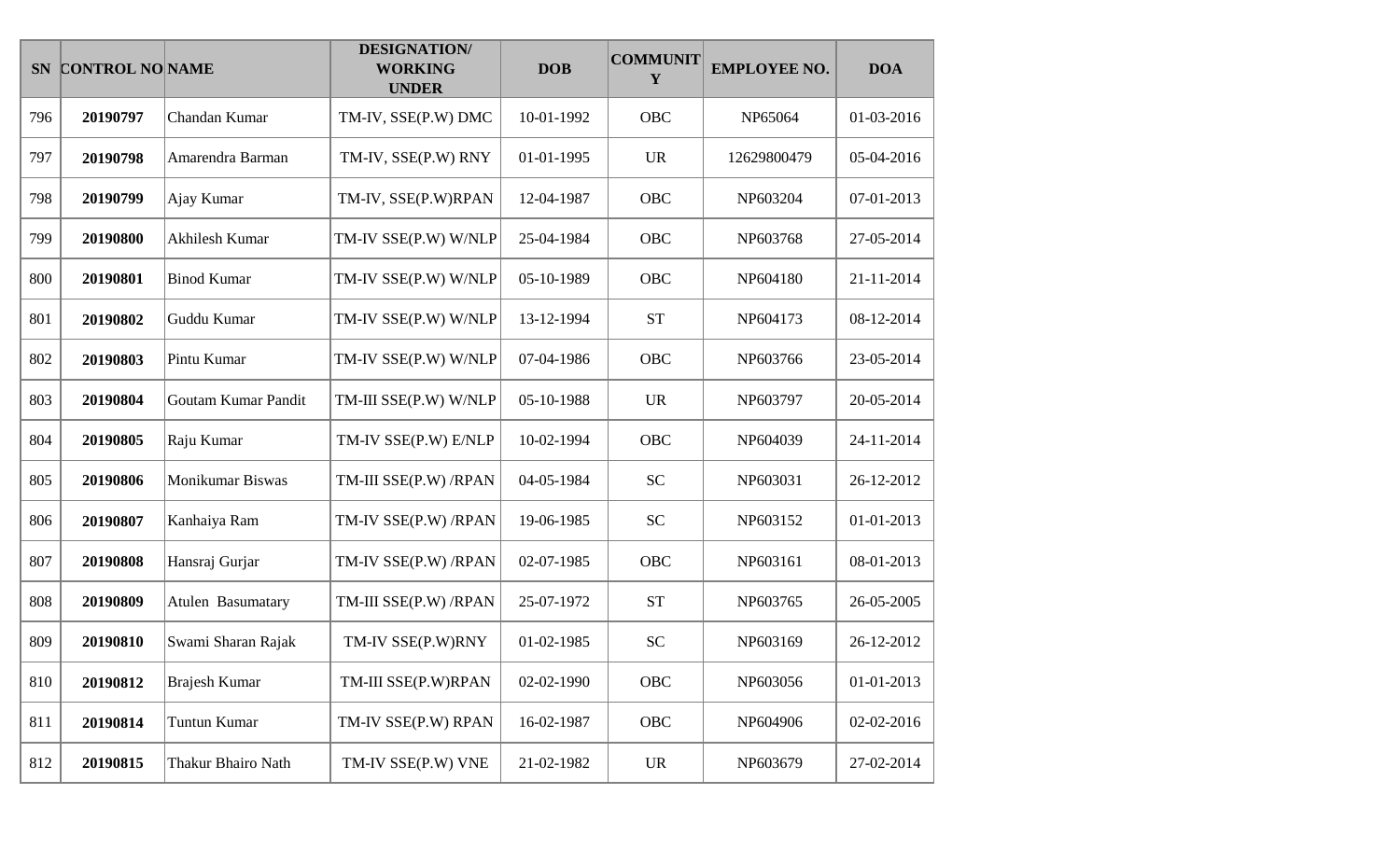| <b>SN</b> | <b>CONTROL NO NAME</b> |                    | <b>DESIGNATION/</b><br><b>WORKING</b><br><b>UNDER</b> | <b>DOB</b> | <b>COMMUNIT</b> | <b>EMPLOYEE NO.</b> | <b>DOA</b> |
|-----------|------------------------|--------------------|-------------------------------------------------------|------------|-----------------|---------------------|------------|
| 813       | 20190816               | Amit Kumar Mandal  | TM-IV SSE(P.W) VNE                                    | 05-02-1986 | <b>OBC</b>      | 12629800374         | 16-04-2016 |
| 814       | 20190817               | Santosh Kumar      | TM-IV SSE(P.W) GLPT                                   | 15-01-1993 | <b>OBC</b>      | NP604928            | 05-02-2016 |
| 815       | 20190818               | Sukdev Mahato      | P/Man-A/SBE                                           | 05-06-1985 | <b>UR</b>       | 126NP60295          | 06-11-2012 |
| 816       | 20190819               | Santanu Roy        | $D/Techn$ -III/M,<br>Sr.DME/D/MLDT                    | 01-08-1991 | <b>SC</b>       | 12229800716         | 22-11-2016 |
| 817       | 20190820               | Pintu Kumar Ganesh | TM-IV, SSE/PWAY/TKG                                   | 15-02-1987 | <b>OBC</b>      | 41206710            | 13-12-2012 |
| 818       | 20190821               | Priyetam Kumar     | TM-IV, SSE/PWAY/KNE                                   | 13-01-1990 | <b>OBC</b>      | 12221209250         | 28-02-2013 |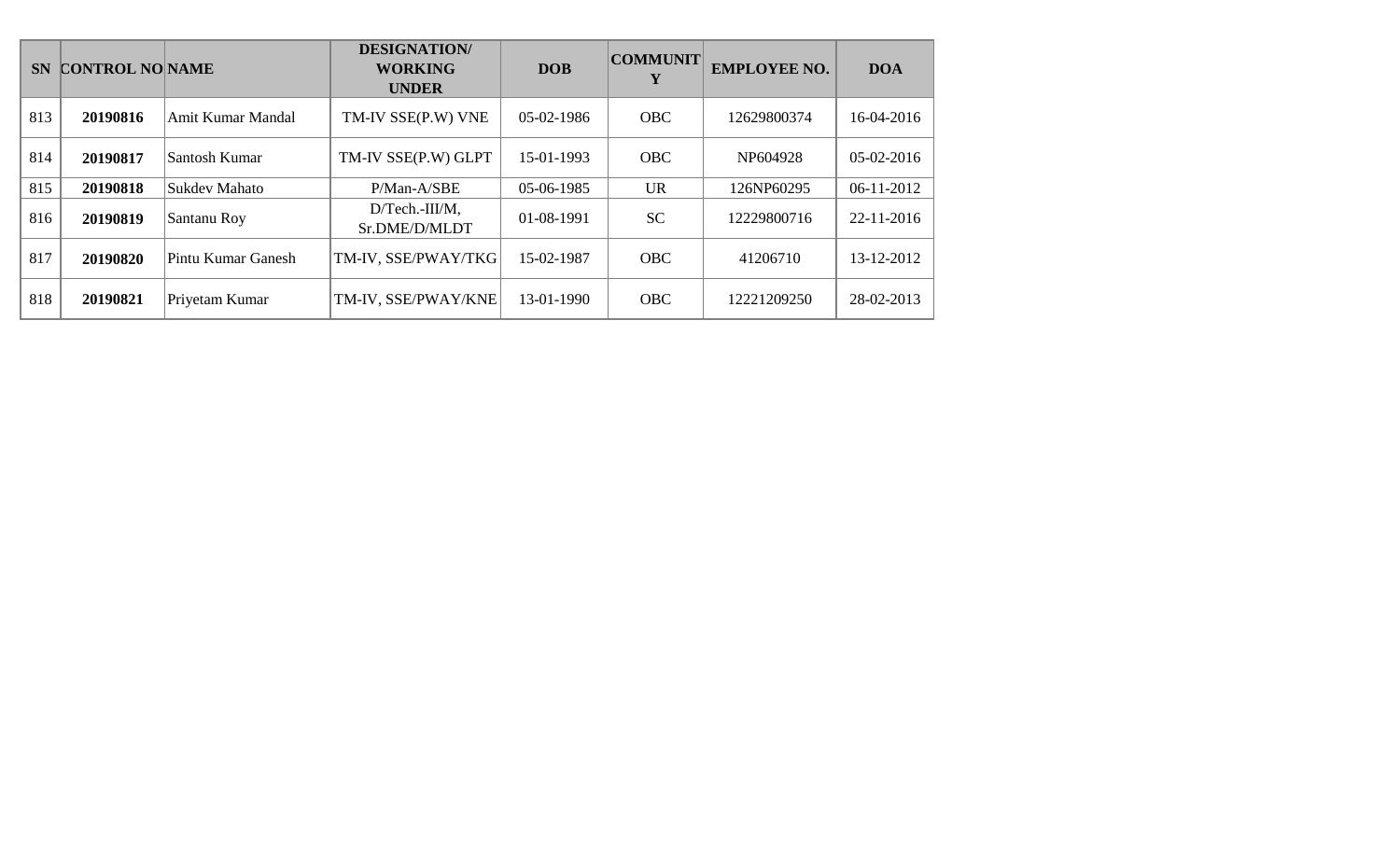### **Annexure - II**

### **List of Ineligible candidates for ALP (GDCE)**

| $\mathbf{S}$   | Name of candidate         | Comm<br>unity | <b>Designation</b> /<br>working under | <b>Division/ Unit</b> | D. O.B.    | D.O.A     | <b>Reason for Ineligibility</b>                                                                                                                                 |
|----------------|---------------------------|---------------|---------------------------------------|-----------------------|------------|-----------|-----------------------------------------------------------------------------------------------------------------------------------------------------------------|
| 1              | Gopal Prasad              | <b>SC</b>     | Tech. III under<br><b>CWM/DBWS</b>    | <b>CWM/DBWS</b>       | 15.01.1981 | 16.03.13  | One year Diploma (not ITI) in Ref & AC. and not<br>recognised by NCVT/SCVT                                                                                      |
| $\overline{2}$ | Chandan Kumar             | <b>OBC</b>    | Tech.III nder<br><b>AWM/DBWS</b>      | <b>CWM/DBWS</b>       | 07.05.1991 | 14.08.18  | D.O.A is 14.08.18<br>$($ after 01.08.2018). As per notification serving<br>Railway employee as on 01.08.2018 is eligible subject<br>to other necessary criteria |
| 3              | Munesh Kumar Meena        | <b>ST</b>     | Tech-III under<br>SSE/Ic/CBS          | <b>CWM/NBQS</b>       | 10.02.1993 | 21.09.18  | D.O.A is 21.09.18 (after 01.8.18)<br>As per notification serving Railway employee as on<br>01.08.2018 is eligible subject to other necessary<br>criteria        |
| $\overline{4}$ | Pankaj Kumar              | OBC           | Tech-II/M                             | <b>DSL SGUJ</b>       | 17.02.1986 | 04.09.15  | Tech. II in level-4 (only level $I < II$ are eligible)                                                                                                          |
| 5              | Ajoy Gopal Biswas         | <b>SC</b>     | Tech-III/E                            | <b>DSL SGUJ</b>       | 02.08.1975 | 22.09.14  | Certificate issued by SC/ST & Minority welfare<br>association (i.e. No NCVT/SCVT certificate enclosed.                                                          |
| 6              | Dhananjay Kumar           | OBC           | Helper                                | <b>DSL SGUJ</b>       | 14.05.1993 | 11.03.17  | ITI in Welder trade which is not relevant trade                                                                                                                 |
| 7              | Rajendra Mahato           | <b>OBC</b>    | Tech-II                               | <b>DSL SGUJ</b>       | 08.03.1993 | 04.09.15  | Tech. II and level-4 (only level I & II are eligible)                                                                                                           |
| 8              | Rajesh Chakraborty        | N/A           | Tech-II/M                             | <b>DSL SGUJ</b>       | 06.04.1989 | 23.02.15  | Tech. II and level-4 (only level I & II are eligible)                                                                                                           |
| 9              | Ravi Ranjan Kumar         | OBC           | Tech-III/E                            | <b>DSL SGUJ</b>       | 12.04.1990 | 20.08.18  | D.O.A is 21.09.18 (after 01.8.18)<br>As per notification serving Railway employee as on<br>01.08.2018 is eligible subject to other necessary<br>criteria        |
| 10             | Debdash BIswas            | <b>SC</b>     | Tech-III/E                            | <b>DSL SGUJ</b>       | 10.01.1974 | 08.10.12. | No ITI, only BA passed<br>(not having prescribed EQ)                                                                                                            |
| 11             | Samsul Haque<br>Choudhary | <b>UR</b>     | TM-IV, SSE(P.W)<br><b>GLPT</b>        | <b>RNY</b>            | 28.02.1988 | 27.02.16  | ITI in Construction & Wood Working sector, i.e no<br>relevant trade of ITI                                                                                      |
| 12             | Goutam Saha               | <b>SC</b>     | TM-III SSE(P.W)<br>W/NLP              | <b>RNY</b>            | 06.09.1980 | 22.05.14  | Certificate issued by SC/ST & Minority welfare<br>association (i.e. No NCVT/SCVT certificate enclosed.                                                          |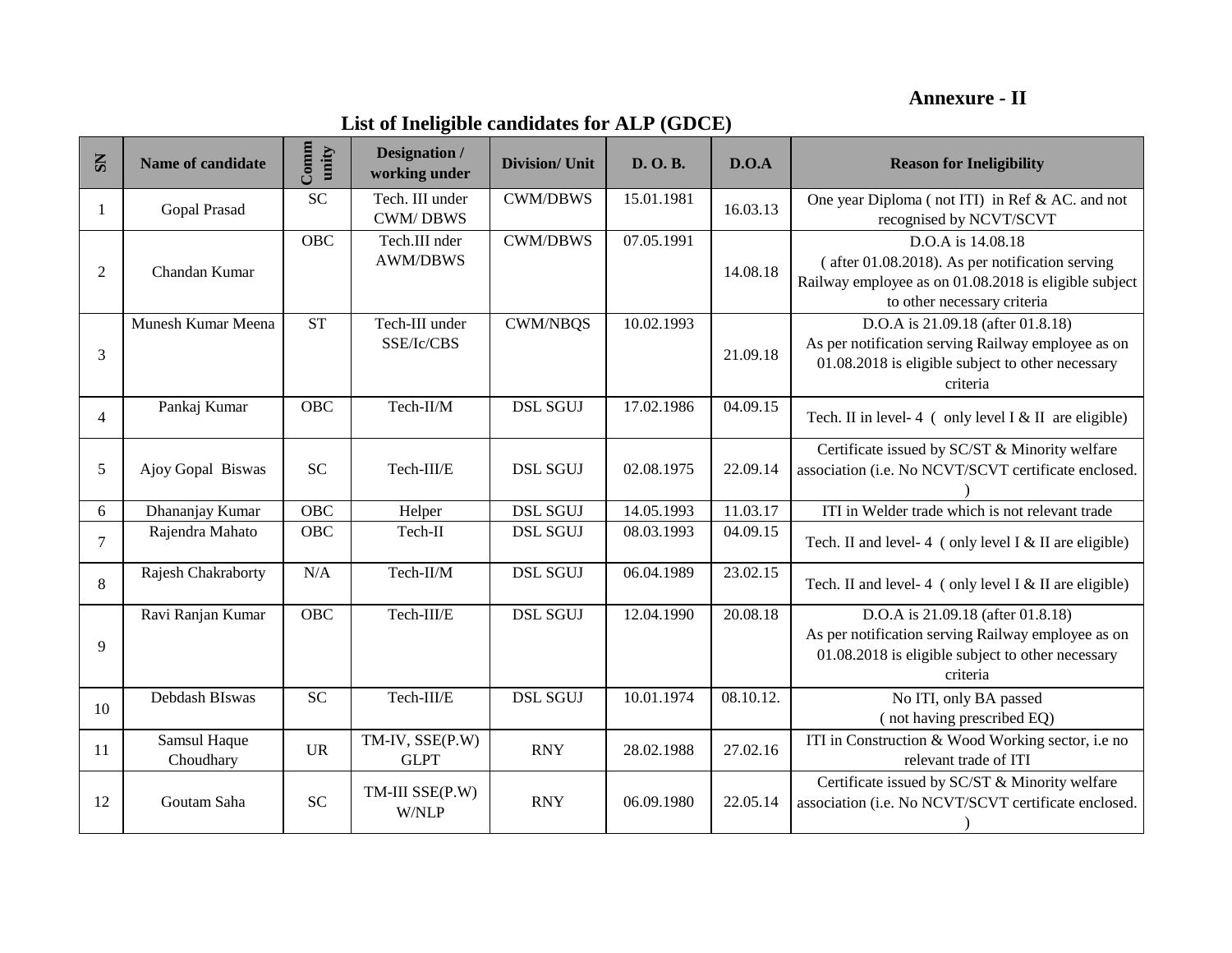| 13 | Manoj Kumar                  | ${\rm SC}$ | TRMTR-II,<br>SSE/PW/BNQ                      | <b>APDJ</b> | 06.04.1975 | 01.07.05 | TRMTR-II and level-4 (only level I $&$ II are eligible)                                                                                                            |
|----|------------------------------|------------|----------------------------------------------|-------------|------------|----------|--------------------------------------------------------------------------------------------------------------------------------------------------------------------|
| 14 | Sansuma Kr. Narzary          | <b>ST</b>  | TRMTR-II,<br>SSE/PW/HSA                      | <b>APDJ</b> | 30.07.1974 | 21.02.06 | TRMTR-II and level-4 (only level I & II are eligible)                                                                                                              |
| 15 | Atul Deka                    | <b>ST</b>  | TRMTR-II,<br>SSE/PW/KAMG                     | <b>APDJ</b> | 30.01.1975 | 19.01.06 | TRMTR-II and level-4 (only level I & II are eligible)                                                                                                              |
| 16 | Prakash Sonari               | <b>UR</b>  | TRMTR-II,<br>SSE/PW/NBQ                      | <b>APDJ</b> | 10.06.1981 | 28.12.05 | TRMTR-II and level-4 (only level I & II are eligible)                                                                                                              |
| 17 | Anil Kumar                   | <b>SC</b>  | TRMTR-II,<br>SSE/PW/HSA                      | <b>APDJ</b> | 01.03.1978 | 07.04.05 | Passed Diplome in Railway Engineering from the<br>Institution of P-Way Engineer(India), i.e. not with<br>prescribed stream                                         |
| 18 | Sanjib Roy                   | ${\rm SC}$ | TRMTR-IV,<br>SSE/PW/DOI                      | <b>APDJ</b> | 08.04.1986 | 08.10.13 | Passed HS (vocational) in Engineering & Technology<br>& Automobile Mechanics & Automobile service &<br>Maintainence i.e. not ITI with prescribed relevant<br>trade |
| 19 | Chandan Kumar                | OBC        | Tech.II/ SSE-CUM-<br>CDO(NG)/APDJ            | <b>APDJ</b> | 09.04.1990 | 09.11.15 | Tech. II and level-4 (only level I & II are eligible)                                                                                                              |
| 20 | Ramanand Roushan             | <b>OBC</b> | Tech.II/ SSE-CUM-<br>CDO(NG)/APDJ            | <b>APDJ</b> | 16.02.1987 | 09.11.15 | Tech. II and level-4 (only level I & II are eligible)                                                                                                              |
| 21 | <b>Binod Kumar</b>           | OBC        | Tech.II/ SSE-CUM-<br>CDO(NG)/APDJ            | <b>APDJ</b> | 04.06.1989 | 09.11.15 | Tech. II and level-4 (only level I & II are eligible)                                                                                                              |
| 22 | <b>Biswanath Chakraborty</b> | <b>UR</b>  | Carriage Khalasi<br>SSE-CUM-<br>CDO(NG)/APDJ | <b>APDJ</b> | 17.05.1980 | 07.05.13 | Passed HS (vocational) in Engineering & Technology<br>& Automobile Mechanics & Automobile service &<br>Maintainence i.e. not ITI with prescribed relevant<br>trade |
| 23 | Rajani Kant                  | <b>ST</b>  | SM/II/Sig/BNV &<br>SSE/Sig./APDJ             | <b>APDJ</b> | 02.02.1983 | 08.07.13 | SM II and level-4 (only level I & 2 are eligible)                                                                                                                  |
| 24 | Prabhakar Kumar<br>Achariya  | <b>UR</b>  | Helper,<br>SSE/IC/C&W/NJP                    | <b>KIR</b>  | 12.08.1994 | 17.10.14 | No. ITI certificates enclosed with application, hence<br>not eligible.                                                                                             |
| 25 | Mathuresh Mahato             | <b>ST</b>  | Tech.II, SSE/IC/Car<br>Shed/DEMU/SGUJ        | <b>KIR</b>  | 15.10.1985 | 08.09.12 | Tech. II and level-4 (only level I & II are eligible)                                                                                                              |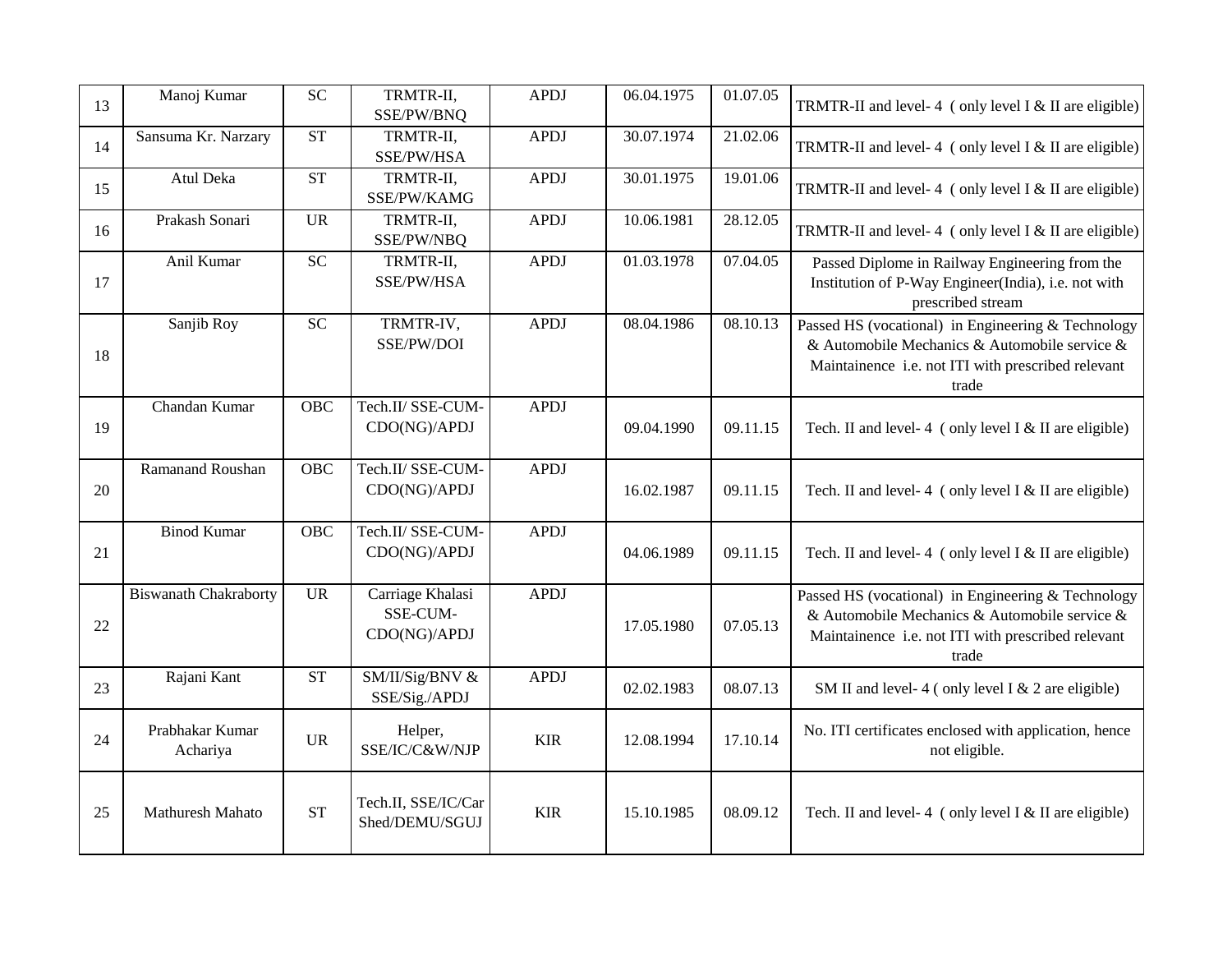| 26 | Vinay Kumar Ram       | <b>SC</b>                  | Tech.II, SSE/IC/Car<br>Shed/DEMU/SGUJ | <b>KIR</b> | 10.12.1990 | 25.11.14 | Tech. II and level-4 (only level I & II are eligible)                                                                                                              |
|----|-----------------------|----------------------------|---------------------------------------|------------|------------|----------|--------------------------------------------------------------------------------------------------------------------------------------------------------------------|
| 27 | Satya Prakash         | <b>UR</b>                  | Tech.II, SSE/IC/Car<br>Shed/DEMU/SGUJ | <b>KIR</b> | 12.12.1988 | 16.04.15 | Tech. II and level-4 (only level I & II are eligible)                                                                                                              |
| 28 | Praveen Kumar Gautam  | OBC                        | Tech.II, SSE/IC/Car<br>Shed/DEMU/SGUJ | <b>KIR</b> | 25.02.1989 | 16.04.15 | Tech. II and level-4 (only level I & II are eligible)                                                                                                              |
| 29 | Ramesh Kumar          | <b>UR</b>                  | Tech.II, SSE/IC/Car<br>Shed/DEMU/SGUJ | <b>KIR</b> | 20.05.1986 | 16.04.15 | Tech. II and level-4 (only level I & II are eligible)                                                                                                              |
| 30 | Mukesh Sharma         | <b>UR</b>                  | TM-IV,<br>SSE/PWAY/PRNA               | <b>KIR</b> | 26.10.1983 | 02.12.05 | Passed Diplome in Railway Engineering from the<br>Institution of P-Way Engineer(India), i.e. not with<br>prescribed stream                                         |
| 31 | Raj Kumar Prajapati   | OBC                        | TM-II,<br>SSE/PWAY/E/KIR              | <b>KIR</b> | 15.07.1980 | 01.12.05 | TRMTR- II and level-4 (only level I & II are eligible)                                                                                                             |
| 32 | Biswajit Sarkar       | $\ensuremath{\mathbf{SC}}$ | TM-II,<br>SSE/PWAY/OMLF               | <b>KIR</b> | 18.04.1976 | 02.12.05 | TRMTR- II and level-4 (only level I $&$ II are eligible)                                                                                                           |
| 33 | Sujit Kumar Sarkar    | <b>SC</b>                  | TM-IV,<br>SSE/PWAY/OMLF               | <b>KIR</b> | 05.10.1983 | 29.12.12 | ITI in Welder trade, i.e. not in relevant trade                                                                                                                    |
| 34 | Pintu Mandal          | <b>SC</b>                  | TM-IV,<br>SSE/PWAY/OMLF               | <b>KIR</b> | 25.01.1990 | 28.12.11 | Passed HS (vocational) in Engineering & Technology<br>& Automobile Mechanics & Automobile service &<br>Maintainence i.e. not ITI with prescribed relevant<br>trade |
| 35 | Vinod Kumar Ram       | <b>OBC</b>                 | TM-II,<br>SSE/PWAY/FBG                | <b>KIR</b> | 01.07.1974 | 02.12.05 | TRMTR- II and level-4 (only level I & II are eligible)                                                                                                             |
| 36 | Shailesh Kumar Baitha | <b>SC</b>                  | TM-IV,<br>SSE/PWAY/E/BND<br>${\bf P}$ | <b>KIR</b> | 16.05.1989 | 18.12.12 | Passed Diplome in Railway Engineering from the<br>Institution of P-Way Engineer(India), i.e. not with<br>prescribed stream                                         |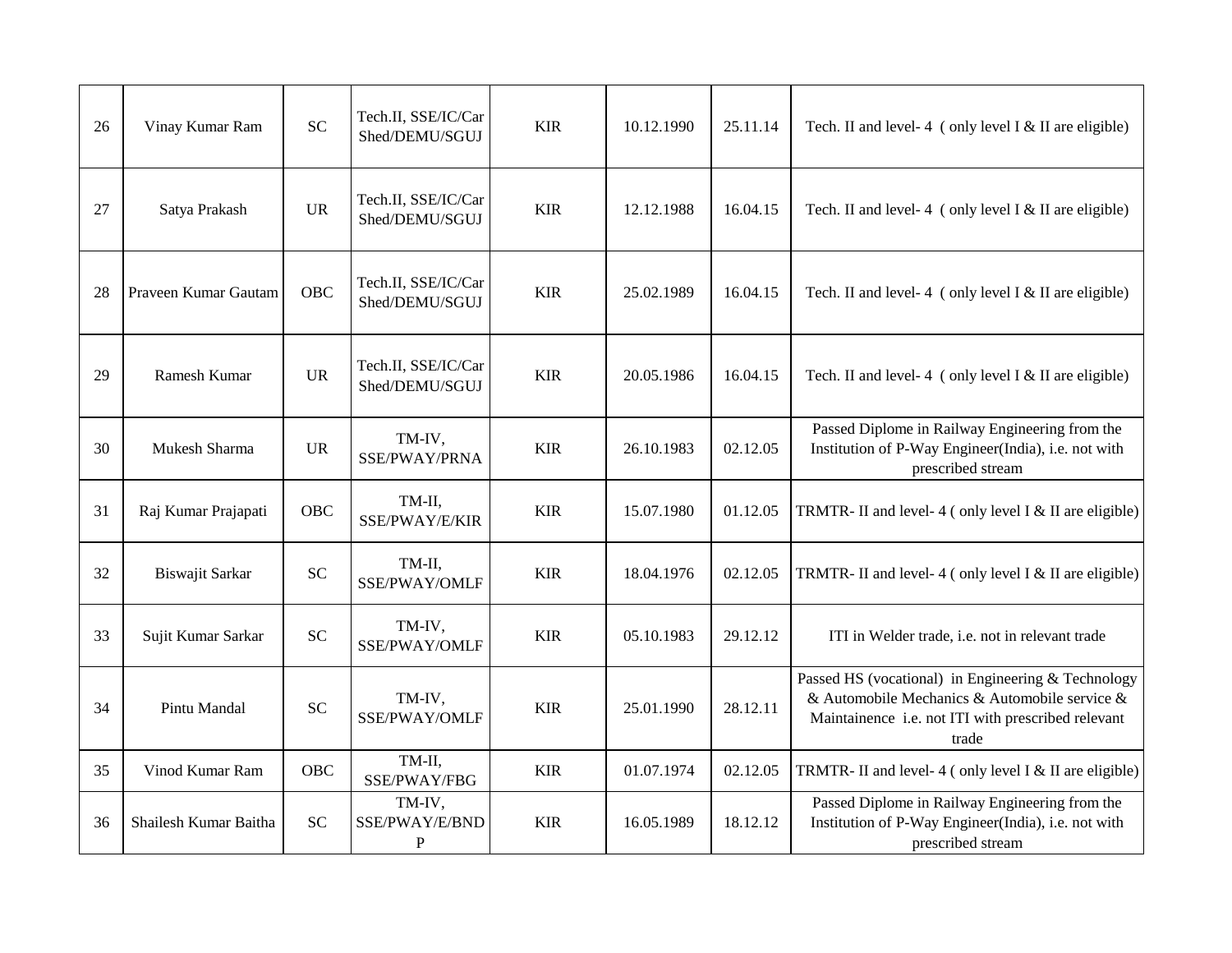| 37 | <b>Binod Kumar Singh</b> | <b>UR</b>  | TM-II,<br>SSE/PWAY/S/KIR                              | <b>KIR</b>  | 24.09.1978 | 07.12.05 | TRMTR- II and level-4 (only level I & II are eligible)                                                                                                                 |
|----|--------------------------|------------|-------------------------------------------------------|-------------|------------|----------|------------------------------------------------------------------------------------------------------------------------------------------------------------------------|
| 38 | Ram Kumar                | <b>OBC</b> | TM-IV,<br>SSE/PWAY/TKG                                | <b>KIR</b>  | 28.03.1986 | 20.12.12 | EQ has been written as ITI. But no. certificates<br>enclosed with application, hence not eligible.                                                                     |
| 39 | Kundan Kumar Sharma      | <b>SC</b>  | TM-IV,<br>SSE/PWAY/N/NJP                              | <b>KIR</b>  | 25.01.1990 | 01.12.12 | Passed Diplome in Railway Engineering from the<br>Institution of P-Way Engineer(India), i.e. not with<br>prescribed stream                                             |
| 40 | Ashok Kumar Paswan       | <b>SC</b>  | TM-IV,<br>SSE/PWAY/S/NJP                              | <b>KIR</b>  | 08.10.1980 | 02.10.15 | ITI in Welder trade, i.e not in relevant trade as<br>prescribed                                                                                                        |
| 41 | Gopal Das                | <b>SC</b>  | TM-IV,<br>SSE/PWAY/S/NJP                              | <b>KIR</b>  | 26/11.1989 | 03.07.14 | ITI in Plastic Processing operation, i.e not in relevant<br>trade as prescribed                                                                                        |
| 42 | Pramod Kumar Yadav       | OBC        | TM-IV,<br>SSE/PWAY/KNE                                | <b>KIR</b>  | 10.09.1983 | 08.09.12 | ITI in SMW(Sheet Metal Worker) trade, i.e. not in<br>relevant trade as prescribed                                                                                      |
| 43 | Rajana Israyel           | <b>SC</b>  | Sr.Tech.under<br>SDME/D/NGC                           | <b>LMG</b>  | 06.08.1974 | 17.08.97 | Not eligible as working as Sr. Tech at Level - 6                                                                                                                       |
| 44 | Sri Hemanta Kr Saikia    | <b>ST</b>  | <b>Track Maintainer-III</b><br>under<br>SSE/P.Way/FKG | <b>TSK</b>  | 31.10.1983 | 13.12.05 | ITI ceritificate is not issued by recognized institute of<br>NCVT & SCVT.                                                                                              |
| 45 | Sanjib Dey               | <b>UR</b>  | Trackmaintainer-IV<br>SSE/P-Way/NGC                   | <b>LMG</b>  | 27.05.1992 | 05.05.16 | ITI Certificate issued by only Head of the Institute, No<br>documents with NCVT/SCVT affiliation submitted.<br>Not eligible                                            |
| 46 | Ratan Kr Mandal          | <b>SC</b>  | Trackmaintainer-IV<br>SSE/P-Way/H/LMG                 | <b>LMG</b>  | 15.04.1982 | 28.01.16 | ITI Certificate issued by only Head of the Institute, No<br>documents with NCVT/SCVT affiliation submitted.<br>Not eligible                                            |
| 47 | Rupak Malakar            | <b>SC</b>  | D/Tech.III under<br>Sr.DME/D/NGC                      | <b>LMG</b>  | 13.05.1985 | 08.02.12 | Diploma course passed in Diesel mech. (MV).<br>Certificate issued by only Head of the Institute, No<br>documents with NCVT/SCVT affiliation submitted.<br>Not eligible |
| 48 | Md. Jowwad Alam          | <b>UR</b>  | Kha/Sig./SRPB &<br>SSE/Sig/FKM                        | <b>APDJ</b> | 12.12.1990 | 19.11.14 | Diploma in Com. Science & Engg is not relevant<br>stream as prescribed in the notification<br>Not eligible                                                             |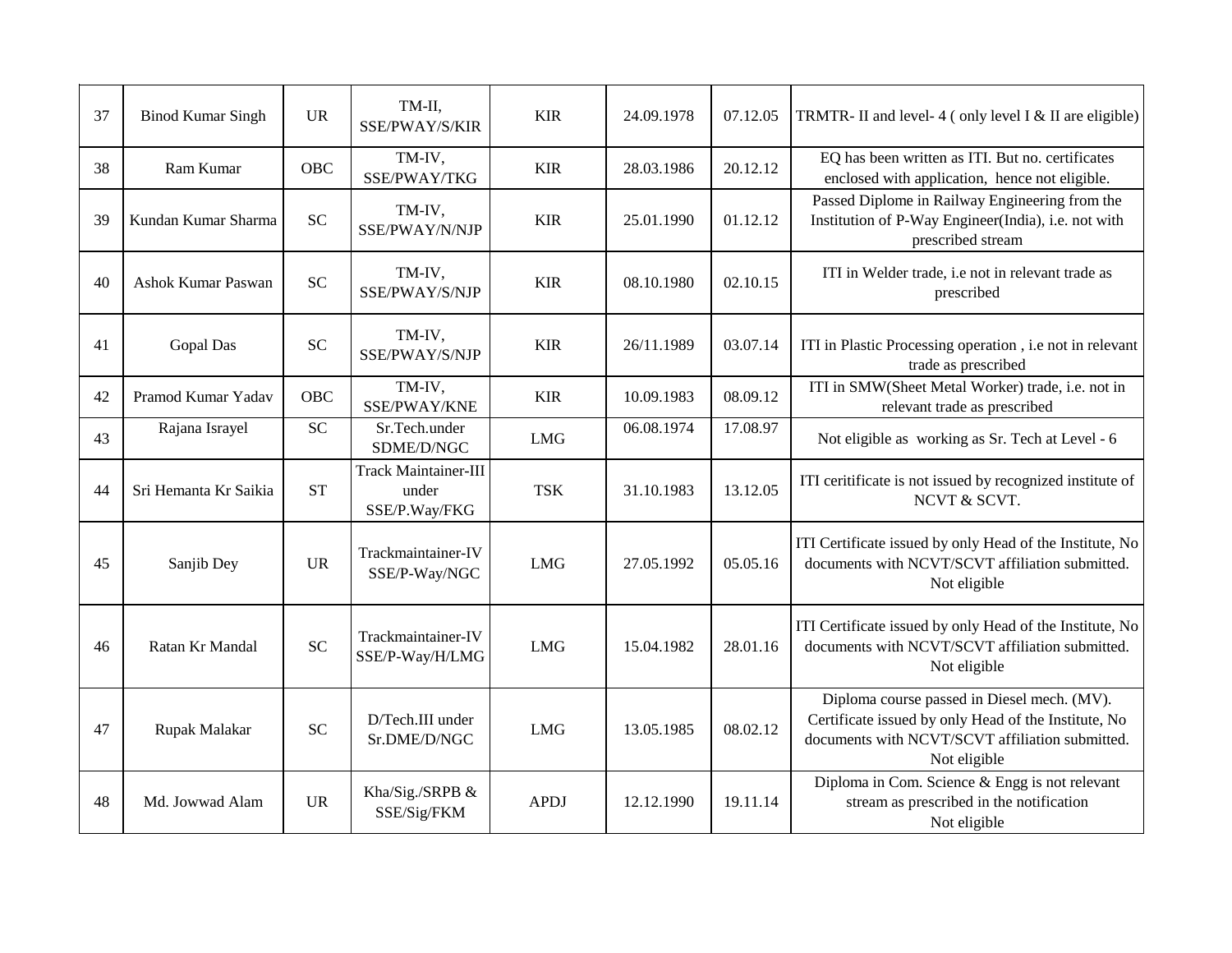| 49 | Dhanraj Meena    | <b>ST</b>  | TM-IV,<br>SSE/PWAY/KNE                                | <b>KIR</b> | 30.07.1987 | 11.01.13   | Not eligible (Staff has been transferred on IRMT with<br>Sahindra Kumar of Ratlam Division)                                                                                                                    |
|----|------------------|------------|-------------------------------------------------------|------------|------------|------------|----------------------------------------------------------------------------------------------------------------------------------------------------------------------------------------------------------------|
| 50 | Ganesh Kumar     | <b>OBC</b> | TM-IV,<br>SSE/PWAY/KNE                                | <b>KIR</b> | 17.01.1990 | 21.12.12   | Not eligible (Submitted refusal to appear in the test)                                                                                                                                                         |
| 51 | Prithivi Kumar   | <b>OBC</b> | TM-IV,<br>SSE/PWAY/AUB                                | <b>KIR</b> | 04.02.1988 | 30.08.12   | Not eligible (unwilling to appear)                                                                                                                                                                             |
| 52 | Goutam Mondol    | <b>SC</b>  | TM-IV SSE(P.W)<br>W/NLP                               | <b>RNY</b> | 15.04.1976 | 26.05.14   | Not Eligible<br>The candidate passed oner year certificate in Motor<br>Mechanic (Not ITI) from West Bengal Trade Council<br>of Technical Education, WB. As per notification ITI<br>from NCVT/SCVT is required. |
| 53 | Raktim Kr. Deka  | OBC        | TM-IV SSE(P.W)<br><b>RPAN</b>                         | <b>RNY</b> | 16.07.1994 | 03.07.17   | Not eligible as he passed 24 months Diploma from<br>George Telegraph Training Institute. As per<br>Notification 3 years Diploma from recognised<br>Institutes is required.                                     |
| 54 | Narsi Lal Meena  | <b>ST</b>  | TM-III,<br>SSE/PWAY/RGJ                               | <b>KIR</b> | 20.08.1976 | 05.12.05   | Not eligible as the trade is General Electrician (6<br>month).<br>As per notification ITI in Electrician (not general<br>electrician) affilated to NCVT/SCVT is required                                       |
| 55 | Sri Rajesh Kumar | <b>OBC</b> | Porter under<br>SS/LLO                                | <b>TSK</b> | 05.01.1990 | 14.02,2015 | Not eligible as trade is not as per notification                                                                                                                                                               |
| 56 | Sri Pronoy Paul  | <b>UR</b>  | <b>Track Maintainer-IV</b><br>under<br>SSE/P.Way/SLGR | <b>TSK</b> | 15.11.1989 | 18.02.2016 | Not eligible as trade is not as per notification                                                                                                                                                               |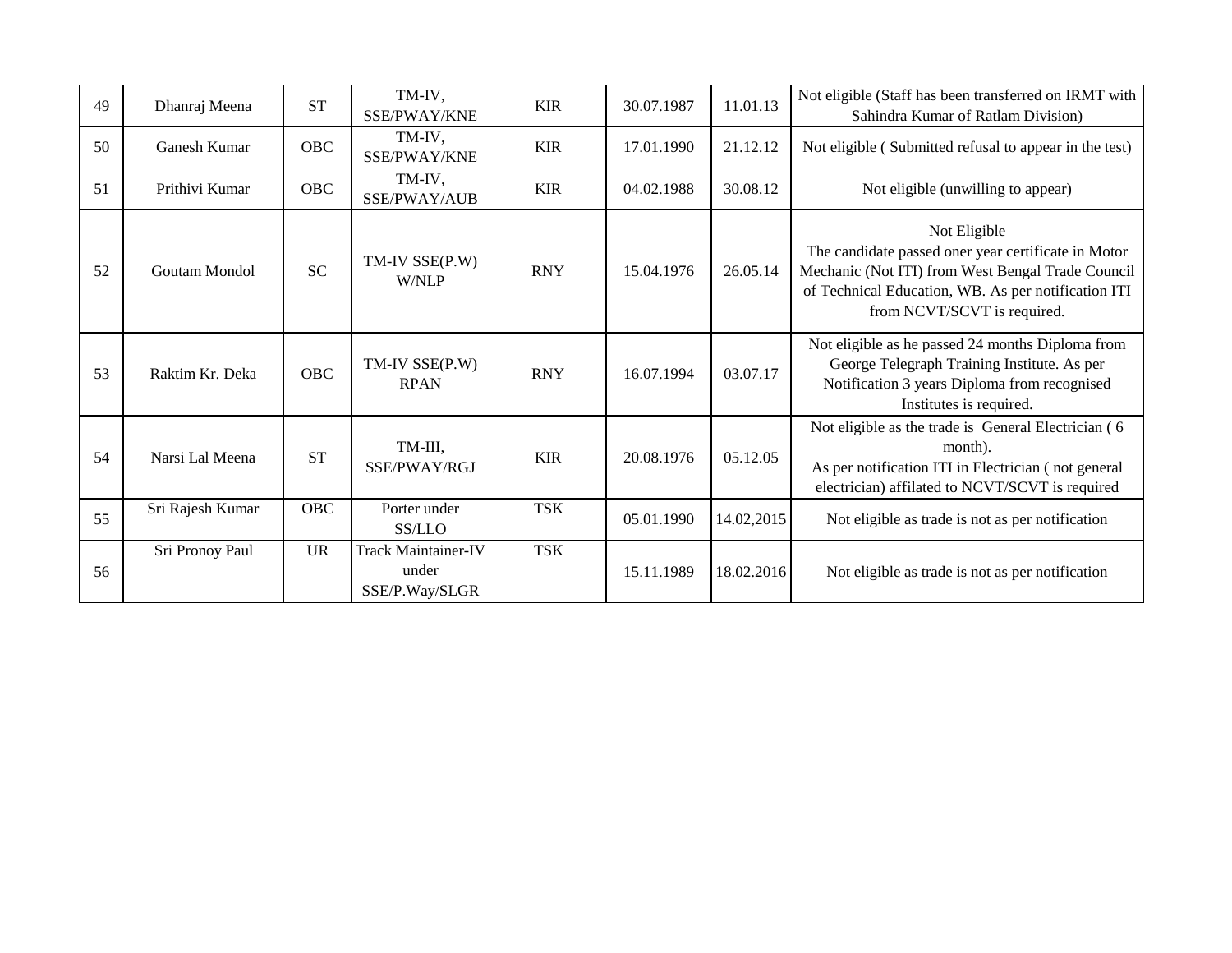| 57 | <b>Biplab Roy</b>   | <b>UR</b>  | Trackman, IV,<br>DY.CE/Con/I/JRBM | Construction | 07.09.1986 | 04.02.13 | As per RB's letter No. E(NG)-II/2005/RR-1/7 dt.                                                          |
|----|---------------------|------------|-----------------------------------|--------------|------------|----------|----------------------------------------------------------------------------------------------------------|
|    |                     |            |                                   |              |            |          | 29.12.14 (RBE No. 147/2014)<br>National Trade Certificate (NTC) of one year BBBT in                      |
| 58 | <b>Uttam Sarkar</b> | <b>UR</b>  | TRMTR-IV,                         | <b>APDJ</b>  | 24.09.1989 | 25.01.16 | sector of                                                                                                |
| 59 | Ajit Mondal         | <b>SC</b>  | <b>SSE/PW/FLK</b><br>TRMTR-IV,    | <b>APDJ</b>  | 05.04.1987 | 20.12.12 | Electrical COE plus NTC of any of the following 06                                                       |
|    |                     |            | SSE/PW/APDJ                       |              |            |          | (six) months<br>course advance module in :-                                                              |
| 60 | Tuhin Subhra Das    | UR         | D/Tech.-III,<br>Sr.DME/D/MLDT     | <b>KIR</b>   | 10.02.1983 | 25.11.14 | Repair & Maintenance of Electrical Machine & Power                                                       |
|    |                     |            |                                   |              |            |          | Supply; OR                                                                                               |
| 61 | Sanjay Kumar Suman  | OBC        | TM-IV,<br>SSE/PWAY/E/KIR          | <b>KIR</b>   | 18.12.1984 | 20.10.13 | Repair & Maintenance of Domestic Appliances; OR                                                          |
|    |                     |            |                                   |              |            |          | Operation &                                                                                              |
|    |                     |            | TM-IV,                            |              |            |          | Maintenance of Equipments used in HT, LT,<br><b>Substation Cable</b>                                     |
| 62 | Prashant Kumar      | <b>SC</b>  | SSE/PWAY/S/KIR                    | <b>KIR</b>   | 11.01.1986 | 05.12.12 | Jointing; OR                                                                                             |
|    |                     |            |                                   |              |            |          | Non-conventionalPower Generation, Battery and                                                            |
|    |                     | <b>UR</b>  | TM-IV,                            | <b>KIR</b>   |            |          | Inverter; OR Repair                                                                                      |
| 63 | Dilip Kumar Singh   |            | SSE/PWAY/N/NJP                    |              | 22.02.1983 | 30.12.11 | and Maintenance of Instrumentsused in                                                                    |
|    |                     |            |                                   |              |            |          | ElectricalEngineering, is required.                                                                      |
| 64 | Sumit Banerjee      | <b>UR</b>  | TM-IV,                            | <b>KIR</b>   | 12.06.1989 | 31.12.14 | The candidates did not submit above 6 month paased<br>course of advance module. These candidates are not |
|    |                     |            | SSE/PWAY/N/NJP                    |              |            |          | Eligible, as they submitted only ITI in Electrical trade,                                                |
|    |                     |            |                                   |              |            |          | whereas, prescribed trade is ITI in Electrian                                                            |
| 65 | Mithun Acharjee     | <b>UR</b>  | TM-IV,                            | <b>KIR</b>   | 27.03.1986 | 20.01.14 |                                                                                                          |
|    |                     |            | SSE/PWAY/SGUJ                     |              |            |          |                                                                                                          |
|    |                     |            | $TM$ -IV, $SSE(P.W)$              |              |            |          | Not Eligible as he passed ITI after joining Railway                                                      |
| 66 | Manbodh Gorain      | <b>OBC</b> | <b>MJBT</b>                       | <b>RNY</b>   | 02.09.1989 | 04.01.13 | without taking permission.                                                                               |